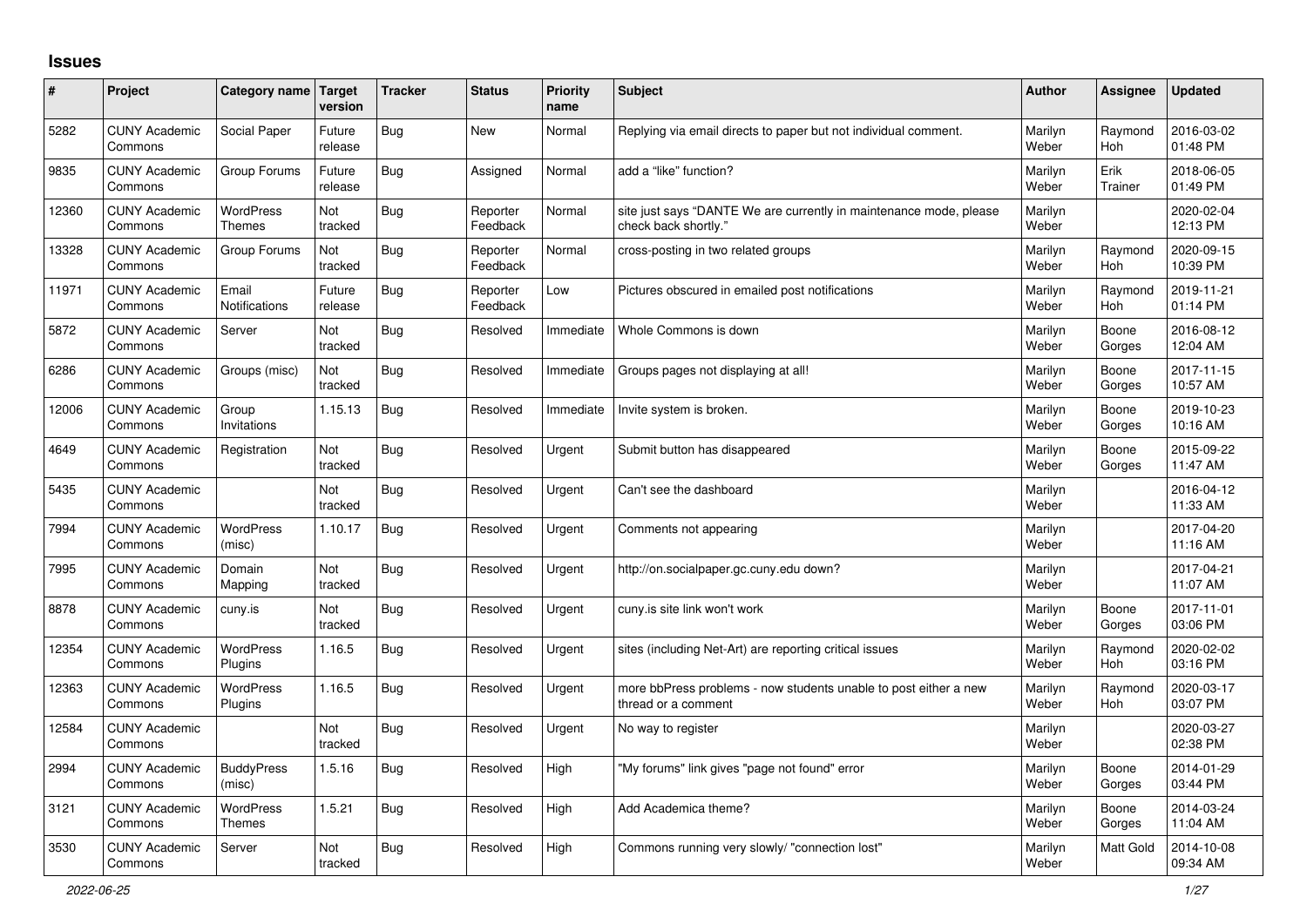| $\vert$ # | Project                         | Category name Target              | version        | <b>Tracker</b> | <b>Status</b> | <b>Priority</b><br>name | <b>Subject</b>                                                                          | <b>Author</b>    | Assignee              | <b>Updated</b>         |
|-----------|---------------------------------|-----------------------------------|----------------|----------------|---------------|-------------------------|-----------------------------------------------------------------------------------------|------------------|-----------------------|------------------------|
| 3593      | <b>CUNY Academic</b><br>Commons | Registration                      | 1.7.2          | Bug            | Resolved      | High                    | registration problems                                                                   | Marilyn<br>Weber | Boone<br>Gorges       | 2014-11-01<br>02:57 PM |
| 4657      | <b>CUNY Academic</b><br>Commons | Group Forums                      | 1.8.18         | Bug            | Resolved      | High                    | Submit button disappears in new post mode in forum                                      | Marilyn<br>Weber | Raymond<br><b>Hoh</b> | 2015-12-01<br>11:15 PM |
| 4734      | <b>CUNY Academic</b><br>Commons | <b>BuddyPress</b><br><b>Docs</b>  | 1.8.13         | Bug            | Resolved      | High                    | Problems with "Create New Doc"                                                          | Marilyn<br>Weber | Boone<br>Gorges       | 2015-10-09<br>07:53 AM |
| 4918      | <b>CUNY Academic</b><br>Commons | ZenDesk                           | Not<br>tracked | Bug            | Resolved      | High                    | Re-directing Help Requests                                                              | Marilyn<br>Weber | Raymond<br><b>Hoh</b> | 2015-11-23<br>11:15 AM |
| 4962      | <b>CUNY Academic</b><br>Commons | Events                            | 1.8.18         | Bug            | Resolved      | High                    | Problems with text entry field in the Events Calendar                                   | Marilyn<br>Weber | Raymond<br>Hoh        | 2015-12-01<br>06:57 PM |
| 6039      | <b>CUNY Academic</b><br>Commons | Membership                        | 1.9.28         | Bug            | Resolved      | High                    | User cannot change her email                                                            | Marilyn<br>Weber |                       | 2016-09-19<br>03:03 PM |
| 6101      | <b>CUNY Academic</b><br>Commons | <b>Public Portfolio</b>           |                | Bug            | Resolved      | High                    | Profile update problems                                                                 | Marilyn<br>Weber | Boone<br>Gorges       | 2016-12-01<br>03:50 PM |
| 6107      | <b>CUNY Academic</b><br>Commons |                                   |                | Bug            | Resolved      | High                    | site redirect?                                                                          | Marilyn<br>Weber | Boone<br>Gorges       | 2016-09-29<br>03:45 PM |
| 6602      | <b>CUNY Academic</b><br>Commons | ZenDesk                           | 1.10           | Bug            | Resolved      | High                    | Add Friend button not working                                                           | Marilyn<br>Weber | Raymond<br>Hoh        | 2016-11-04<br>12:14 PM |
| 7100      | <b>CUNY Academic</b><br>Commons | <b>WordPress</b><br>Plugins       | 1.10.5         | Bug            | Resolved      | High                    | Cincopa plugin problem                                                                  | Marilyn<br>Weber | Boone<br>Gorges       | 2016-12-19<br>10:32 AM |
| 7684      | <b>CUNY Academic</b><br>Commons | Reply By Email                    | 1.10.12        | Bug            | Resolved      | High                    | trying to post too often error                                                          | Marilyn<br>Weber | Raymond<br><b>Hoh</b> | 2017-02-28<br>12:43 PM |
| 8125      | <b>CUNY Academic</b><br>Commons | <b>WordPress</b><br><b>Themes</b> | 1.10.19        | Bug            | Resolved      | High                    | careerplan admin page failing to load with "currently unable to handle<br>this request" | Marilyn<br>Weber |                       | 2017-07-13<br>12:54 PM |
| 8620      | <b>CUNY Academic</b><br>Commons | ZenDesk                           | 1.11.11        | Bug            | Resolved      | High                    | 'Send us a message" not working                                                         | Marilyn<br>Weber | Raymond<br>Hoh        | 2017-08-29<br>04:13 PM |
| 8917      | <b>CUNY Academic</b><br>Commons | Group Files                       | 1.12.3         | <b>Bug</b>     | Resolved      | High                    | Files not downloading from Groups properly                                              | Marilyn<br>Weber | Boone<br>Gorges       | 2017-11-29<br>10:04 PM |
| 9276      | <b>CUNY Academic</b><br>Commons |                                   |                | Bug            | Resolved      | High                    | problem adding a member to a group - wrong username?                                    | Marilyn<br>Weber |                       | 2018-02-25<br>12:47 PM |
| 9768      | <b>CUNY Academic</b><br>Commons |                                   | 1.13.2         | Bug            | Resolved      | High                    | search function on the Directory page                                                   | Marilyn<br>Weber | Boone<br>Gorges       | 2018-05-14<br>08:45 PM |
| 9828      | <b>CUNY Academic</b><br>Commons | Domain<br>Mapping                 | 1.13.3         | Bug            | Resolved      | High                    | redirecting problem                                                                     | Marilyn<br>Weber | Raymond<br><b>Hoh</b> | 2018-05-24<br>02:39 PM |
| 12483     | <b>CUNY Academic</b><br>Commons |                                   | 1.16.7         | <b>Bug</b>     | Resolved      | High                    | post error                                                                              | Marilyn<br>Weber |                       | 2020-02-28<br>02:44 PM |
| 13227     | <b>CUNY Academic</b><br>Commons | Group Library                     | 1.17.2         | <b>Bug</b>     | Resolved      | High                    | folder not appearing in library                                                         | Marilyn<br>Weber |                       | 2020-08-21<br>04:22 PM |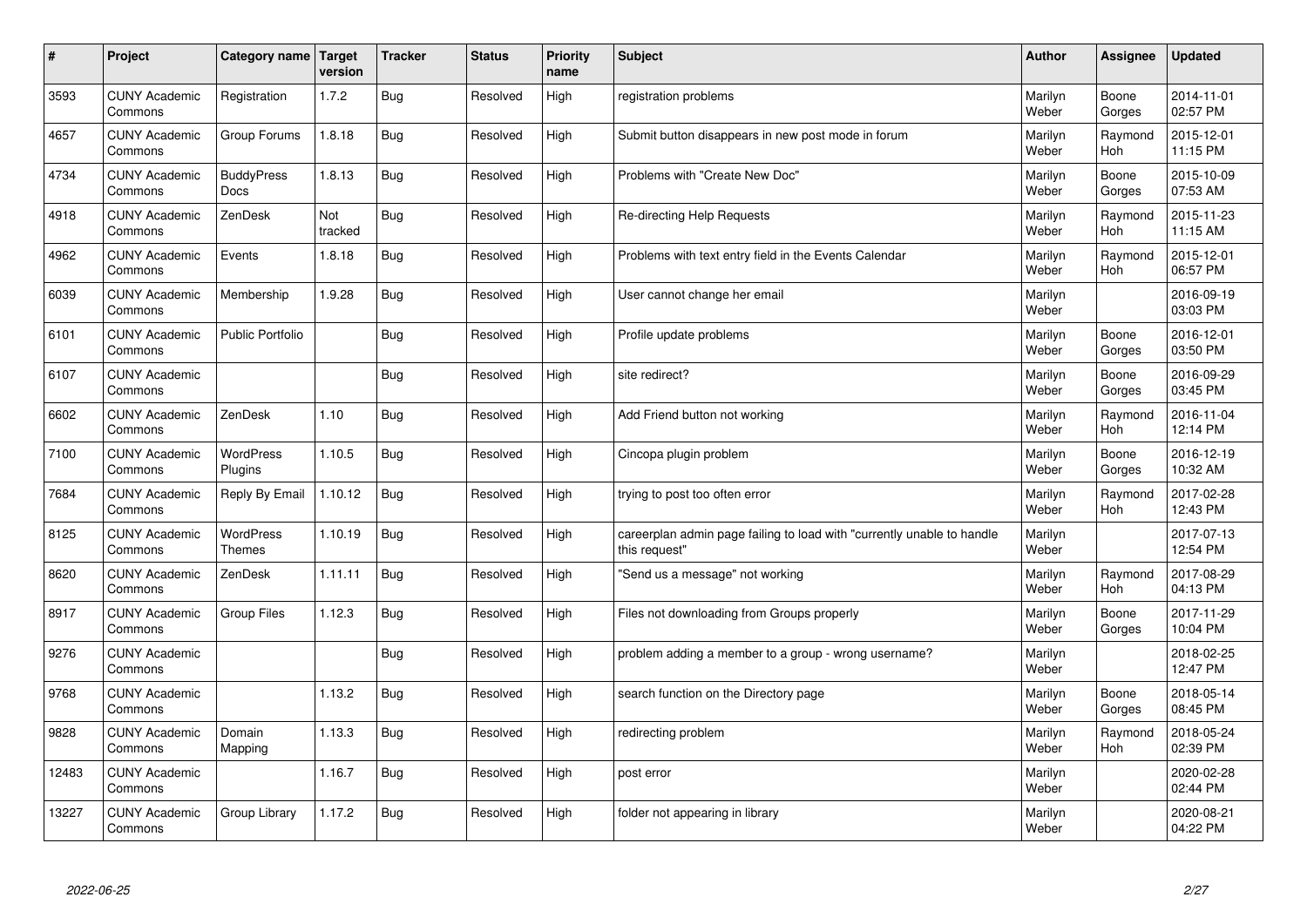| #     | Project                         | Category name                     | Target<br>version | <b>Tracker</b> | <b>Status</b> | <b>Priority</b><br>name | <b>Subject</b>                                                  | <b>Author</b>    | Assignee        | Updated                |
|-------|---------------------------------|-----------------------------------|-------------------|----------------|---------------|-------------------------|-----------------------------------------------------------------|------------------|-----------------|------------------------|
| 13633 | <b>CUNY Academic</b><br>Commons |                                   | Not<br>tracked    | Bug            | Resolved      | High                    | PublicsLab site down                                            | Marilyn<br>Weber |                 | 2020-11-30<br>02:01 PM |
| 13656 | <b>CUNY Academic</b><br>Commons |                                   |                   | Bug            | Resolved      | High                    | site down                                                       | Marilyn<br>Weber |                 | 2020-12-11<br>12:50 PM |
| 13675 | <b>CUNY Academic</b><br>Commons | Group Library                     | 1.18.1            | Bug            | Resolved      | High                    | broken Library                                                  | Marilyn<br>Weber |                 | 2020-12-09<br>05:02 PM |
| 13715 | <b>CUNY Academic</b><br>Commons |                                   | Not<br>tracked    | Bug            | Resolved      | High                    | https://ulysses.commons.gc.cuny.edu down                        | Marilyn<br>Weber |                 | 2020-12-22<br>03:02 PM |
| 14008 | <b>CUNY Academic</b><br>Commons |                                   |                   | Bug            | Resolved      | High                    | invisible user                                                  | Marilyn<br>Weber |                 | 2021-02-18<br>05:53 PM |
| 14526 | <b>CUNY Academic</b><br>Commons | Registration                      | 1.18.12           | Bug            | Resolved      | High                    | registration interface won't show a space to enter nonCUNY code | Marilyn<br>Weber |                 | 2021-06-03<br>04:02 PM |
| 2777  | <b>CUNY Academic</b><br>Commons | <b>WordPress</b><br>(misc)        | Not<br>tracked    | Bug            | Resolved      | Normal                  | Hero slide access                                               | Marilyn<br>Weber | Boone<br>Gorges | 2013-09-07<br>12:26 PM |
| 3071  | <b>CUNY Academic</b><br>Commons | <b>WordPress</b><br>Themes        | 1.5.22            | Bug            | Resolved      | Normal                  | Twenty Fourteen theme differences                               | Marilyn<br>Weber | Boone<br>Gorges | 2014-04-01<br>08:18 PM |
| 3116  | <b>CUNY Academic</b><br>Commons | <b>WordPress</b><br>(Permissions) |                   | Bug            | Resolved      | Normal                  | Updating the FAQ page                                           | Marilyn<br>Weber | Boone<br>Gorges | 2014-04-01<br>10:12 PM |
| 3138  | <b>CUNY Academic</b><br>Commons | Documentation                     | Not<br>tracked    | Bug            | Resolved      | Normal                  | Codex documentation                                             | Marilyn<br>Weber | scott voth      | 2016-03-04<br>08:49 AM |
| 3197  | <b>CUNY Academic</b><br>Commons | Groups (misc)                     | 1.6.4             | <b>Bug</b>     | Resolved      | Normal                  | trying to set up a hidden group blog with no RSS feed           | Marilyn<br>Weber | Boone<br>Gorges | 2014-05-21<br>09:39 PM |
| 3620  | <b>CUNY Academic</b><br>Commons | Groups (misc)                     | Not<br>tracked    | Bug            | Resolved      | Normal                  | admins of The Group for Group Admins                            | Marilyn<br>Weber |                 | 2014-11-03<br>08:38 AM |
| 4012  | <b>CUNY Academic</b><br>Commons |                                   | 1.7.20            | Bug            | Resolved      | Normal                  | Two users reporting same Forbidden 403 error message.           | Marilyn<br>Weber |                 | 2015-05-01<br>08:13 PM |
| 4496  | <b>CUNY Academic</b><br>Commons | cuny.is                           | 1.8.9             | <b>Bug</b>     | Resolved      | Normal                  | Quick links broken?                                             | Marilyn<br>Weber | Boone<br>Gorges | 2015-08-28<br>10:39 AM |
| 4542  | <b>CUNY Academic</b><br>Commons | <b>WordPress</b><br>Plugins       | 1.8.10            | Bug            | Resolved      | Normal                  | Emailing group users problem                                    | Marilyn<br>Weber | Boone<br>Gorges | 2015-09-11<br>11:16 AM |
| 4577  | <b>CUNY Academic</b><br>Commons | Registration                      | Not<br>tracked    | Bug            | Resolved      | Normal                  | New users are not getting their email verification              | Marilyn<br>Weber | Boone<br>Gorges | 2016-01-26<br>03:30 PM |
| 4831  | <b>CUNY Academic</b><br>Commons | <b>Public Portfolio</b>           | 1.9.4             | Bug            | Resolved      | Normal                  | User cannot update profile                                      | Marilyn<br>Weber | Boone<br>Gorges | 2016-01-11<br>10:46 PM |
| 4834  | <b>CUNY Academic</b><br>Commons | <b>Blogs</b><br>(BuddyPress)      |                   | Bug            | Resolved      | Normal                  | Admin invite problem                                            | Marilyn<br>Weber | Boone<br>Gorges | 2015-11-13<br>12:25 PM |
| 4881  | <b>CUNY Academic</b><br>Commons | ZenDesk                           | Not<br>tracked    | Bug            | Resolved      | Normal                  | ZenDesk emails not being sent                                   | Marilyn<br>Weber |                 | 2015-12-07<br>01:34 AM |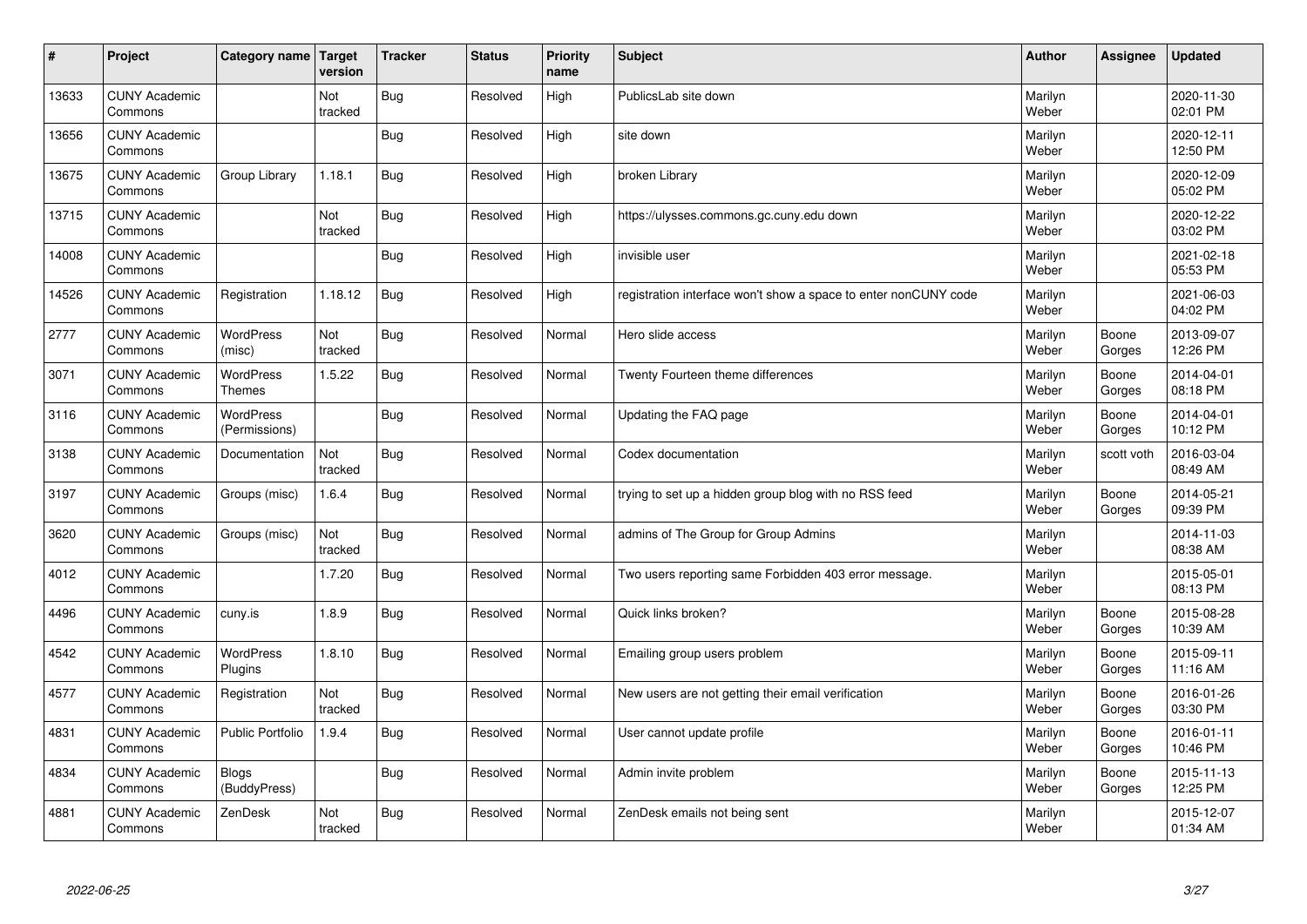| #    | Project                         | Category name   Target  | version        | <b>Tracker</b> | <b>Status</b> | <b>Priority</b><br>name | <b>Subject</b>                                                              | <b>Author</b>    | Assignee         | <b>Updated</b>         |
|------|---------------------------------|-------------------------|----------------|----------------|---------------|-------------------------|-----------------------------------------------------------------------------|------------------|------------------|------------------------|
| 5059 | <b>CUNY Academic</b><br>Commons |                         | Not<br>tracked | <b>Bug</b>     | Resolved      | Normal                  | Instagram embed?                                                            | Marilyn<br>Weber |                  | 2016-01-26<br>12:05 AM |
| 5176 | <b>CUNY Academic</b><br>Commons | <b>Public Portfolio</b> | 1.9.6          | Bug            | Resolved      | Normal                  | Widgets in Profile not saving                                               | Marilyn<br>Weber | Boone<br>Gorges  | 2016-02-01<br>11:07 AM |
| 5177 | <b>CUNY Academic</b><br>Commons | Toolbar                 | 1.9.6          | <b>Bug</b>     | Resolved      | Normal                  | No "My Papers" tab                                                          | Marilyn<br>Weber | Raymond<br>Hoh   | 2016-01-29<br>08:37 AM |
| 5319 | <b>CUNY Academic</b><br>Commons |                         | Not<br>tracked | <b>Bug</b>     | Resolved      | Normal                  | <b>Broken URL</b>                                                           | Marilyn<br>Weber | Marilyn<br>Weber | 2017-11-15<br>05:46 PM |
| 5346 | <b>CUNY Academic</b><br>Commons | Toolbar                 | 1.9.11         | Bug            | Resolved      | Normal                  | possible dynamic HTML code bug?                                             | Marilyn<br>Weber | Boone<br>Gorges  | 2016-03-22<br>10:53 AM |
| 5436 | <b>CUNY Academic</b><br>Commons |                         | Not<br>tracked | Bug            | Resolved      | Normal                  | Trying to change email settings for                                         | Marilyn<br>Weber | Boone<br>Gorges  | 2016-04-21<br>10:12 PM |
| 5667 | <b>CUNY Academic</b><br>Commons | <b>Public Portfolio</b> | 1.9.18         | Bug            | Resolved      | Normal                  | publication section on my public portfolio won't update                     | Marilyn<br>Weber | Boone<br>Gorges  | 2016-06-12<br>10:19 AM |
| 5684 | <b>CUNY Academic</b><br>Commons | <b>Group Files</b>      | Not<br>tracked | Bug            | Resolved      | Normal                  | Making Group files appear as Blog entries                                   | Marilyn<br>Weber | Boone<br>Gorges  | 2017-11-20<br>03:28 PM |
| 5834 | <b>CUNY Academic</b><br>Commons |                         |                | Bug            | Resolved      | Normal                  | My access to cdev                                                           | Marilyn<br>Weber | Boone<br>Gorges  | 2016-07-25<br>03:12 PM |
| 5875 | <b>CUNY Academic</b><br>Commons | WordPress<br>Plugins    | Not<br>tracked | Bug            | Resolved      | Normal                  | Events Calendar garbled in IE                                               | Marilyn<br>Weber | Marilyn<br>Weber | 2017-11-15<br>05:45 PM |
| 5968 | <b>CUNY Academic</b><br>Commons | Membership              | Not<br>tracked | Bug            | Resolved      | Normal                  | Deleting account without knowing password                                   | Marilyn<br>Weber | Matt Gold        | 2017-11-15<br>06:19 PM |
| 5969 | <b>CUNY Academic</b><br>Commons | Registration            | 1.9.27         | Bug            | Resolved      | Normal                  | Queens students unable to join                                              | Marilyn<br>Weber | Boone<br>Gorges  | 2016-09-04<br>09:41 PM |
| 6025 | <b>CUNY Academic</b><br>Commons | Search                  | Not<br>tracked | Bug            | Resolved      | Normal                  | Search function not working                                                 | Marilyn<br>Weber | Boone<br>Gorges  | 2016-10-12<br>09:41 AM |
| 6091 | <b>CUNY Academic</b><br>Commons | Group<br>Invitations    | Not<br>tracked | Bug            | Resolved      | Normal                  | User cannot re-join a group                                                 | Marilyn<br>Weber | Boone<br>Gorges  | 2016-09-28<br>01:47 PM |
| 6106 | <b>CUNY Academic</b><br>Commons | Server                  | Not<br>tracked | Bug            | Resolved      | Normal                  | 504 error                                                                   | Marilyn<br>Weber |                  | 2017-11-15<br>01:55 PM |
| 6626 | <b>CUNY Academic</b><br>Commons | <b>Group Files</b>      | 1.10.1         | Bug            | Resolved      | Normal                  | Files from non-member showing up in private group                           | Marilyn<br>Weber | Boone<br>Gorges  | 2016-11-07<br>03:54 PM |
| 6860 | <b>CUNY Academic</b><br>Commons | User<br>Onboarding      | 1.12           | Bug            | Resolved      | Normal                  | Invitation to join a group is appearing as an invitiation to join the site! | Marilyn<br>Weber | Boone<br>Gorges  | 2017-10-30<br>10:03 AM |
| 6893 | <b>CUNY Academic</b><br>Commons | Group Forums            |                | Bug            | Resolved      | Normal                  | Forum for CUNY Academic Commons Team is gone                                | Marilyn<br>Weber | Boone<br>Gorges  | 2016-12-01<br>08:08 AM |
| 7223 | <b>CUNY Academic</b><br>Commons | Membership              | Not<br>tracked | Bug            | Resolved      | Normal                  | User with two profiles would like to merge them                             | Marilyn<br>Weber | Boone<br>Gorges  | 2017-01-10<br>02:07 PM |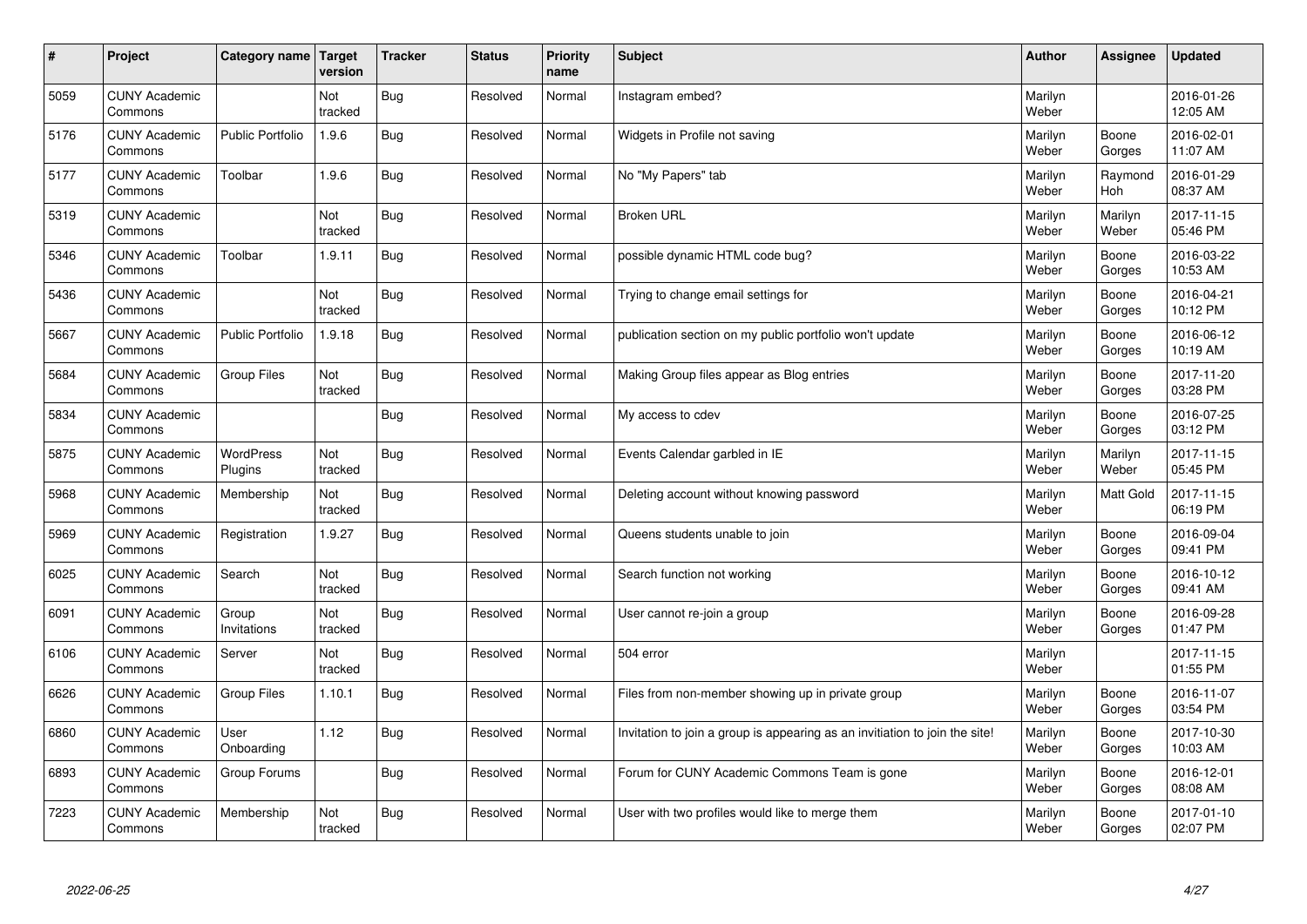| $\vert$ # | Project                         | Category name               | <b>Target</b><br>version | <b>Tracker</b> | <b>Status</b> | <b>Priority</b><br>name | <b>Subject</b>                                     | <b>Author</b>    | <b>Assignee</b>       | <b>Updated</b>         |
|-----------|---------------------------------|-----------------------------|--------------------------|----------------|---------------|-------------------------|----------------------------------------------------|------------------|-----------------------|------------------------|
| 7310      | <b>CUNY Academic</b><br>Commons |                             | 1.10.7                   | Bug            | Resolved      | Normal                  | Friendship request mystery.                        | Marilyn<br>Weber | Boone<br>Gorges       | 2017-01-05<br>03:12 PM |
| 7328      | <b>CUNY Academic</b><br>Commons | <b>WordPress</b><br>Plugins | Not<br>tracked           | <b>Bug</b>     | Resolved      | Normal                  | technical issue with the Events Manager plugin     | Marilyn<br>Weber | Raymond<br><b>Hoh</b> | 2017-11-15<br>06:19 PM |
| 7337      | <b>CUNY Academic</b><br>Commons | Membership                  | Not<br>tracked           | <b>Bug</b>     | Resolved      | Normal                  | User with new email                                | Marilyn<br>Weber |                       | 2017-01-06<br>11:05 AM |
| 7349      | <b>CUNY Academic</b><br>Commons | Membership                  | Not<br>tracked           | <b>Bug</b>     | Resolved      | Normal                  | <b>LACUNY Institute website</b>                    | Marilyn<br>Weber | Boone<br>Gorges       | 2017-01-11<br>04:26 PM |
| 7767      | <b>CUNY Academic</b><br>Commons |                             | Not<br>tracked           | <b>Bug</b>     | Resolved      | Normal                  | Site loading problems                              | Marilyn<br>Weber |                       | 2017-03-21<br>09:57 PM |
| 7803      | <b>CUNY Academic</b><br>Commons |                             |                          | Bug            | Resolved      | Normal                  | user email change                                  | Marilyn<br>Weber |                       | 2017-03-16<br>11:58 AM |
| 8131      | <b>CUNY Academic</b><br>Commons | WordPress<br>Plugins        | 1.11                     | Bug            | Resolved      | Normal                  | Newsletters plug-in                                | Marilyn<br>Weber | Boone<br>Gorges       | 2017-05-11<br>09:42 PM |
| 8200      | <b>CUNY Academic</b><br>Commons | Groups (misc)               | Not<br>tracked           | Bug            | Resolved      | Normal                  | Announcements has disappeared                      | Marilyn<br>Weber | Boone<br>Gorges       | 2017-05-26<br>04:04 PM |
| 8259      | <b>CUNY Academic</b><br>Commons |                             | Not<br>tracked           | Bug            | Resolved      | Normal                  | missing dashboard                                  | Marilyn<br>Weber |                       | 2017-11-15<br>01:28 PM |
| 8552      | <b>CUNY Academic</b><br>Commons | WordPress<br>Plugins        | 1.11.10                  | Bug            | Resolved      | Normal                  | Events Calendar problem                            | Marilyn<br>Weber |                       | 2017-08-18<br>04:36 PM |
| 8638      | <b>CUNY Academic</b><br>Commons | Group Blogs                 | 1.11.11                  | <b>Bug</b>     | Resolved      | Normal                  | members not syncing from group to site             | Marilyn<br>Weber |                       | 2017-09-01<br>03:50 PM |
| 8661      | <b>CUNY Academic</b><br>Commons | Group Blogs                 | Not<br>tracked           | <b>Bug</b>     | Resolved      | Normal                  | new group, old site, can't link?                   | Marilyn<br>Weber |                       | 2017-11-15<br>01:26 PM |
| 8721      | <b>CUNY Academic</b><br>Commons | WordPress<br>Plugins        | 1.11.13                  | Bug            | Resolved      | Normal                  | more problems with Events calendar                 | Marilyn<br>Weber |                       | 2017-09-21<br>10:35 AM |
| 8924      | <b>CUNY Academic</b><br>Commons | WordPress<br>Plugins        | 1.12.4                   | <b>Bug</b>     | Resolved      | Normal                  | auto-remove feature on http://pcp.gc.cuny.edu      | Marilyn<br>Weber | Matt Gold             | 2017-12-04<br>10:18 AM |
| 8937      | <b>CUNY Academic</b><br>Commons |                             | Not<br>tracked           | Bug            | Resolved      | Normal                  | videos gone                                        | Marilyn<br>Weber |                       | 2017-12-01<br>11:27 AM |
| 9062      | <b>CUNY Academic</b><br>Commons |                             | Not<br>tracked           | <b>Bug</b>     | Resolved      | Normal                  | re-add me as admin of https://commons.gc.cuny.edu/ | Marilyn<br>Weber |                       | 2018-01-08<br>12:03 PM |
| 9130      | <b>CUNY Academic</b><br>Commons | Homepage<br>Slides          | Not<br>tracked           | <b>Bug</b>     | Resolved      | Normal                  | too many redirects                                 | Marilyn<br>Weber |                       | 2018-01-29<br>10:27 AM |
| 9154      | <b>CUNY Academic</b><br>Commons | Events                      | 1.12.8                   | Bug            | Resolved      | Normal                  | problem with group calendar                        | Marilyn<br>Weber | Raymond<br>Hoh        | 2018-02-13<br>10:49 AM |
| 9192      | <b>CUNY Academic</b><br>Commons | <b>WordPress</b><br>Plugins | 1.12.8                   | Bug            | Resolved      | Normal                  | problems with the Leaflet plug -in                 | Marilyn<br>Weber | Boone<br>Gorges       | 2018-02-13<br>11:07 AM |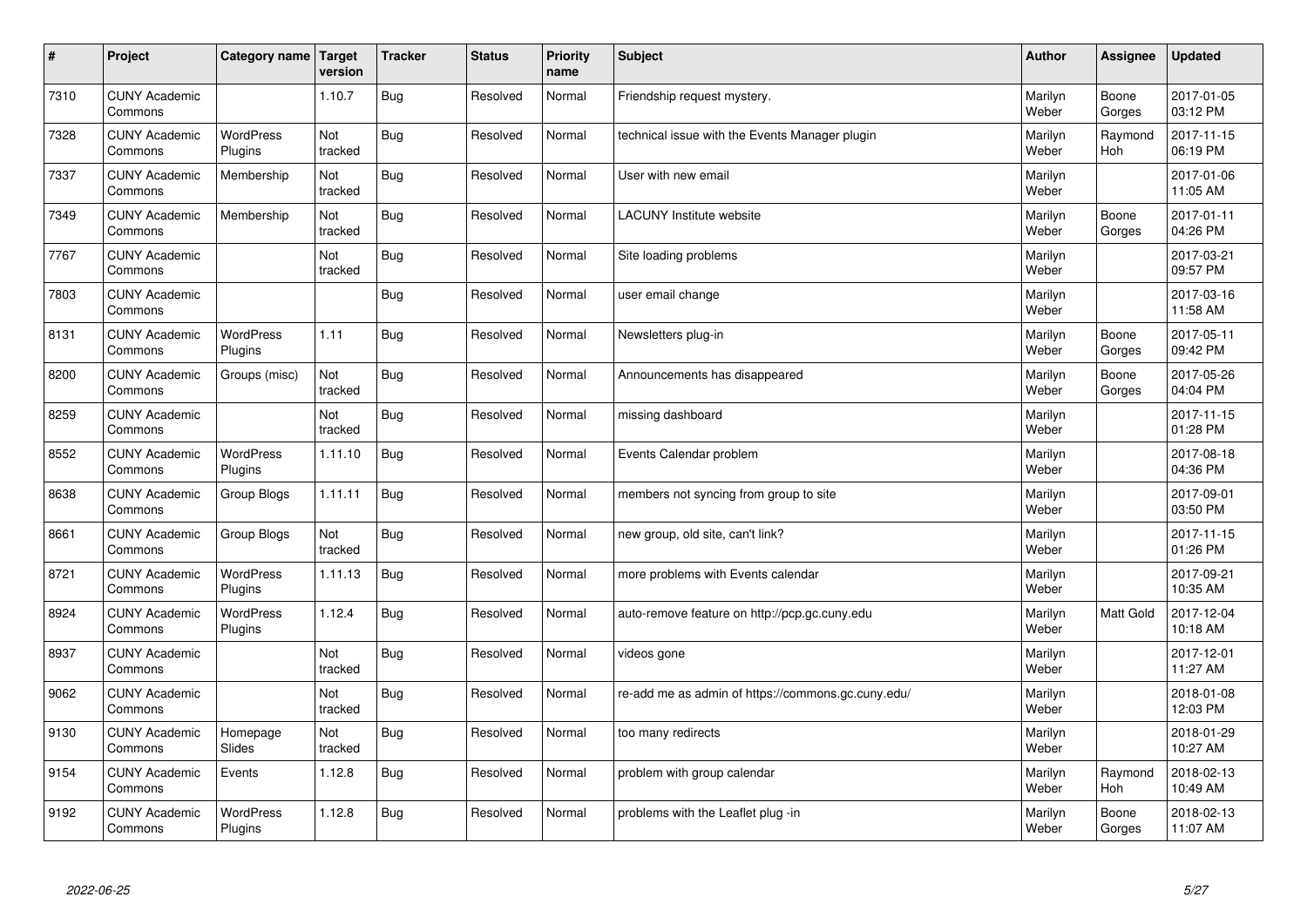| $\vert$ # | Project                         | Category name   Target            | version        | <b>Tracker</b> | <b>Status</b> | <b>Priority</b><br>name | <b>Subject</b>                                                    | <b>Author</b>    | Assignee              | <b>Updated</b>         |
|-----------|---------------------------------|-----------------------------------|----------------|----------------|---------------|-------------------------|-------------------------------------------------------------------|------------------|-----------------------|------------------------|
| 9282      | <b>CUNY Academic</b><br>Commons | Group Forums                      | 1.12.9         | Bug            | Resolved      | Normal                  | 'Forum ID is missing" error?                                      | Marilyn<br>Weber |                       | 2018-02-27<br>10:32 AM |
| 9330      | <b>CUNY Academic</b><br>Commons | <b>WordPress</b><br>Plugins       | 1.12.10        | Bug            | Resolved      | Normal                  | part 2 of problems with the Leaflet plug -in                      | Marilyn<br>Weber |                       | 2018-03-04<br>05:58 PM |
| 9335      | <b>CUNY Academic</b><br>Commons | <b>WordPress</b><br><b>Themes</b> | 1.12.10        | <b>Bug</b>     | Resolved      | Normal                  | clone http://digitalscholarship.ccny.cuny.edu site?               | Marilyn<br>Weber | Boone<br>Gorges       | 2018-03-14<br>12:43 PM |
| 9340      | <b>CUNY Academic</b><br>Commons | <b>WordPress</b><br>Plugins       | 1.12.10        | <b>Bug</b>     | Resolved      | Normal                  | change the web preview?                                           | Marilyn<br>Weber | Raymond<br><b>Hoh</b> | 2018-03-13<br>11:50 AM |
| 9470      | <b>CUNY Academic</b><br>Commons |                                   |                | Bug            | Resolved      | Normal                  | Users not appearing via "Add New"                                 | Marilyn<br>Weber |                       | 2018-03-22<br>07:44 PM |
| 9919      | <b>CUNY Academic</b><br>Commons |                                   | Not<br>tracked | <b>Bug</b>     | Resolved      | Normal                  | admin of https://sphcurriculum.commons.gc.cuny.edu                | Marilyn<br>Weber |                       | 2018-06-12<br>09:37 PM |
| 9992      | <b>CUNY Academic</b><br>Commons |                                   | 1.13.6         | <b>Bug</b>     | Resolved      | Normal                  | ACERT website down again                                          | Marilyn<br>Weber |                       | 2018-07-10<br>12:15 PM |
| 10035     | <b>CUNY Academic</b><br>Commons |                                   | Not<br>tracked | Bug            | Resolved      | Normal                  | Reconnecting user to site                                         | Marilyn<br>Weber |                       | 2018-07-23<br>11:55 AM |
| 10101     | <b>CUNY Academic</b><br>Commons |                                   | 1.13.7         | Bug            | Resolved      | Normal                  | URL changes within Manage section of groups                       | Marilyn<br>Weber |                       | 2018-08-03<br>01:54 PM |
| 10176     | <b>CUNY Academic</b><br>Commons | Documentation                     | Not<br>tracked | <b>Bug</b>     | Resolved      | Normal                  | domain mapping requests                                           | Marilyn<br>Weber | scott voth            | 2018-08-29<br>05:30 PM |
| 10361     | <b>CUNY Academic</b><br>Commons | Group Forums                      | 1.13.10        | <b>Bug</b>     | Resolved      | Normal                  | forum post pending oddity                                         | Marilyn<br>Weber |                       | 2018-09-25<br>10:45 AM |
| 10537     | <b>CUNY Academic</b><br>Commons |                                   | Not<br>tracked | Bug            | Resolved      | Normal                  | jpegs not showing                                                 | Marilyn<br>Weber |                       | 2018-10-23<br>10:51 AM |
| 10772     | <b>CUNY Academic</b><br>Commons | Groups (misc)                     | 1.14.2         | <b>Bug</b>     | Resolved      | Normal                  | can't create groups                                               | Marilyn<br>Weber |                       | 2018-12-04<br>10:42 AM |
| 10810     | <b>CUNY Academic</b><br>Commons | WordPress<br>(misc)               | 1.14.2         | <b>Bug</b>     | Resolved      | Normal                  | Sites set as public are becoming private                          | Marilyn<br>Weber |                       | 2018-12-11<br>10:15 AM |
| 11088     | <b>CUNY Academic</b><br>Commons | Group Blogs                       | Not<br>tracked | <b>Bug</b>     | Resolved      | Normal                  | no notification for comments                                      | Marilyn<br>Weber |                       | 2019-02-15<br>03:30 PM |
| 11453     | <b>CUNY Academic</b><br>Commons | WordPress<br>(misc)               | 1.15.2         | <b>Bug</b>     | Resolved      | Normal                  | 403 error on Firefox                                              | Marilyn<br>Weber | Raymond<br>Hoh        | 2019-05-28<br>11:46 AM |
| 11483     | <b>CUNY Academic</b><br>Commons |                                   | 1.15.2         | <b>Bug</b>     | Resolved      | Normal                  | 'Add New user" not working                                        | Marilyn<br>Weber |                       | 2019-05-21<br>02:26 PM |
| 11567     | <b>CUNY Academic</b><br>Commons | <b>Group Files</b>                | 1.15.4         | <b>Bug</b>     | Resolved      | Normal                  | Group files pagination doesn't work properly in folders           | Marilyn<br>Weber | Boone<br>Gorges       | 2019-06-25<br>04:22 PM |
| 11865     | <b>CUNY Academic</b><br>Commons | Onboarding                        | 1.15.10        | Bug            | Resolved      | Normal                  | Site name not appearing in "Membership" lists of Invitation modal | Marilyn<br>Weber | Boone<br>Gorges       | 2019-09-24<br>11:09 AM |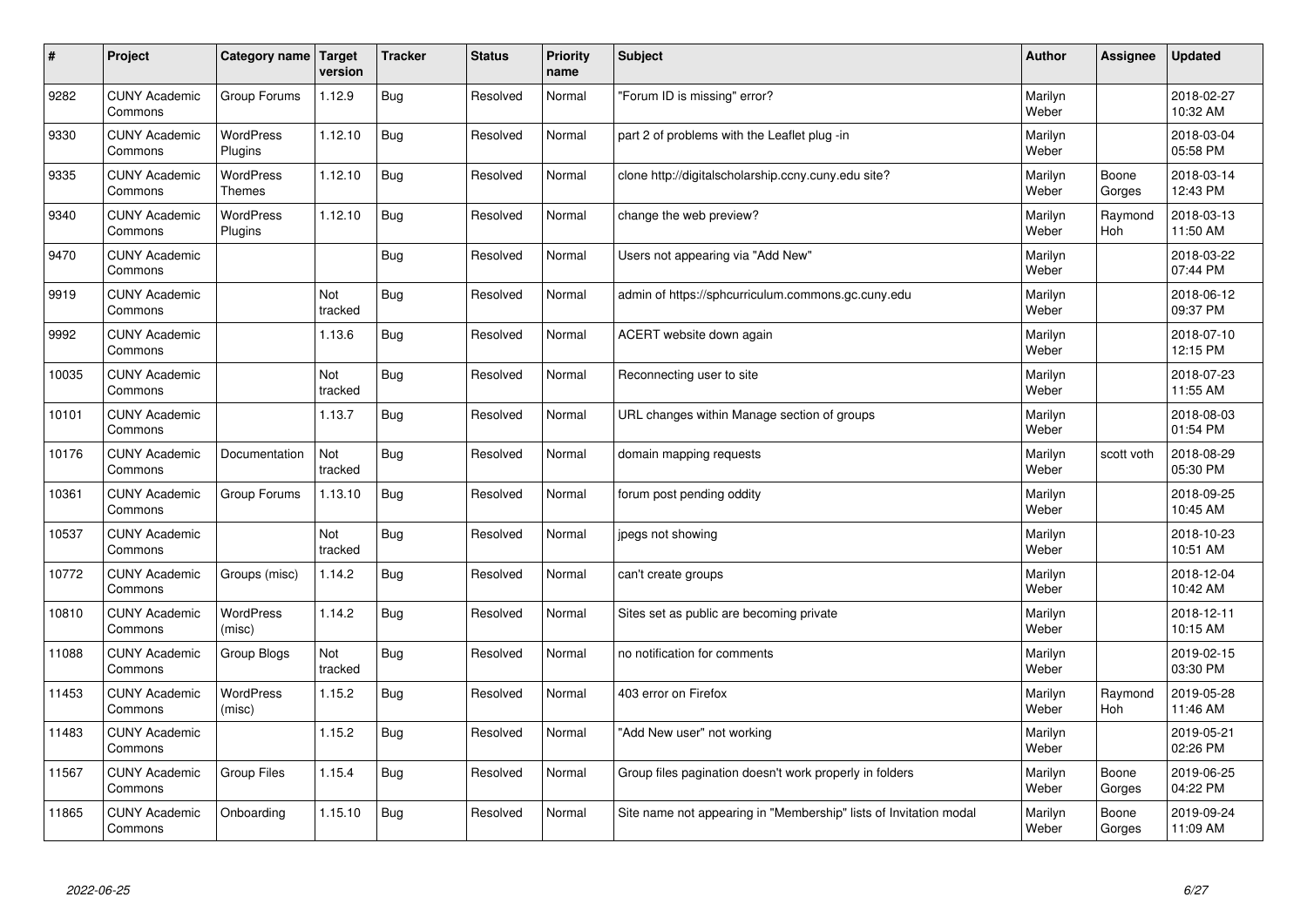| #     | Project                         | Category name                     | Target<br>version | <b>Tracker</b> | <b>Status</b> | <b>Priority</b><br>name | <b>Subject</b>                                                              | <b>Author</b>    | Assignee              | <b>Updated</b>         |
|-------|---------------------------------|-----------------------------------|-------------------|----------------|---------------|-------------------------|-----------------------------------------------------------------------------|------------------|-----------------------|------------------------|
| 11964 | <b>CUNY Academic</b><br>Commons | Layout                            | 1.15.12           | Bug            | Resolved      | Normal                  | https://commons.gc.cuny.edu/create/ not displaying correctly in Edge        | Marilyn<br>Weber | Raymond<br><b>Hoh</b> | 2019-10-22<br>11:54 AM |
| 12038 | <b>CUNY Academic</b><br>Commons |                                   | 1.15.13           | Bug            | Resolved      | Normal                  | admin visibility problem at careerplan.commons.gc.cuny.edu                  | Marilyn<br>Weber |                       | 2019-11-12<br>10:20 AM |
| 12487 | <b>CUNY Academic</b><br>Commons | Group Forums                      | 1.16.7            | <b>Bug</b>     | Resolved      | Normal                  | group posting problems?                                                     | Marilyn<br>Weber | Raymond<br><b>Hoh</b> | 2020-03-10<br>11:40 AM |
| 13013 | <b>CUNY Academic</b><br>Commons |                                   | Not<br>tracked    | Bug            | Resolved      | Normal                  | an invite to Group Admins from Brian Foote?!                                | Marilyn<br>Weber |                       | 2020-07-07<br>02:36 PM |
| 13341 | <b>CUNY Academic</b><br>Commons | Group Forums                      | 1.17.4            | Bug            | Resolved      | Normal                  | Forum reply problems                                                        | Marilyn<br>Weber | Raymond<br>Hoh        | 2020-09-22<br>12:08 PM |
| 13378 | <b>CUNY Academic</b><br>Commons |                                   | 1.17.5            | Bug            | Resolved      | Normal                  | problem on one of my sites                                                  | Marilyn<br>Weber |                       | 2020-09-24<br>05:27 PM |
| 13768 | <b>CUNY Academic</b><br>Commons | Domain<br>Mapping                 | Not<br>tracked    | Bug            | Resolved      | Normal                  | patricksweeney.commons.gc.cuny.edu down                                     | Marilyn<br>Weber | Raymond<br>Hoh        | 2021-01-12<br>10:47 AM |
| 13827 | <b>CUNY Academic</b><br>Commons | Group Forums                      | 1.18.3            | Bug            | Resolved      | Normal                  | more forum post problems                                                    | Marilyn<br>Weber | Raymond<br>Hoh        | 2021-01-22<br>08:19 PM |
| 13947 | <b>CUNY Academic</b><br>Commons | <b>WordPress</b><br>Plugins       | 1.18.4            | Bug            | Resolved      | Normal                  | Elementor plugin problem                                                    | Marilyn<br>Weber | Raymond<br><b>Hoh</b> | 2021-02-08<br>09:34 PM |
| 14019 | <b>CUNY Academic</b><br>Commons | WordPress<br>Plugins              | 1.18.5            | Bug            | Resolved      | Normal                  | smorales.commons.gc.cuny.edu                                                | Marilyn<br>Weber | Boone<br>Gorges       | 2021-02-23<br>11:06 AM |
| 14075 | <b>CUNY Academic</b><br>Commons | WordPress<br>Plugins              | Not<br>tracked    | Bug            | Resolved      | Normal                  | sludigitalportfolios.commons.gc.cuny.edu                                    | Marilyn<br>Weber | Boone<br>Gorges       | 2021-03-01<br>10:46 AM |
| 14304 | <b>CUNY Academic</b><br>Commons | Group Library                     | 1.18.8            | Bug            | Resolved      | Normal                  | Library items change folders when adding subsequent items in new<br>folders | Marilyn<br>Weber | Boone<br>Gorges       | 2021-04-13<br>11:21 AM |
| 14410 | <b>CUNY Academic</b><br>Commons |                                   | 1.18.10           | Bug            | Resolved      | Normal                  | events calendar problem?                                                    | Marilyn<br>Weber |                       | 2021-05-10<br>04:45 PM |
| 14411 | <b>CUNY Academic</b><br>Commons | <b>WordPress</b><br><b>Themes</b> | 1.18.10           | Bug            | Resolved      | Normal                  | logo problems                                                               | Marilyn<br>Weber |                       | 2021-05-03<br>04:37 PM |
| 14509 | <b>CUNY Academic</b><br>Commons | <b>WordPress</b><br>Plugins       | 1.18.12           | Bug            | Resolved      | Normal                  | Elementor Editor problem                                                    | Marilyn<br>Weber |                       | 2021-06-08<br>09:55 AM |
| 14885 | <b>CUNY Academic</b><br>Commons | <b>WordPress</b><br>Plugins       | 1.18.22           | Bug            | Resolved      | Normal                  | Long Loading Times -- Wordpress Admin Site                                  | Marilyn<br>Weber | Raymond<br>Hoh        | 2021-10-26<br>12:28 PM |
| 15252 | <b>CUNY Academic</b><br>Commons | Layout                            | Not<br>tracked    | Bug            | Resolved      | Normal                  | visual glitch with the Segal Center webpage                                 | Marilyn<br>Weber | Raymond<br>Hoh        | 2022-02-03<br>04:56 PM |
| 16172 | <b>CUNY Academic</b><br>Commons | <b>WordPress</b><br>(misc)        | 2.0.2             | <b>Bug</b>     | Resolved      | Normal                  | 'Lost your password" link not in error messge                               | Marilyn<br>Weber | Raymond<br>Hoh        | 2022-06-14<br>09:21 PM |
| 16198 | <b>CUNY Academic</b><br>Commons |                                   | 2.0.1             | Bug            | Resolved      | Normal                  | Change role to                                                              | Marilyn<br>Weber | Boone<br>Gorges       | 2022-06-14<br>11:35 AM |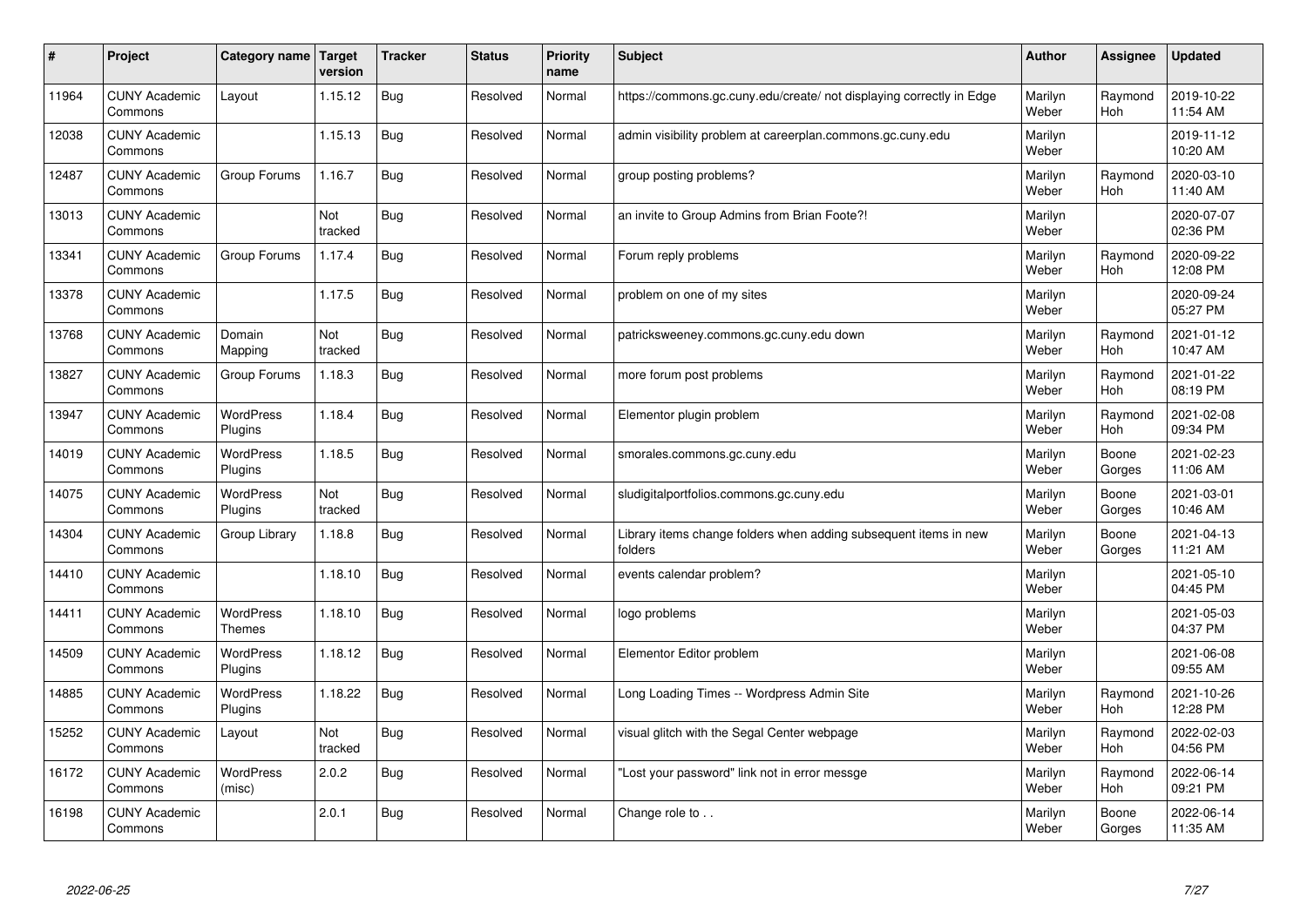| $\sharp$ | Project                         | Category name   Target      | version        | <b>Tracker</b> | <b>Status</b> | <b>Priority</b><br>name | <b>Subject</b>                                  | <b>Author</b>    | Assignee              | Updated                |
|----------|---------------------------------|-----------------------------|----------------|----------------|---------------|-------------------------|-------------------------------------------------|------------------|-----------------------|------------------------|
| 3533     | <b>CUNY Academic</b><br>Commons | Group<br>Invitations        | 1.7.8          | Bug            | Resolved      | Low                     | Trying to invite member to a new group          | Marilyn<br>Weber | Boone<br>Gorges       | 2015-04-01<br>09:13 PM |
| 6800     | <b>CUNY Academic</b><br>Commons |                             |                | Bug            | Rejected      | Immediate               | Is something going on?                          | Marilyn<br>Weber |                       | 2016-11-18<br>04:40 PM |
| 3417     | <b>CUNY Academic</b><br>Commons | <b>BuddyPress</b><br>(misc) | Not<br>tracked | Bug            | Rejected      | High                    | copying two commons groups                      | Marilyn<br>Weber | Marilyn<br>Weber      | 2014-11-05<br>09:56 AM |
| 3093     | <b>CUNY Academic</b><br>Commons | <b>WordPress</b><br>Plugins |                | Bug            | Rejected      | Normal                  | Custom Google Maps                              | Marilyn<br>Weber | Boone<br>Gorges       | 2014-05-02<br>10:52 AM |
| 3136     | <b>CUNY Academic</b><br>Commons | <b>WordPress</b><br>Plugins |                | Bug            | Rejected      | Normal                  | The Easy Rotator                                | Marilyn<br>Weber | Boone<br>Gorges       | 2014-04-01<br>10:26 PM |
| 3673     | <b>CUNY Academic</b><br>Commons |                             |                | Bug            | Rejected      | Normal                  | CBox pagination issue with the Wiki             | Marilyn<br>Weber |                       | 2014-11-20<br>04:08 PM |
| 3674     | <b>CUNY Academic</b><br>Commons |                             |                | Bug            | Rejected      | Normal                  | CBox pagination issue with the Wiki             | Marilyn<br>Weber |                       | 2014-11-20<br>05:03 PM |
| 5184     | <b>CUNY Academic</b><br>Commons | Social Paper                |                | Bug            | Rejected      | Normal                  | Problem linking SP to a group                   | Marilyn<br>Weber | Boone<br>Gorges       | 2016-02-21<br>12:27 PM |
| 5448     | <b>CUNY Academic</b><br>Commons | Email<br>Notifications      | 1.10.2         | Bug            | Rejected      | Normal                  | garbled CAC activity digests                    | Marilyn<br>Weber | Raymond<br><b>Hoh</b> | 2016-11-20<br>02:38 AM |
| 6338     | <b>CUNY Academic</b><br>Commons |                             |                | Bug            | Rejected      | Normal                  | Multiple email notifications for each blog post | Marilyn<br>Weber | Boone<br>Gorges       | 2016-10-18<br>08:45 PM |
| 6575     | <b>CUNY Academic</b><br>Commons | Groups (misc)               |                | <b>Bug</b>     | Rejected      | Normal                  | No papers link for the group "social paper"     | Marilyn<br>Weber |                       | 2016-11-02<br>10:39 PM |
| 7376     | <b>CUNY Academic</b><br>Commons | Email<br>Notifications      |                | <b>Bug</b>     | Rejected      | Normal                  | automatic forwarding of blog posts not working  | Marilyn<br>Weber | Boone<br>Gorges       | 2017-05-01<br>10:36 PM |
| 10260    | <b>CUNY Academic</b><br>Commons |                             |                | Bug            | Rejected      | Normal                  | bad activation email                            | Marilyn<br>Weber |                       | 2018-08-30<br>01:25 PM |
| 10562    | <b>CUNY Academic</b><br>Commons |                             |                | Bug            | Rejected      | Normal                  | Commons is down                                 | Marilyn<br>Weber |                       | 2018-10-23<br>10:49 AM |
| 11634    | <b>CUNY Academic</b><br>Commons | <b>WordPress</b><br>(misc)  | Not<br>tracked | Bug            | Rejected      | Normal                  | 'Insert Read More Tag" working oddly            | Marilyn<br>Weber | Raymond<br>Hoh        | 2019-07-15<br>11:48 PM |
| 14448    | <b>CUNY Academic</b><br>Commons | Password<br>Reset           | Not<br>tracked | Bug            | Rejected      | Normal                  | password reset weirdness                        | Marilyn<br>Weber | Raymond<br><b>Hoh</b> | 2021-05-12<br>01:34 PM |
| 15279    | <b>CUNY Academic</b><br>Commons |                             |                | Bug            | Rejected      | Normal                  | big delay - cloning the history site            | Marilyn<br>Weber |                       | 2022-02-09<br>01:49 PM |
| 5713     | <b>CUNY Academic</b><br>Commons | <b>WordPress</b><br>(misc)  | Not<br>tracked | Bug            | Abandoned     | High                    | Site freezing                                   | Marilyn<br>Weber | Boone<br>Gorges       | 2017-11-15<br>10:58 AM |
| 7226     | <b>CUNY Academic</b><br>Commons | Registration                | Not<br>tracked | Bug            | Abandoned     | Normal                  | Community college student cannot register?      | Marilyn<br>Weber |                       | 2017-11-15<br>01:55 PM |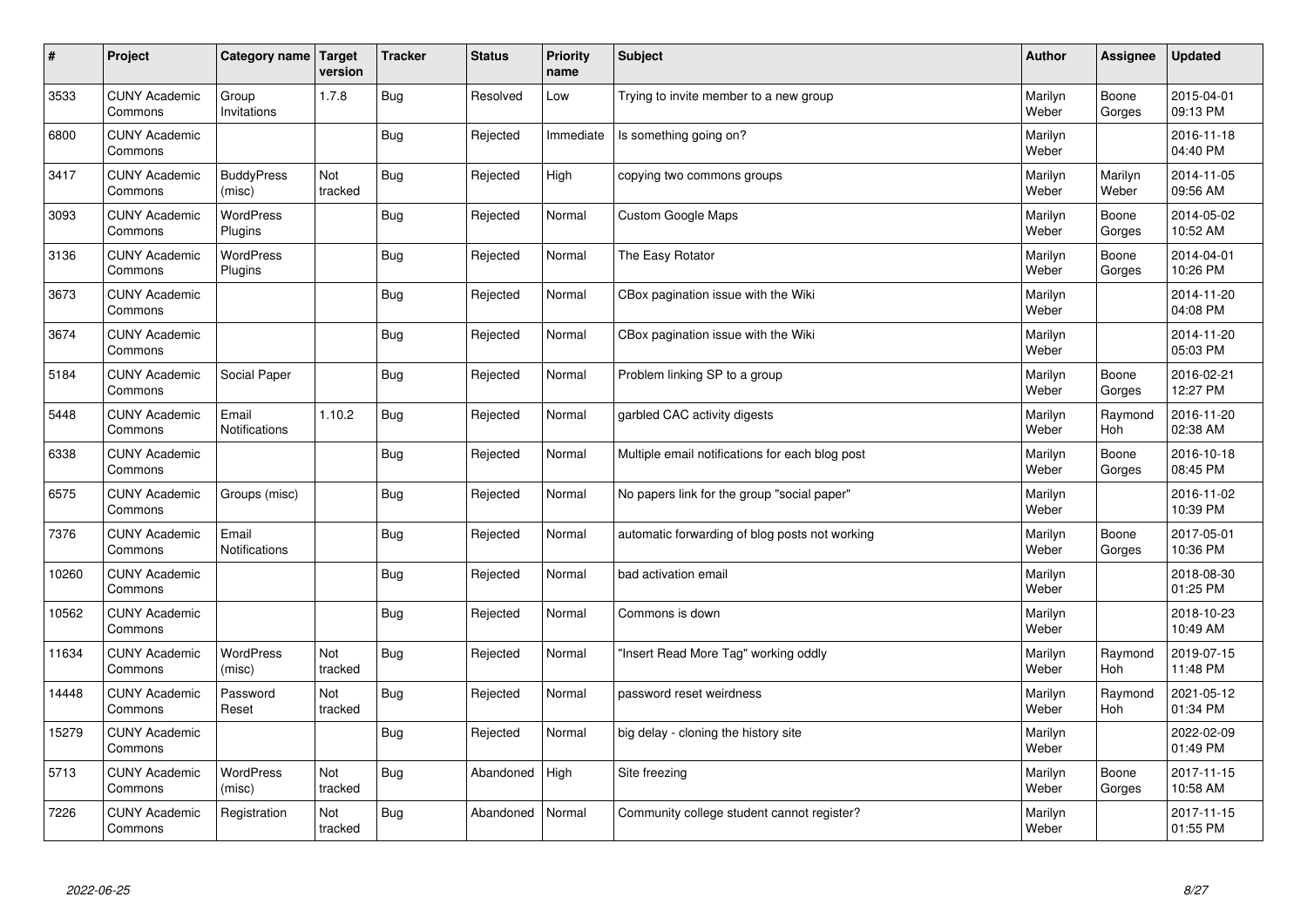| $\vert$ # | Project                         | Category name                 | Target<br>version | <b>Tracker</b> | <b>Status</b> | <b>Priority</b><br>name | <b>Subject</b>                                                                                                                                  | <b>Author</b>    | Assignee            | <b>Updated</b>         |
|-----------|---------------------------------|-------------------------------|-------------------|----------------|---------------|-------------------------|-------------------------------------------------------------------------------------------------------------------------------------------------|------------------|---------------------|------------------------|
| 7770      | <b>CUNY Academic</b><br>Commons | <b>WordPress</b><br>Plugins   | Not<br>tracked    | Bug            | Abandoned     | Normal                  | Timeline.js problem                                                                                                                             | Marilyn<br>Weber |                     | 2017-11-15<br>01:43 PM |
| 8098      | <b>CUNY Academic</b><br>Commons | <b>Public Portfolio</b>       | Not<br>tracked    | Bug            | Abandoned     | Normal                  | Widget in profile not working                                                                                                                   | Marilyn<br>Weber |                     | 2017-11-15<br>01:28 PM |
| 6410      | <b>CUNY Academic</b><br>Commons |                               |                   | Bug            | Duplicate     | Immediate               | Cannot log in - gives privacy error                                                                                                             | Marilyn<br>Weber | Boone<br>Gorges     | 2016-10-24<br>10:01 AM |
| 6599      | <b>CUNY Academic</b><br>Commons | ZenDesk                       | 1.10              | Bug            | Duplicate     | Urgent                  | Accept Friend button not working                                                                                                                | Marilyn<br>Weber | Raymond<br>Hoh      | 2016-11-04<br>06:35 PM |
| 4013      | <b>CUNY Academic</b><br>Commons |                               |                   | <b>Bug</b>     | Duplicate     | Normal                  | Math question?                                                                                                                                  | Marilyn<br>Weber |                     | 2015-04-22<br>04:05 PM |
| 6313      | <b>CUNY Academic</b><br>Commons | Groups (misc)                 |                   | <b>Bug</b>     | Duplicate     | Normal                  | group member no longer in group, can't rejoin.                                                                                                  | Marilyn<br>Weber |                     | 2016-10-14<br>09:27 PM |
| 5199      | <b>CUNY Academic</b><br>Commons | Social Paper                  | Future<br>release | Feature        | <b>New</b>    | Normal                  | add tables to the SP editor                                                                                                                     | Marilyn<br>Weber |                     | 2016-10-24<br>11:27 AM |
| 5205      | <b>CUNY Academic</b><br>Commons | Social Paper                  | Future<br>release | Feature        | <b>New</b>    | Normal                  | Social Paper folders                                                                                                                            | Marilyn<br>Weber |                     | 2016-02-11<br>10:24 PM |
| 5397      | <b>CUNY Academic</b><br>Commons | Social Paper                  | Future<br>release | Feature        | <b>New</b>    | Normal                  | frustrating to have to enable/disable in SP                                                                                                     | Marilyn<br>Weber | Samantha<br>Raddatz | 2016-04-20<br>03:39 PM |
| 5992      | <b>CUNY Academic</b><br>Commons | Email<br><b>Notifications</b> | Future<br>release | Feature        | <b>New</b>    | Normal                  | Changing the From line of autogenerated blog emails                                                                                             | Marilyn<br>Weber |                     | 2018-09-27<br>05:19 PM |
| 5050      | <b>CUNY Academic</b><br>Commons | Social Paper                  | Future<br>release | Feature        | <b>New</b>    | Low                     | Making comments visible in SP editing mode (SP suggestion #1)                                                                                   | Marilyn<br>Weber | Samantha<br>Raddatz | 2019-09-17<br>11:10 PM |
| 5052      | <b>CUNY Academic</b><br>Commons | Social Paper                  | Future<br>release | Feature        | <b>New</b>    | Low                     | Sentence by sentence or line by line comments (SP suggestion #3)                                                                                | Marilyn<br>Weber | Boone<br>Gorges     | 2016-02-11<br>10:24 PM |
| 5053      | <b>CUNY Academic</b><br>Commons | Social Paper                  | Future<br>release | Feature        | <b>New</b>    | Low                     | Scrollable menu to add readers (SP suggestion #4)                                                                                               | Marilyn<br>Weber | Samantha<br>Raddatz | 2016-04-21<br>05:21 PM |
| 5058      | <b>CUNY Academic</b><br>Commons | Social Paper                  | Future<br>release | Feature        | <b>New</b>    | Low                     | Can there be a clearer signal that even when comments have already<br>been made you add comments by clicking on the side? (SP suggestion<br>#5) | Marilyn<br>Weber | Samantha<br>Raddatz | 2016-02-11<br>10:24 PM |
| 13912     | <b>CUNY Academic</b><br>Commons |                               | Not<br>tracked    | Feature        | Hold          | Low                     | posting "missed schedule"                                                                                                                       | Marilyn<br>Weber |                     | 2021-02-23<br>10:46 AM |
| 3466      | <b>CUNY Academic</b><br>Commons | Membership                    | 1.6.16            | Feature        | Resolved      | Normal                  | restricting undergrad registration                                                                                                              | Marilyn<br>Weber | Boone<br>Gorges     | 2014-09-18<br>12:02 AM |
| 4340      | <b>CUNY Academic</b><br>Commons | WordPress -<br>Media          | 1.8.14            | Feature        | Resolved      | Normal                  | embedding a video                                                                                                                               | Marilyn<br>Weber | Daniel<br>Jones     | 2015-10-20<br>12:01 AM |
| 4965      | <b>CUNY Academic</b><br>Commons | <b>WordPress</b><br>Themes    | Not<br>tracked    | Feature        | Resolved      | Normal                  | Theme requested                                                                                                                                 | Marilyn<br>Weber | Boone<br>Gorges     | 2016-02-24<br>09:46 PM |
| 4997      | <b>CUNY Academic</b><br>Commons | <b>WordPress</b><br>Plugins   | 1.9.4             | Feature        | Resolved      | Normal                  | ability to embed maps from StoryMapJS?                                                                                                          | Marilyn<br>Weber | Boone<br>Gorges     | 2016-01-07<br>12:34 PM |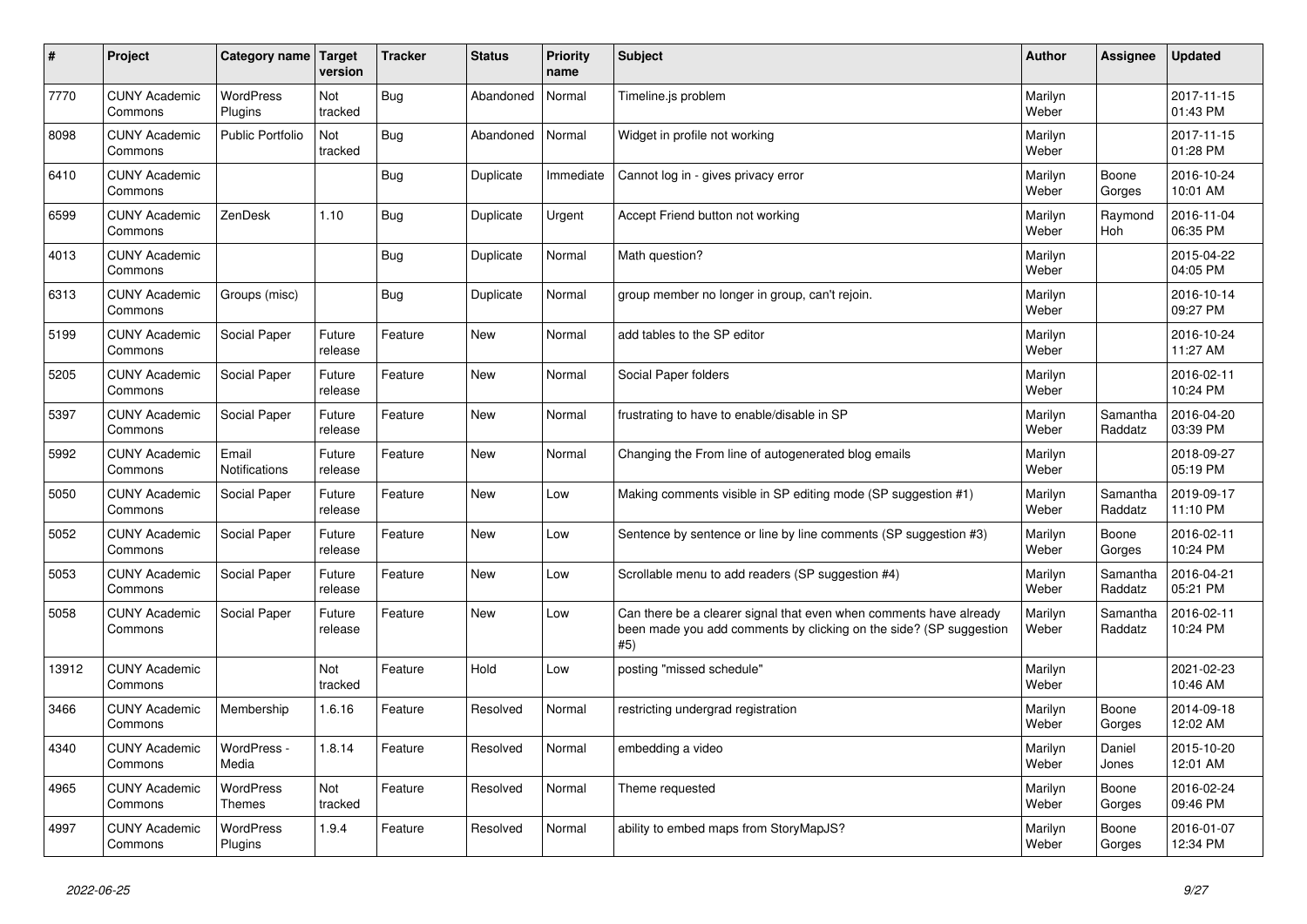| $\vert$ # | Project                         | Category name               | Target<br>version | <b>Tracker</b> | <b>Status</b> | <b>Priority</b><br>name | <b>Subject</b>                                   | <b>Author</b>    | <b>Assignee</b>     | <b>Updated</b>         |
|-----------|---------------------------------|-----------------------------|-------------------|----------------|---------------|-------------------------|--------------------------------------------------|------------------|---------------------|------------------------|
| 5036      | <b>CUNY Academic</b><br>Commons | <b>WordPress</b><br>Plugins | 1.9.1.1           | Feature        | Resolved      | Normal                  | Embeds request                                   | Marilyn<br>Weber | Boone<br>Gorges     | 2015-12-18<br>10:12 PM |
| 5302      | <b>CUNY Academic</b><br>Commons | <b>WordPress</b><br>Plugins | 1.9.10            | Feature        | Resolved      | Normal                  | request for WP Gallery Custom Links plug-in      | Marilyn<br>Weber | Boone<br>Gorges     | 2016-03-11<br>09:20 PM |
| 5522      | <b>CUNY Academic</b><br>Commons | WordPress<br>Plugins        | 1.9.15            | Feature        | Resolved      | Normal                  | plugin request                                   | Marilyn<br>Weber | Boone<br>Gorges     | 2016-05-09<br>10:36 AM |
| 5621      | <b>CUNY Academic</b><br>Commons | <b>WordPress</b><br>Plugins | 1.9.17            | Feature        | Resolved      | Normal                  | Taxonomy plugin request                          | Marilyn<br>Weber | Boone<br>Gorges     | 2016-06-01<br>11:28 PM |
| 5630      | <b>CUNY Academic</b><br>Commons | <b>WordPress</b><br>Themes  | 1.9.17            | Feature        | Resolved      | Normal                  | Bavota magazine Pro theme                        | Marilyn<br>Weber | Boone<br>Gorges     | 2016-06-02<br>12:09 AM |
| 5657      | <b>CUNY Academic</b><br>Commons | WordPress<br>Plugins        | 1.9.18            | Feature        | Resolved      | Normal                  | Plugin Request - Instagram Feed WD               | Marilyn<br>Weber | Boone<br>Gorges     | 2016-06-08<br>12:36 PM |
| 5799      | <b>CUNY Academic</b><br>Commons | Blogs<br>(BuddyPress)       | Not<br>tracked    | Feature        | Resolved      | Normal                  | removing one's own access to sites?              | Marilyn<br>Weber | Boone<br>Gorges     | 2016-07-26<br>01:55 PM |
| 6118      | <b>CUNY Academic</b><br>Commons | cuny.is                     |                   | Feature        | Resolved      | Normal                  | Cuny.Is request from Javier Otero Peña           | Marilyn<br>Weber | Sarah<br>Morgano    | 2016-10-04<br>07:02 PM |
| 7607      | <b>CUNY Academic</b><br>Commons | WordPress<br>(misc)         | Not<br>tracked    | Feature        | Resolved      | Normal                  | mp4 files                                        | Marilyn<br>Weber |                     | 2017-02-15<br>07:37 PM |
| 7608      | <b>CUNY Academic</b><br>Commons | Registration                | Not<br>tracked    | Feature        | Resolved      | Normal                  | create an account                                | Marilyn<br>Weber |                     | 2017-02-15<br>10:45 PM |
| 9224      | <b>CUNY Academic</b><br>Commons | <b>Group Files</b>          | 1.13              | Feature        | Resolved      | Normal                  | attachments to forum posts clutter up Files area | Marilyn<br>Weber | Boone<br>Gorges     | 2018-03-22<br>03:34 PM |
| 15545     | <b>CUNY Academic</b><br>Commons | <b>WordPress</b><br>Plugins | 1.19.5            | Feature        | Resolved      | Normal                  | 'ZI Hide Featured Image" plugin request          | Marilyn<br>Weber | Boone<br>Gorges     | 2022-03-09<br>10:09 AM |
| 5345      | <b>CUNY Academic</b><br>Commons | Social Paper                | 1.9.17            | Feature        | Rejected      | Normal                  | Plus symbol problem in SP                        | Marilyn<br>Weber | Christian<br>Wach   | 2016-05-27<br>04:26 AM |
| 5051      | <b>CUNY Academic</b><br>Commons | Social Paper                |                   | Feature        | Rejected      | Low                     | Visual cues for comments (SP suggestion #2)      | Marilyn<br>Weber | Samantha<br>Raddatz | 2016-02-10<br>10:01 AM |
| 5072      | <b>CUNY Academic</b><br>Commons |                             |                   | Feature        | Duplicate     | Normal                  | redirect shortcode handler                       | Marilyn<br>Weber | Boone<br>Gorges     | 2016-01-07<br>12:34 PM |
| 15685     | <b>CUNY Academic</b><br>Commons |                             |                   | Support        | <b>New</b>    | High                    | problem with chrome?                             | Marilyn<br>Weber |                     | 2022-04-25<br>03:40 PM |
| 8607      | <b>CUNY Academic</b><br>Commons |                             | Not<br>tracked    | Support        | <b>New</b>    | Normal                  | Paypal?                                          | Marilyn<br>Weber | Matt Gold           | 2018-05-15<br>01:37 PM |
| 12352     | <b>CUNY Academic</b><br>Commons |                             | Not<br>tracked    | Support        | New           | Normal                  | 'posts list" page builder block option           | Marilyn<br>Weber |                     | 2020-02-03<br>01:29 PM |
| 12382     | <b>CUNY Academic</b><br>Commons | Membership                  | Not<br>tracked    | Support        | <b>New</b>    | Normal                  | Email request change                             | Marilyn<br>Weber | Marilyn<br>Weber    | 2020-02-06<br>12:56 PM |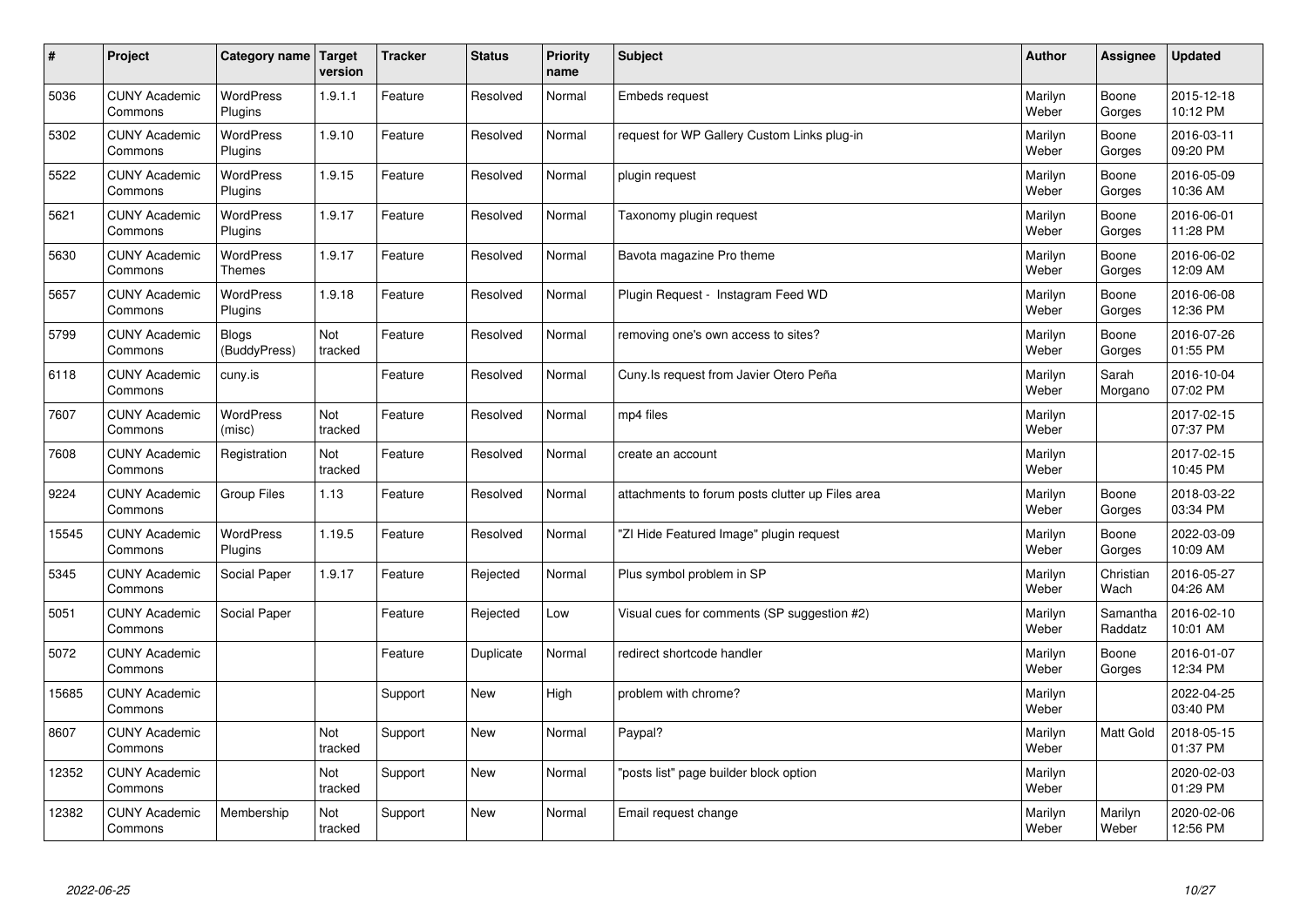| #     | Project                         | Category name   Target            | version               | <b>Tracker</b> | <b>Status</b>        | <b>Priority</b><br>name | <b>Subject</b>                                                | <b>Author</b>    | Assignee              | <b>Updated</b>         |
|-------|---------------------------------|-----------------------------------|-----------------------|----------------|----------------------|-------------------------|---------------------------------------------------------------|------------------|-----------------------|------------------------|
| 13286 | <b>CUNY Academic</b><br>Commons |                                   | Not<br>tracked        | Support        | <b>New</b>           | Normal                  | problem connecting with WordPress app                         | Marilyn<br>Weber | Raymond<br><b>Hoh</b> | 2020-09-08<br>11:16 AM |
| 14911 | <b>CUNY Academic</b><br>Commons | <b>WordPress</b><br><b>Themes</b> | Not<br>tracked        | Support        | <b>New</b>           | Normal                  | Twentytwentyone theme                                         | Marilyn<br>Weber |                       | 2021-10-28<br>10:37 AM |
| 15045 | <b>CUNY Academic</b><br>Commons |                                   |                       | Support        | <b>New</b>           | Normal                  | no result for KCeL in the search box on the commons           | Marilyn<br>Weber |                       | 2021-12-10<br>11:29 AM |
| 15565 | <b>CUNY Academic</b><br>Commons |                                   |                       | Support        | <b>New</b>           | Normal                  | Events - send updates to an email listserv                    | Marilyn<br>Weber |                       | 2022-03-10<br>01:06 PM |
| 15816 | <b>CUNY Academic</b><br>Commons |                                   | Not<br>tracked        | Support        | <b>New</b>           | Normal                  | slow loading at SPS                                           | Marilyn<br>Weber |                       | 2022-04-05<br>01:26 PM |
| 11519 | <b>CUNY Academic</b><br>Commons |                                   | <b>Not</b><br>tracked | Support        | Assigned             | Normal                  | comment option not appearing                                  | Marilyn<br>Weber |                       | 2019-09-24<br>10:28 AM |
| 11848 | <b>CUNY Academic</b><br>Commons |                                   | Not<br>tracked        | Support        | Hold                 | Normal                  | a Dean of Faculty wants to share a large file                 | Marilyn<br>Weber |                       | 2019-09-24<br>08:44 AM |
| 9207  | <b>CUNY Academic</b><br>Commons |                                   | Future<br>release     | Support        | Reporter<br>Feedback | Normal                  | display dashboards made in Tableau?                           | Marilyn<br>Weber | Boone<br>Gorges       | 2018-04-10<br>10:42 AM |
| 10273 | <b>CUNY Academic</b><br>Commons | Registration                      | Not<br>tracked        | Support        | Reporter<br>Feedback | Normal                  | users combining CF and campus address                         | Marilyn<br>Weber |                       | 2019-09-18<br>10:58 AM |
| 10657 | <b>CUNY Academic</b><br>Commons |                                   | Not<br>tracked        | Support        | Reporter<br>Feedback | Normal                  | child theme problems                                          | Marilyn<br>Weber |                       | 2018-11-08<br>01:19 PM |
| 11149 | <b>CUNY Academic</b><br>Commons |                                   | Not<br>tracked        | Support        | Reporter<br>Feedback | Normal                  | comments getting blocked                                      | Marilyn<br>Weber | Raymond<br>Hoh        | 2019-03-26<br>11:40 AM |
| 11509 | <b>CUNY Academic</b><br>Commons |                                   | Not<br>tracked        | Support        | Reporter<br>Feedback | Normal                  | deleted Page causing a Menu problem?                          | Marilyn<br>Weber |                       | 2019-06-04<br>09:54 AM |
| 11771 | <b>CUNY Academic</b><br>Commons |                                   | Not<br>tracked        | Support        | Reporter<br>Feedback | Normal                  | post displays in sections                                     | Marilyn<br>Weber |                       | 2019-08-20<br>10:34 AM |
| 11787 | <b>CUNY Academic</b><br>Commons |                                   | Not<br>tracked        | Support        | Reporter<br>Feedback | Normal                  | automated comments notifications on ZenDesk                   | Marilyn<br>Weber |                       | 2019-08-26<br>06:18 PM |
| 12350 | <b>CUNY Academic</b><br>Commons | <b>Blogs</b><br>(BuddyPress)      | Not<br>tracked        | Support        | Reporter<br>Feedback | Normal                  | URL creation problem                                          | Marilyn<br>Weber |                       | 2020-02-03<br>11:27 AM |
| 12741 | <b>CUNY Academic</b><br>Commons | WordPress<br>Plugins              | Not<br>tracked        | Support        | Reporter<br>Feedback | Normal                  | <b>Tableau Public Viz Block</b>                               | Marilyn<br>Weber | Raymond<br>Hoh        | 2020-05-12<br>11:00 AM |
| 13034 | <b>CUNY Academic</b><br>Commons |                                   | Not<br>tracked        | Support        | Reporter<br>Feedback | Normal                  | a site is asking people to join the Commons to get a download | Marilyn<br>Weber |                       | 2020-07-12<br>07:23 AM |
| 13255 | <b>CUNY Academic</b><br>Commons |                                   | Not<br>tracked        | Support        | Reporter<br>Feedback | Normal                  | Accessibility problems                                        | Marilyn<br>Weber |                       | 2020-09-01<br>05:48 PM |
| 13975 | <b>CUNY Academic</b><br>Commons | Social Paper                      | Not<br>tracked        | Support        | Reporter<br>Feedback | Normal                  | can't approve comments on Social Paper paper                  | Marilyn<br>Weber |                       | 2021-02-12<br>09:33 AM |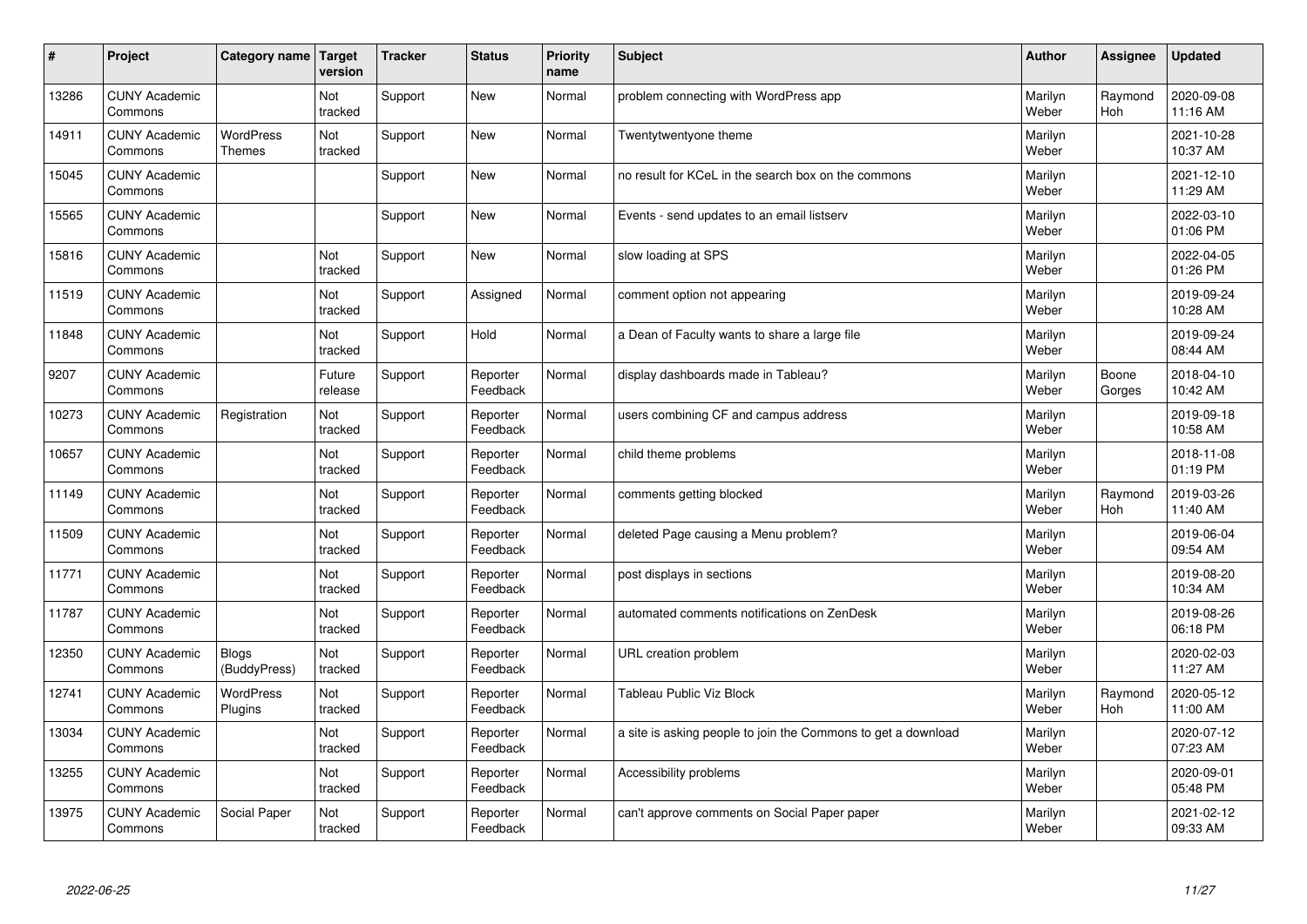| $\vert$ # | Project                         | Category name Target          | version        | <b>Tracker</b> | <b>Status</b>        | <b>Priority</b><br>name | <b>Subject</b>                                                                           | <b>Author</b>    | Assignee              | Updated                |
|-----------|---------------------------------|-------------------------------|----------------|----------------|----------------------|-------------------------|------------------------------------------------------------------------------------------|------------------|-----------------------|------------------------|
| 14074     | <b>CUNY Academic</b><br>Commons | <b>WordPress</b><br>(misc)    | Not<br>tracked | Support        | Reporter<br>Feedback | Normal                  | page password protection problem                                                         | Marilyn<br>Weber |                       | 2021-03-02<br>11:03 AM |
| 14398     | <b>CUNY Academic</b><br>Commons |                               | Not<br>tracked | Support        | Reporter<br>Feedback | Normal                  | Events plug-in notification problem                                                      | Marilyn<br>Weber |                       | 2021-05-11<br>11:21 AM |
| 14784     | <b>CUNY Academic</b><br>Commons |                               |                | Support        | Reporter<br>Feedback | Normal                  | User report of logo problem when using Customizer theme                                  | Marilyn<br>Weber |                       | 2021-09-17<br>10:25 AM |
| 14900     | <b>CUNY Academic</b><br>Commons |                               | Not<br>tracked | Support        | Reporter<br>Feedback | Normal                  | previous theme?                                                                          | Marilyn<br>Weber |                       | 2021-10-25<br>10:31 AM |
| 15169     | <b>CUNY Academic</b><br>Commons |                               | 2.0.2          | Support        | Reporter<br>Feedback | Normal                  | new Prelude website zipfiles for custom theme and other files.                           | Marilyn<br>Weber |                       | 2022-06-14<br>11:36 AM |
| 15260     | <b>CUNY Academic</b><br>Commons |                               |                | Support        | Reporter<br>Feedback | Normal                  | Diacritical markings   European Stages                                                   | Marilyn<br>Weber |                       | 2022-02-04<br>08:16 AM |
| 15370     | <b>CUNY Academic</b><br>Commons |                               |                | Support        | Reporter<br>Feedback | Normal                  | All-in-One Event Calendar?                                                               | Marilyn<br>Weber |                       | 2022-02-17<br>11:03 AM |
| 15655     | <b>CUNY Academic</b><br>Commons |                               | 2.0.2          | Support        | Reporter<br>Feedback | Normal                  | Event Aggregator plugin?                                                                 | Marilyn<br>Weber |                       | 2022-06-14<br>11:36 AM |
| 15978     | <b>CUNY Academic</b><br>Commons | WordPress -<br>Media          | 2.0.2          | Support        | Reporter<br>Feedback | Normal                  | .tex files?                                                                              | Marilyn<br>Weber | Raymond<br><b>Hoh</b> | 2022-06-14<br>11:36 AM |
| 16099     | <b>CUNY Academic</b><br>Commons |                               |                | Support        | Reporter<br>Feedback | Normal                  | request for Newsletter Glue                                                              | Marilyn<br>Weber |                       | 2022-05-13<br>12:14 PM |
| 16110     | <b>CUNY Academic</b><br>Commons |                               |                | Support        | Reporter<br>Feedback | Normal                  | remove Creative Commons license from pages?                                              | Marilyn<br>Weber | Raymond<br><b>Hoh</b> | 2022-05-17<br>06:11 PM |
| 11665     | <b>CUNY Academic</b><br>Commons |                               |                | Support        | Resolved             | Immediate               | "My Groups" conflating two groups                                                        | Marilyn<br>Weber |                       | 2019-07-24<br>10:43 PM |
| 10245     | <b>CUNY Academic</b><br>Commons | Email<br><b>Notifications</b> | 1.13.8         | Support        | Resolved             | Urgent                  | Placeholders in action emails (activation, password reset) not being<br>properly swapped | Marilyn<br>Weber | Raymond<br>Hoh        | 2018-08-30<br>04:02 PM |
| 4880      | <b>CUNY Academic</b><br>Commons | Password<br>Reset             | Not<br>tracked | Support        | Resolved             | High                    | CUNY Central person having password trouble                                              | Marilyn<br>Weber |                       | 2015-11-10<br>12:40 PM |
| 8934      | <b>CUNY Academic</b><br>Commons | Reply By Email                | 1.12.4         | Support        | Resolved             | High                    | RBE "could not post" email should have info about attempted From<br>address              | Marilyn<br>Weber | Raymond<br><b>Hoh</b> | 2017-12-12<br>11:25 AM |
| 12393     | <b>CUNY Academic</b><br>Commons | <b>WordPress</b><br>(misc)    |                | Support        | Resolved             | High                    | size limit for files                                                                     | Marilyn<br>Weber |                       | 2020-02-18<br>10:13 AM |
| 13173     | <b>CUNY Academic</b><br>Commons | Group Library                 | 1.17.1         | Support        | Resolved             | High                    | all uploads to the library are silent                                                    | Marilyn<br>Weber |                       | 2020-08-10<br>04:12 PM |
| 13878     | <b>CUNY Academic</b><br>Commons | Group cloning                 | 1.18.4         | Support        | Resolved             | High                    | When creating Group + Site and choosing 'Clone existing', cannot<br>advance to step 2    | Marilyn<br>Weber | Jeremy<br>Felt        | 2021-02-02<br>11:02 AM |
| 14799     | <b>CUNY Academic</b><br>Commons |                               | 1.18.19        | Support        | Resolved             | High                    | install the official Classic Widgets?                                                    | Marilyn<br>Weber |                       | 2021-09-22<br>02:17 PM |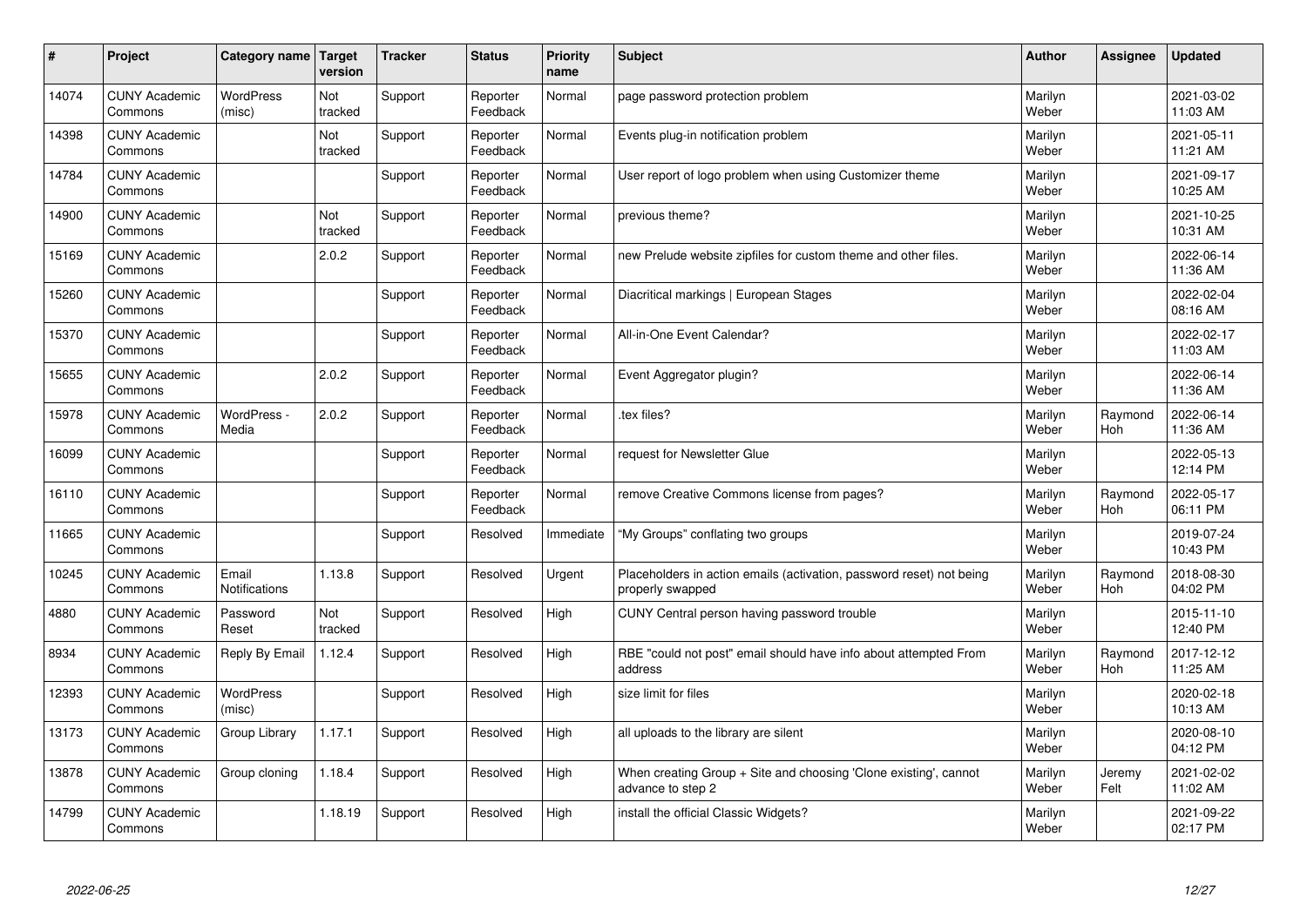| $\pmb{\#}$ | Project                         | Category name                | Target<br>version | <b>Tracker</b> | <b>Status</b> | <b>Priority</b><br>name | <b>Subject</b>                                             | <b>Author</b>    | Assignee         | <b>Updated</b>         |
|------------|---------------------------------|------------------------------|-------------------|----------------|---------------|-------------------------|------------------------------------------------------------|------------------|------------------|------------------------|
| 3001       | <b>CUNY Academic</b><br>Commons | <b>WordPress</b><br>(misc)   | Not<br>tracked    | Support        | Resolved      | Normal                  | shortlink requested                                        | Marilyn<br>Weber | Boone<br>Gorges  | 2014-01-30<br>01:26 PM |
| 3029       | <b>CUNY Academic</b><br>Commons | cuny.is                      | Not<br>tracked    | Support        | Resolved      | Normal                  | shortlink request                                          | Marilyn<br>Weber | Boone<br>Gorges  | 2014-02-12<br>10:03 AM |
| 5019       | <b>CUNY Academic</b><br>Commons | Registration                 | Not<br>tracked    | Support        | Resolved      | Normal                  | Forgotten password for user with new email address         | Marilyn<br>Weber | Marilyn<br>Weber | 2015-12-11<br>04:18 PM |
| 5037       | <b>CUNY Academic</b><br>Commons | Registration                 | Not<br>tracked    | Support        | Resolved      | Normal                  | Another Forgotten password for user with new email address | Marilyn<br>Weber | Boone<br>Gorges  | 2015-12-22<br>05:24 PM |
| 5629       | <b>CUNY Academic</b><br>Commons | <b>Public Portfolio</b>      | 1.10.4            | Support        | Resolved      | Normal                  | Title field in profile can't be edited                     | Marilyn<br>Weber |                  | 2016-12-13<br>11:19 AM |
| 5753       | <b>CUNY Academic</b><br>Commons | WordPress<br>(misc)          | Not<br>tracked    | Support        | Resolved      | Normal                  | merging blogs and groups                                   | Marilyn<br>Weber | Boone<br>Gorges  | 2016-08-29<br>03:09 PM |
| 5772       | <b>CUNY Academic</b><br>Commons | Membership                   | Not<br>tracked    | Support        | Resolved      | Normal                  | User email change and forgotten password                   | Marilyn<br>Weber | Matt Gold        | 2017-11-15<br>06:18 PM |
| 5844       | <b>CUNY Academic</b><br>Commons |                              | Not<br>tracked    | Support        | Resolved      | Normal                  | edit Host Files on Windows 10 problems                     | Marilyn<br>Weber |                  | 2016-07-27<br>09:08 AM |
| 5985       | <b>CUNY Academic</b><br>Commons | Support                      | Not<br>tracked    | Support        | Resolved      | Normal                  | change user's email address (she cannot access old)        | Marilyn<br>Weber | Boone<br>Gorges  | 2016-09-07<br>01:43 PM |
| 5991       | <b>CUNY Academic</b><br>Commons | Email<br>Notifications       | Future<br>release | Support        | Resolved      | Normal                  | change format of autogenerated blog emails                 | Marilyn<br>Weber | Paige<br>Dupont  | 2018-01-12<br>02:55 PM |
| 6175       | <b>CUNY Academic</b><br>Commons | Account<br>settings          |                   | Support        | Resolved      | Normal                  | Email address (user cannot access old)                     | Marilyn<br>Weber | Matt Gold        | 2016-11-29<br>06:31 PM |
| 6656       | <b>CUNY Academic</b><br>Commons | Support                      | Not<br>tracked    | Support        | Resolved      | Normal                  | Remove user profile                                        | Marilyn<br>Weber | Matt Gold        | 2016-11-10<br>02:18 PM |
| 6812       | <b>CUNY Academic</b><br>Commons |                              | Not<br>tracked    | Support        | Resolved      | Normal                  | User cannot change email                                   | Marilyn<br>Weber | Matt Gold        | 2016-12-01<br>06:24 PM |
| 6815       | <b>CUNY Academic</b><br>Commons | Password<br>Reset            | Not<br>tracked    | Support        | Resolved      | Normal                  | password reset requested                                   | Marilyn<br>Weber | Matt Gold        | 2016-11-22<br>10:30 AM |
| 6818       | <b>CUNY Academic</b><br>Commons | Email<br>Notifications       | 1.10.3            | Support        | Resolved      | Normal                  | No more email notifications?                               | Marilyn<br>Weber |                  | 2016-11-22<br>02:51 PM |
| 6851       | <b>CUNY Academic</b><br>Commons | Redmine                      | Not<br>tracked    | Support        | Resolved      | Normal                  | How do I help users join Redmine?                          | Marilyn<br>Weber | Matt Gold        | 2016-11-28<br>10:16 AM |
| 6857       | <b>CUNY Academic</b><br>Commons | <b>Blogs</b><br>(BuddyPress) | Not<br>tracked    | Support        | Resolved      | Normal                  | Committee on Religion website                              | Marilyn<br>Weber | Boone<br>Gorges  | 2017-08-17<br>10:24 AM |
| 6866       | <b>CUNY Academic</b><br>Commons |                              | Not<br>tracked    | Support        | Resolved      | Normal                  | User would like to have her account deleted                | Marilyn<br>Weber | Matt Gold        | 2017-11-15<br>05:49 PM |
| 6899       | <b>CUNY Academic</b><br>Commons | Account<br>settings          | Not<br>tracked    | Support        | Resolved      | Normal                  | New user has misspelled her own name                       | Marilyn<br>Weber | Boone<br>Gorges  | 2016-12-01<br>05:10 PM |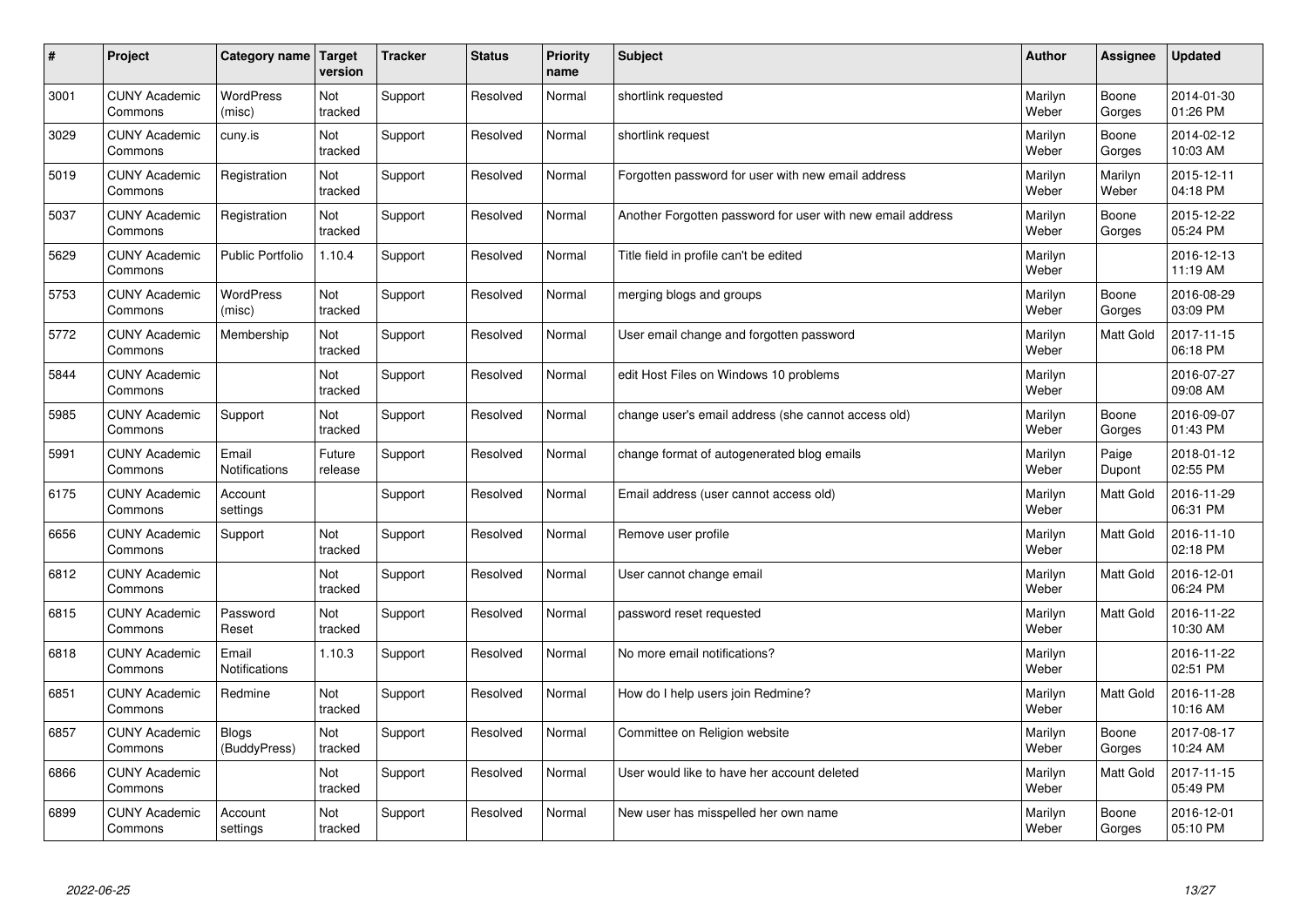| #    | Project                         | Category name                     | Target<br>version | <b>Tracker</b> | <b>Status</b> | <b>Priority</b><br>name | <b>Subject</b>                                              | <b>Author</b>    | Assignee         | Updated                |
|------|---------------------------------|-----------------------------------|-------------------|----------------|---------------|-------------------------|-------------------------------------------------------------|------------------|------------------|------------------------|
| 7460 | <b>CUNY Academic</b><br>Commons | <b>WordPress</b><br><b>Themes</b> | 1.10.8            | Support        | Resolved      | Normal                  | install Independent Publisher theme?                        | Marilyn<br>Weber | Boone<br>Gorges  | 2017-01-21<br>09:34 PM |
| 7486 | <b>CUNY Academic</b><br>Commons | Membership                        | Not<br>tracked    | Support        | Resolved      | Normal                  | changed email address                                       | Marilyn<br>Weber |                  | 2017-01-24<br>10:00 PM |
| 7613 | <b>CUNY Academic</b><br>Commons | Registration                      | Not<br>tracked    | Support        | Resolved      | Normal                  | non-matriculated students                                   | Marilyn<br>Weber | Boone<br>Gorges  | 2017-11-15<br>11:03 AM |
| 7619 | <b>CUNY Academic</b><br>Commons | Membership                        | Not<br>tracked    | Support        | Resolved      | Normal                  | outside users for a site that isn't a class?                | Marilyn<br>Weber | <b>Matt Gold</b> | 2017-11-15<br>06:18 PM |
| 7678 | <b>CUNY Academic</b><br>Commons | Groups (misc)                     | Not<br>tracked    | Support        | Resolved      | Normal                  | add admin to student group                                  | Marilyn<br>Weber | Boone<br>Gorges  | 2017-02-15<br>11:58 AM |
| 7685 | <b>CUNY Academic</b><br>Commons | Password<br>Reset                 | Not<br>tracked    | Support        | Resolved      | Normal                  | temporary password                                          | Marilyn<br>Weber | Boone<br>Gorges  | 2017-02-15<br>07:36 PM |
| 7745 | <b>CUNY Academic</b><br>Commons | <b>WordPress</b><br>Plugins       | 1.10.13           | Support        | Resolved      | Normal                  | Featured Video Plus plugin requested                        | Marilyn<br>Weber |                  | 2017-03-03<br>01:51 PM |
| 7771 | <b>CUNY Academic</b><br>Commons | Membership                        | Not<br>tracked    | Support        | Resolved      | Normal                  | User would like to be uncoupled from sites                  | Marilyn<br>Weber | Boone<br>Gorges  | 2017-03-09<br>12:38 PM |
| 7775 | <b>CUNY Academic</b><br>Commons | Membership                        | Not<br>tracked    | Support        | Resolved      | Normal                  | Email change                                                | Marilyn<br>Weber |                  | 2017-03-08<br>10:09 PM |
| 7785 | <b>CUNY Academic</b><br>Commons |                                   | Not<br>tracked    | Support        | Resolved      | Normal                  | ftp access or files?                                        | Marilyn<br>Weber | Boone<br>Gorges  | 2017-03-13<br>02:34 PM |
| 7836 | <b>CUNY Academic</b><br>Commons | Social Paper                      | Not<br>tracked    | Support        | Resolved      | Normal                  | missing Social Paper                                        | Marilyn<br>Weber |                  | 2017-11-15<br>01:31 PM |
| 7922 | <b>CUNY Academic</b><br>Commons | Membership                        | Not<br>tracked    | Support        | Resolved      | Normal                  | add me as an admin to the MALs alumni site?                 | Marilyn<br>Weber |                  | 2017-04-06<br>05:19 PM |
| 7972 | <b>CUNY Academic</b><br>Commons |                                   | Not<br>tracked    | Support        | Resolved      | Normal                  | expand the memory limit for videos?                         | Marilyn<br>Weber |                  | 2017-04-20<br>10:07 AM |
| 8120 | <b>CUNY Academic</b><br>Commons | Membership                        | Not<br>tracked    | Support        | Resolved      | Normal                  | add me as an admin to https://nyslavery.commons.gc.cuny.edu | Marilyn<br>Weber |                  | 2017-05-10<br>02:19 PM |
| 8222 | <b>CUNY Academic</b><br>Commons | Membership                        | Not<br>tracked    | Support        | Resolved      | Normal                  | Admin for iletc.commons.gc.cuny.edu                         | Marilyn<br>Weber | Boone<br>Gorges  | 2017-06-08<br>10:06 AM |
| 8289 | <b>CUNY Academic</b><br>Commons |                                   | Not<br>tracked    | Support        | Resolved      | Normal                  | removing my access to sites                                 | Marilyn<br>Weber | Luke<br>Waltzer  | 2017-06-19<br>12:40 PM |
| 8308 | <b>CUNY Academic</b><br>Commons | WordPress<br>Plugins              | Not<br>tracked    | Support        | Resolved      | Normal                  | WP Migration plugin                                         | Marilyn<br>Weber |                  | 2017-11-15<br>01:27 PM |
| 8379 | <b>CUNY Academic</b><br>Commons |                                   | Not<br>tracked    | Support        | Resolved      | Normal                  | request for site build help                                 | Marilyn<br>Weber |                  | 2017-07-01<br>10:48 AM |
| 8401 | <b>CUNY Academic</b><br>Commons | Membership                        | Not<br>tracked    | Support        | Resolved      | Normal                  | add me as an admin                                          | Marilyn<br>Weber | Boone<br>Gorges  | 2017-07-11<br>11:40 AM |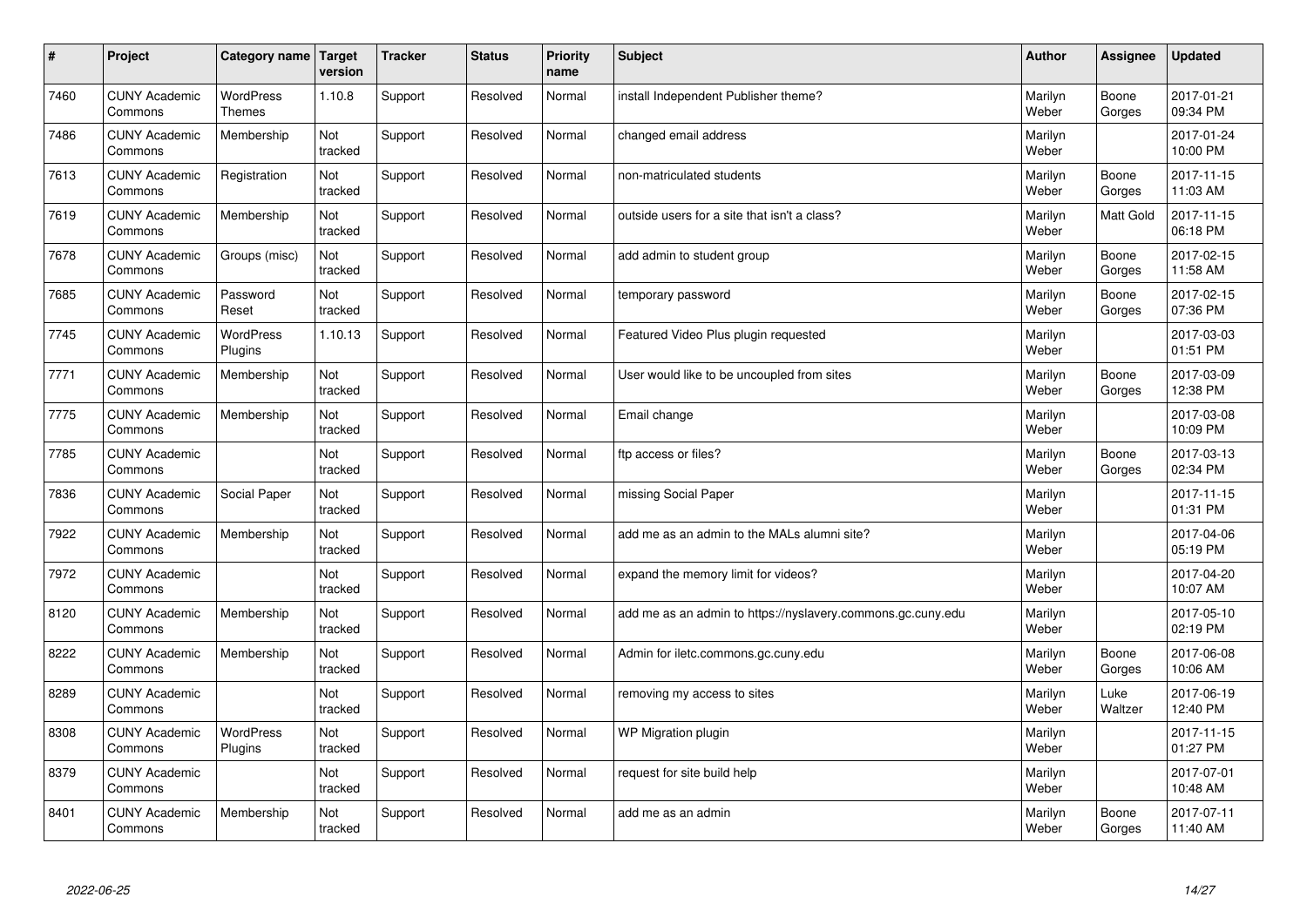| $\vert$ # | Project                         | Category name               | <b>Target</b><br>version | <b>Tracker</b> | <b>Status</b> | <b>Priority</b><br>name | <b>Subject</b>                                             | <b>Author</b>    | Assignee        | <b>Updated</b>         |
|-----------|---------------------------------|-----------------------------|--------------------------|----------------|---------------|-------------------------|------------------------------------------------------------|------------------|-----------------|------------------------|
| 8429      | <b>CUNY Academic</b><br>Commons | Membership                  | Not<br>tracked           | Support        | Resolved      | Normal                  | Please make me an admin of https://arc.commons.gc.cuny.edu | Marilyn<br>Weber | Boone<br>Gorges | 2017-07-24<br>03:33 PM |
| 8446      | <b>CUNY Academic</b><br>Commons | <b>WordPress</b><br>Plugins | 1.11.14                  | Support        | Resolved      | Normal                  | request for multiple accordion menu plugins                | Marilyn<br>Weber |                 | 2018-05-07<br>09:57 PM |
| 8464      | <b>CUNY Academic</b><br>Commons |                             | Not<br>tracked           | Support        | Resolved      | Normal                  | WP UI                                                      | Marilyn<br>Weber |                 | 2017-10-11<br>11:23 AM |
| 8471      | <b>CUNY Academic</b><br>Commons |                             | Not<br>tracked           | Support        | Resolved      | Normal                  | admin at https://commons.gc.cuny.edu/                      | Marilyn<br>Weber |                 | 2017-09-06<br>01:50 PM |
| 8481      | <b>CUNY Academic</b><br>Commons | Membership                  | Not<br>tracked           | Support        | Resolved      | Normal                  | admin of http://swipanalytic.org/organizers/               | Marilyn<br>Weber |                 | 2019-02-19<br>01:58 PM |
| 8529      | <b>CUNY Academic</b><br>Commons |                             | Not<br>tracked           | Support        | Resolved      | Normal                  | Iframe regiest?                                            | Marilyn<br>Weber |                 | 2017-08-16<br>04:40 PM |
| 8531      | <b>CUNY Academic</b><br>Commons | Membership                  | Not<br>tracked           | Support        | Resolved      | Normal                  | admin of https://admissions.commons.gc.cuny.edu            | Marilyn<br>Weber |                 | 2017-08-15<br>04:20 PM |
| 8553      | <b>CUNY Academic</b><br>Commons |                             | Not<br>tracked           | Support        | Resolved      | Normal                  | storage limits?                                            | Marilyn<br>Weber |                 | 2017-08-18<br>04:36 PM |
| 8566      | <b>CUNY Academic</b><br>Commons | Membership                  | Not<br>tracked           | Support        | Resolved      | Normal                  | user email change                                          | Marilyn<br>Weber |                 | 2017-11-15<br>01:27 PM |
| 8576      | <b>CUNY Academic</b><br>Commons | <b>WordPress</b><br>Plugins | 1.11.11                  | Support        | Resolved      | Normal                  | Digital Measures plugin request                            | Marilyn<br>Weber |                 | 2017-09-01<br>03:44 PM |
| 8577      | <b>CUNY Academic</b><br>Commons | Membership                  | Not<br>tracked           | Support        | Resolved      | Normal                  | another user email change                                  | Marilyn<br>Weber |                 | 2017-08-25<br>10:23 AM |
| 8630      | <b>CUNY Academic</b><br>Commons | Membership                  | Not<br>tracked           | Support        | Resolved      | Normal                  | Change in email/campus                                     | Marilyn<br>Weber |                 | 2017-08-30<br>03:48 PM |
| 8693      | <b>CUNY Academic</b><br>Commons | WordPress<br>Plugins        |                          | Support        | Resolved      | Normal                  | Existing blog wants to replace Mailpoet with Newsletters   | Marilyn<br>Weber |                 | 2017-09-12<br>02:24 PM |
| 8726      | <b>CUNY Academic</b><br>Commons |                             |                          | Support        | Resolved      | Normal                  | Redirect problem                                           | Marilyn<br>Weber |                 | 2017-09-21<br>12:14 PM |
| 8729      | <b>CUNY Academic</b><br>Commons |                             | Not<br>tracked           | Support        | Resolved      | Normal                  | email change                                               | Marilyn<br>Weber |                 | 2017-09-25<br>02:14 PM |
| 8768      | <b>CUNY Academic</b><br>Commons |                             | Not<br>tracked           | Support        | Resolved      | Normal                  | unsafe redirect?                                           | Marilyn<br>Weber |                 | 2017-10-06<br>12:14 PM |
| 8848      | <b>CUNY Academic</b><br>Commons |                             | Not<br>tracked           | Support        | Resolved      | Normal                  | email change request                                       | Marilyn<br>Weber |                 | 2017-10-24<br>11:19 AM |
| 8855      | <b>CUNY Academic</b><br>Commons |                             | Not<br>tracked           | Support        | Resolved      | Normal                  | another email change request                               | Marilyn<br>Weber |                 | 2017-10-25<br>10:55 AM |
| 8873      | <b>CUNY Academic</b><br>Commons |                             | Not<br>tracked           | Support        | Resolved      | Normal                  | maximum file upload size?                                  | Marilyn<br>Weber |                 | 2017-10-30<br>11:23 AM |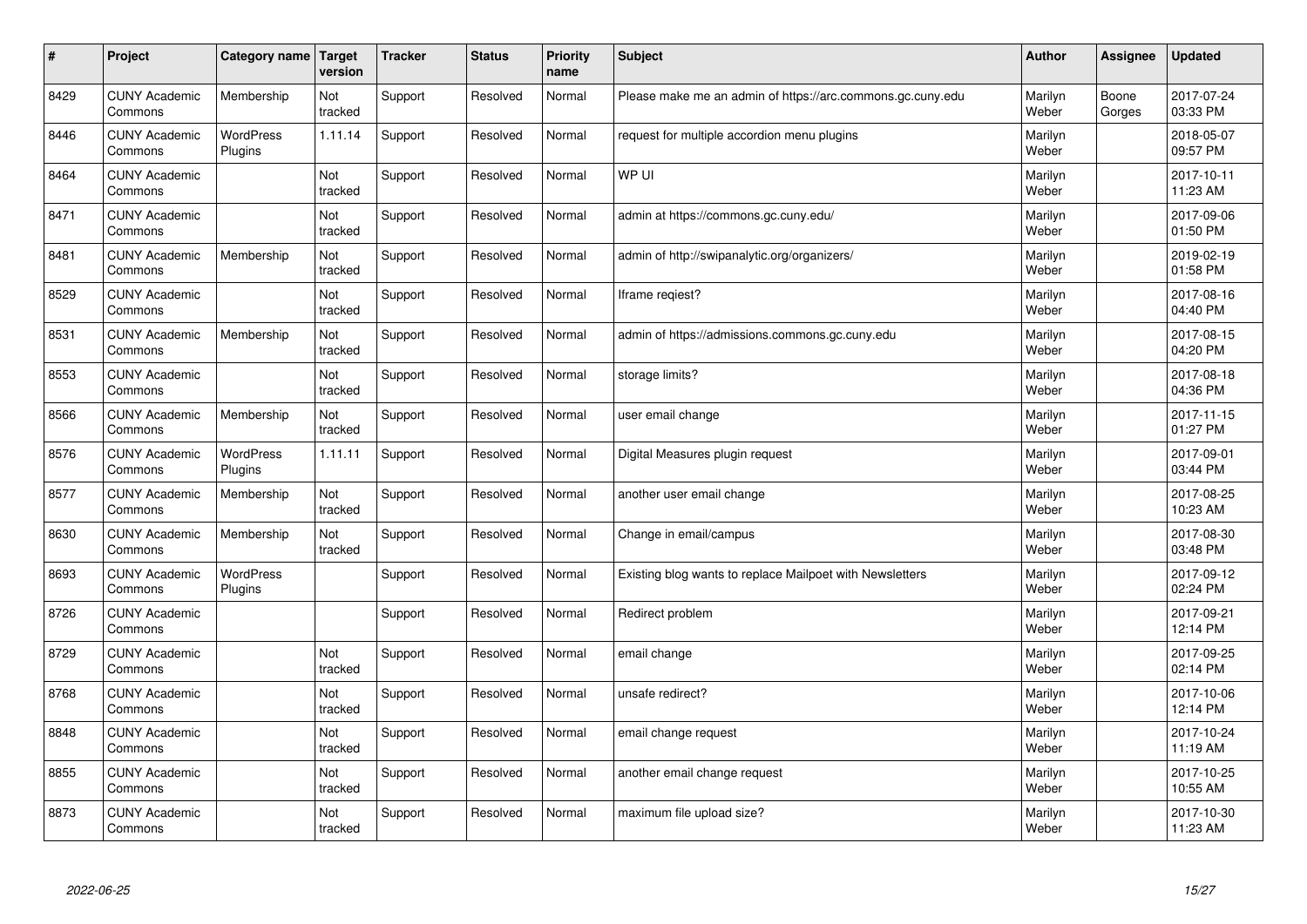| #    | Project                         | Category name   Target            | version        | <b>Tracker</b> | <b>Status</b> | <b>Priority</b><br>name | <b>Subject</b>                                | <b>Author</b>    | Assignee              | <b>Updated</b>         |
|------|---------------------------------|-----------------------------------|----------------|----------------|---------------|-------------------------|-----------------------------------------------|------------------|-----------------------|------------------------|
| 8882 | <b>CUNY Academic</b><br>Commons |                                   | Not<br>tracked | Support        | Resolved      | Normal                  | question about search engines                 | Marilyn<br>Weber |                       | 2017-11-01<br>03:26 PM |
| 8893 | <b>CUNY Academic</b><br>Commons | Social Paper                      | 1.12.1         | Support        | Resolved      | Normal                  | Social paper won't connect to group?          | Marilyn<br>Weber |                       | 2017-12-11<br>01:16 PM |
| 8906 | <b>CUNY Academic</b><br>Commons | Redmine                           | Not<br>tracked | Support        | Resolved      | Normal                  | Redmine access?                               | Marilyn<br>Weber | Matt Gold             | 2017-11-13<br>06:02 PM |
| 8908 | <b>CUNY Academic</b><br>Commons | <b>WordPress</b><br>Plugins       | 1.12.2         | Support        | Resolved      | Normal                  | Plugin request from Steve Brier               | Marilyn<br>Weber |                       | 2017-11-27<br>11:39 AM |
| 8941 | <b>CUNY Academic</b><br>Commons | <b>WordPress</b><br><b>Themes</b> | 1.13.1         | Support        | Resolved      | Normal                  | Theme request: ColorNews                      | Marilyn<br>Weber |                       | 2018-05-08<br>10:42 AM |
| 8978 | <b>CUNY Academic</b><br>Commons | Groups (misc)                     | Not<br>tracked | Support        | Resolved      | Normal                  | removing old groups                           | Marilyn<br>Weber |                       | 2018-12-10<br>03:52 PM |
| 9004 | <b>CUNY Academic</b><br>Commons | Membership                        | Not<br>tracked | Support        | Resolved      | Normal                  | email change request                          | Marilyn<br>Weber |                       | 2017-12-14<br>12:27 PM |
| 9026 | <b>CUNY Academic</b><br>Commons | WordPress<br>Plugins              | 1.12.6         | Support        | Resolved      | Normal                  | plugin request from Carlos Guevara            | Marilyn<br>Weber |                       | 2018-01-03<br>09:33 AM |
| 9078 | <b>CUNY Academic</b><br>Commons | WordPress<br>Plugins              | 1.12.7         | Support        | Resolved      | Normal                  | arcgis web maps?                              | Marilyn<br>Weber | Raymond<br>Hoh        | 2018-01-23<br>11:11 AM |
| 9087 | <b>CUNY Academic</b><br>Commons | WordPress<br>Plugins              | 1.12.7         | Support        | Resolved      | Normal                  | request for WP Social Sharing                 | Marilyn<br>Weber |                       | 2018-01-23<br>11:17 AM |
| 9131 | <b>CUNY Academic</b><br>Commons |                                   |                | Support        | Resolved      | Normal                  | webrecorder.io via Firefox                    | Marilyn<br>Weber |                       | 2018-01-29<br>11:11 AM |
| 9162 | <b>CUNY Academic</b><br>Commons | Registration                      | Not<br>tracked | Support        | Resolved      | Normal                  | email change due to user error                | Marilyn<br>Weber | Matt Gold             | 2018-02-13<br>11:11 AM |
| 9163 | <b>CUNY Academic</b><br>Commons | Layout                            | 1.12.8         | Support        | Resolved      | Normal                  | Mobile responsiveness issues                  | Marilyn<br>Weber | Raymond<br>Hoh        | 2018-02-13<br>10:49 AM |
| 9223 | <b>CUNY Academic</b><br>Commons |                                   | Not<br>tracked | Support        | Resolved      | Normal                  | moving wordpress sites                        | Marilyn<br>Weber |                       | 2018-02-18<br>08:44 PM |
| 9355 | <b>CUNY Academic</b><br>Commons |                                   | Not<br>tracked | Support        | Resolved      | Normal                  | 14gb of video?                                | Marilyn<br>Weber |                       | 2018-03-13<br>11:56 AM |
| 9477 | <b>CUNY Academic</b><br>Commons | Account<br>settings               |                | Support        | Resolved      | Normal                  | email change request                          | Marilyn<br>Weber | <b>Matt Gold</b>      | 2018-03-24<br>08:53 AM |
| 9499 | <b>CUNY Academic</b><br>Commons | <b>WordPress</b><br>(misc)        | Not<br>tracked | Support        | Resolved      | Normal                  | tiny question - preventing dates on posts?    | Marilyn<br>Weber | Raymond<br><b>Hoh</b> | 2018-04-04<br>03:55 PM |
| 9500 | <b>CUNY Academic</b><br>Commons | WordPress<br>Plugins              | 1.12.12        | Support        | Resolved      | Normal                  | PowerPoint in the media library?              | Marilyn<br>Weber | Raymond<br>Hoh        | 2018-04-12<br>02:28 PM |
| 9535 | <b>CUNY Academic</b><br>Commons |                                   | Not<br>tracked | Support        | Resolved      | Normal                  | admin for https://video.commons.gc.cuny.edu/? | Marilyn<br>Weber | <b>Matt Gold</b>      | 2018-04-13<br>05:06 PM |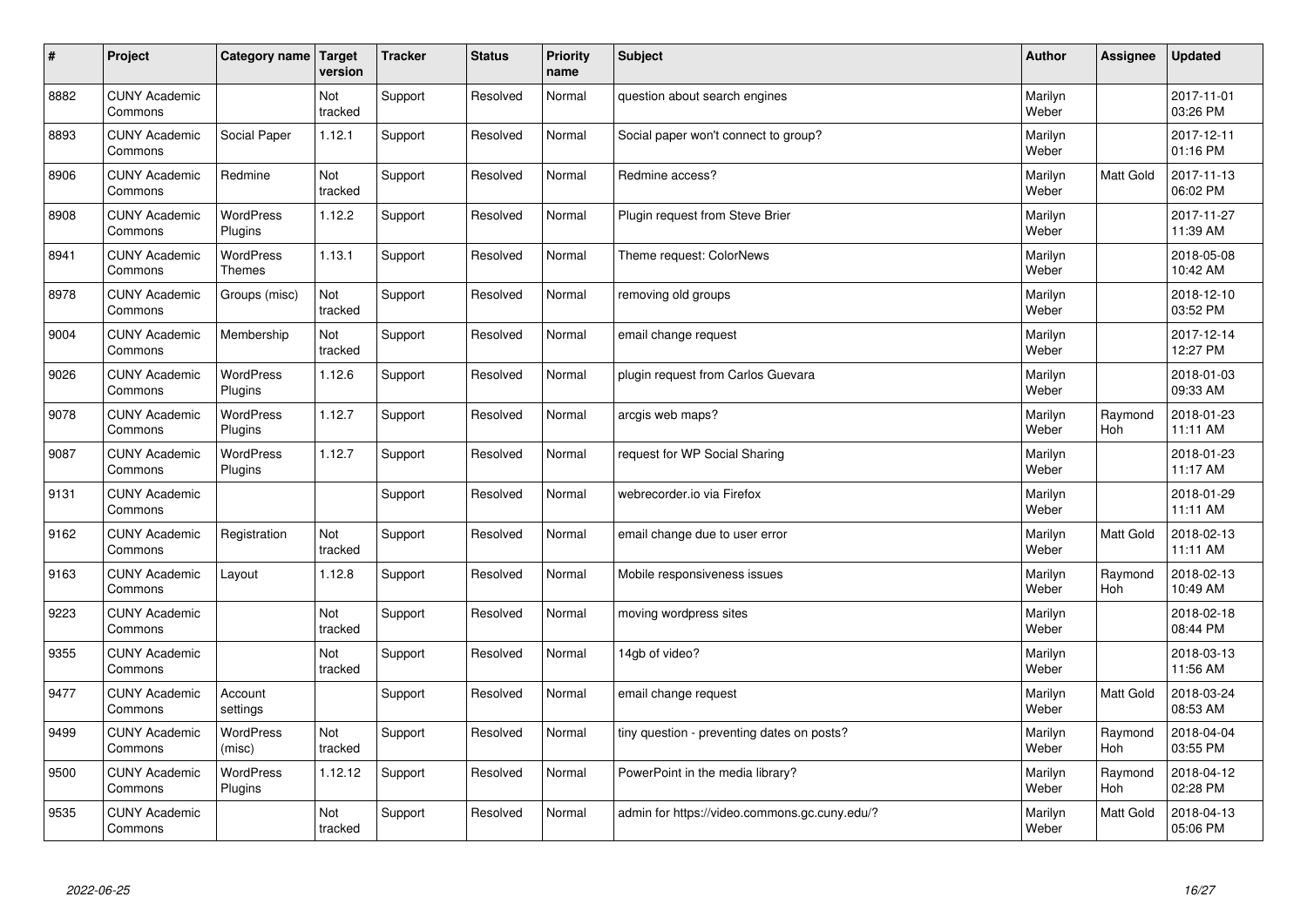| $\sharp$ | Project                         | Category name                     | Target<br>version | <b>Tracker</b> | <b>Status</b> | <b>Priority</b><br>name | <b>Subject</b>                                          | <b>Author</b>    | Assignee              | Updated                |
|----------|---------------------------------|-----------------------------------|-------------------|----------------|---------------|-------------------------|---------------------------------------------------------|------------------|-----------------------|------------------------|
| 9541     | <b>CUNY Academic</b><br>Commons | <b>WordPress</b><br>(misc)        | Not<br>tracked    | Support        | Resolved      | Normal                  | repeating header banner                                 | Marilyn<br>Weber | Raymond<br><b>Hoh</b> | 2018-04-06<br>12:33 PM |
| 9604     | <b>CUNY Academic</b><br>Commons |                                   | Not<br>tracked    | Support        | Resolved      | Normal                  | l (Marilyn) can only log into cdev as teststudent       | Marilyn<br>Weber |                       | 2018-04-21<br>10:20 AM |
| 9659     | <b>CUNY Academic</b><br>Commons | Account<br>settings               |                   | Support        | Resolved      | Normal                  | user email change                                       | Marilyn<br>Weber | <b>Matt Gold</b>      | 2018-04-24<br>12:08 PM |
| 9725     | <b>CUNY Academic</b><br>Commons |                                   | Not<br>tracked    | Support        | Resolved      | Normal                  | problems with deleting a site                           | Marilyn<br>Weber |                       | 2018-05-07<br>10:24 PM |
| 9767     | <b>CUNY Academic</b><br>Commons | Registration                      | Not<br>tracked    | Support        | Resolved      | Normal                  | user deleted account but now needs one                  | Marilyn<br>Weber |                       | 2018-05-11<br>02:39 PM |
| 9779     | <b>CUNY Academic</b><br>Commons | Membership                        | Not<br>tracked    | Support        | Resolved      | Normal                  | user not sure if she is registered.                     | Marilyn<br>Weber |                       | 2018-12-10<br>03:53 PM |
| 9780     | <b>CUNY Academic</b><br>Commons |                                   | Not<br>tracked    | Support        | Resolved      | Normal                  | remove the phone number on this profile?                | Marilyn<br>Weber |                       | 2018-05-15<br>10:35 AM |
| 9787     | <b>CUNY Academic</b><br>Commons | Registration                      |                   | Support        | Resolved      | Normal                  | email change request                                    | Marilyn<br>Weber | Matt Gold             | 2018-05-16<br>09:55 PM |
| 9823     | <b>CUNY Academic</b><br>Commons | Account<br>settings               | Not<br>tracked    | Support        | Resolved      | Normal                  | email change                                            | Marilyn<br>Weber | <b>Matt Gold</b>      | 2018-05-23<br>01:58 PM |
| 9886     | <b>CUNY Academic</b><br>Commons | cuny.is                           | Not<br>tracked    | Support        | Resolved      | Normal                  | cuny.is SSL                                             | Marilyn<br>Weber |                       | 2018-10-26<br>02:07 PM |
| 9888     | <b>CUNY Academic</b><br>Commons | WordPress<br>Plugins              | 1.13.3            | Support        | Resolved      | Normal                  | Business directory Plug-in request                      | Marilyn<br>Weber |                       | 2018-06-12<br>11:52 AM |
| 9889     | <b>CUNY Academic</b><br>Commons |                                   | Not<br>tracked    | Support        | Resolved      | Normal                  | remove comments from activity feed?                     | Marilyn<br>Weber |                       | 2018-12-10<br>03:53 PM |
| 9927     | <b>CUNY Academic</b><br>Commons | Membership                        | Not<br>tracked    | Support        | Resolved      | Normal                  | wrong email used                                        | Marilyn<br>Weber | Matt Gold             | 2018-06-14<br>10:21 AM |
| 9928     | <b>CUNY Academic</b><br>Commons | Account<br>settings               |                   | Support        | Resolved      | Normal                  | email change request from former student                | Marilyn<br>Weber | Matt Gold             | 2018-06-14<br>10:20 AM |
| 9949     | <b>CUNY Academic</b><br>Commons |                                   | 1.13.4            | Support        | Resolved      | Normal                  | raise storage space limit?                              | Marilyn<br>Weber | Boone<br>Gorges       | 2018-06-26<br>12:00 PM |
| 9965     | <b>CUNY Academic</b><br>Commons | <b>WordPress</b><br>Plugins       | 1.13.4            | Support        | Resolved      | Normal                  | plug-in request for OneTone Companion                   | Marilyn<br>Weber | Raymond<br><b>Hoh</b> | 2018-06-26<br>12:00 PM |
| 10006    | <b>CUNY Academic</b><br>Commons | Membership                        | Not<br>tracked    | Support        | Resolved      | Normal                  | another email change request                            | Marilyn<br>Weber |                       | 2018-07-13<br>12:36 PM |
| 10059    | <b>CUNY Academic</b><br>Commons | <b>WordPress</b><br><b>Themes</b> | Not<br>tracked    | Support        | Resolved      | Normal                  | Magazine Premium theme for new site                     | Marilyn<br>Weber |                       | 2020-02-17<br>03:39 PM |
| 10066    | <b>CUNY Academic</b><br>Commons | Membership                        | Not<br>tracked    | Support        | Resolved      | Normal                  | add me as an admin to https://pkms.commons.gc.cuny.edu/ | Marilyn<br>Weber |                       | 2018-07-26<br>11:54 AM |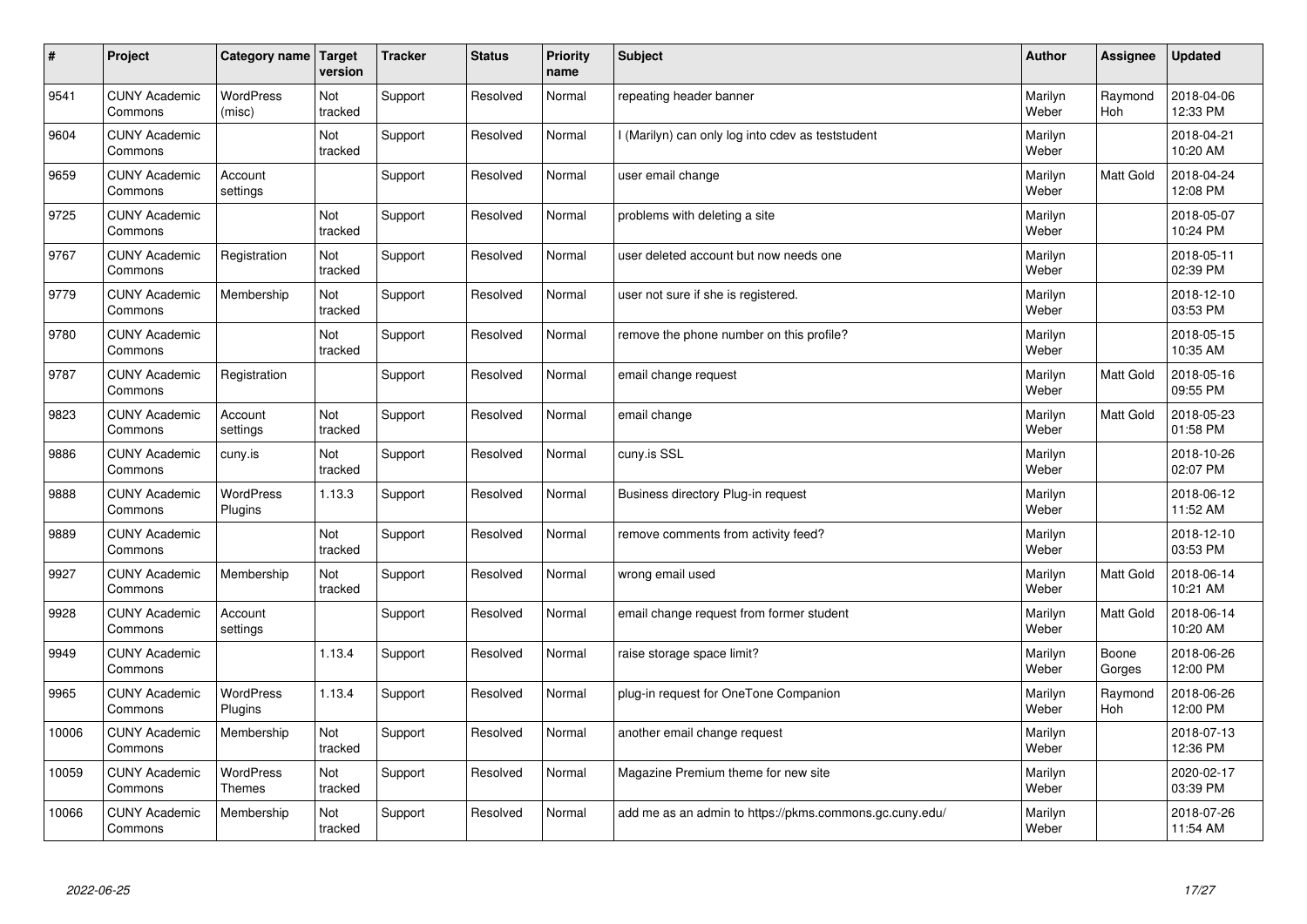| #     | Project                         | Category name               | Target<br>version | <b>Tracker</b> | <b>Status</b> | <b>Priority</b><br>name | <b>Subject</b>                                       | <b>Author</b>    | Assignee         | Updated                |
|-------|---------------------------------|-----------------------------|-------------------|----------------|---------------|-------------------------|------------------------------------------------------|------------------|------------------|------------------------|
| 10133 | <b>CUNY Academic</b><br>Commons | <b>WordPress</b><br>(misc)  | Not<br>tracked    | Support        | Resolved      | Normal                  | two Commons sites to be migrated elsewhere           | Marilyn<br>Weber |                  | 2018-12-10<br>03:54 PM |
| 10227 | <b>CUNY Academic</b><br>Commons |                             |                   | Support        | Resolved      | Normal                  | user incorrectly entered her email address           | Marilyn<br>Weber | <b>Matt Gold</b> | 2018-08-26<br>08:55 PM |
| 10239 | <b>CUNY Academic</b><br>Commons |                             | Not<br>tracked    | Support        | Resolved      | Normal                  | musicroombooking.commons.gc.cuny.edu                 | Marilyn<br>Weber |                  | 2018-08-29<br>03:06 PM |
| 10240 | <b>CUNY Academic</b><br>Commons | <b>WordPress</b><br>Plugins | 1.13.8            | Support        | Resolved      | Normal                  | require-featured-image plug-in request               | Marilyn<br>Weber |                  | 2018-08-29<br>05:15 PM |
| 10256 | <b>CUNY Academic</b><br>Commons |                             |                   | Support        | Resolved      | Normal                  | email change requested                               | Marilyn<br>Weber | <b>Matt Gold</b> | 2018-08-29<br>02:52 PM |
| 10257 | <b>CUNY Academic</b><br>Commons | Membership                  | Not<br>tracked    | Support        | Resolved      | Normal                  | change the email from @login.cuny.edu to campu email | Marilyn<br>Weber |                  | 2018-12-10<br>03:55 PM |
| 10266 | <b>CUNY Academic</b><br>Commons |                             |                   | Support        | Resolved      | Normal                  | GC email change requested                            | Marilyn<br>Weber | <b>Matt Gold</b> | 2018-08-30<br>03:07 PM |
| 10298 | <b>CUNY Academic</b><br>Commons |                             | Not<br>tracked    | Support        | Resolved      | Normal                  | RSS feed to itunes problem                           | Marilyn<br>Weber |                  | 2018-12-10<br>03:57 PM |
| 10387 | <b>CUNY Academic</b><br>Commons | Membership                  | Not<br>tracked    | Support        | Resolved      | Normal                  | remove user page                                     | Marilyn<br>Weber |                  | 2018-09-28<br>02:26 PM |
| 10407 | <b>CUNY Academic</b><br>Commons |                             | Not<br>tracked    | Support        | Resolved      | Normal                  | toolbar problem                                      | Marilyn<br>Weber | Boone<br>Gorges  | 2018-10-23<br>10:52 AM |
| 10440 | <b>CUNY Academic</b><br>Commons |                             | Not<br>tracked    | Support        | Resolved      | Normal                  | Acert post problem                                   | Marilyn<br>Weber |                  | 2018-12-10<br>03:57 PM |
| 10606 | <b>CUNY Academic</b><br>Commons | cdev.gc.cuny.ed<br>u.       | Not<br>tracked    | Support        | Resolved      | Normal                  | problems with testing environment                    | Marilyn<br>Weber |                  | 2018-11-02<br>10:27 AM |
| 10820 | <b>CUNY Academic</b><br>Commons |                             | Not<br>tracked    | Support        | Resolved      | Normal                  | retrieve deleted pages/posts                         | Marilyn<br>Weber |                  | 2018-12-13<br>06:33 PM |
| 10910 | <b>CUNY Academic</b><br>Commons | Membership                  | Not<br>tracked    | Support        | Resolved      | Normal                  | request to be an admin to a prof's site              | Marilyn<br>Weber |                  | 2019-01-04<br>10:45 AM |
| 10932 | <b>CUNY Academic</b><br>Commons |                             |                   | Support        | Resolved      | Normal                  | add me as admin to meenaalexander.com                | Marilyn<br>Weber | <b>Matt Gold</b> | 2019-01-09<br>02:12 PM |
| 10941 | <b>CUNY Academic</b><br>Commons | Membership                  | Not<br>tracked    | Support        | Resolved      | Normal                  | update user email                                    | Marilyn<br>Weber |                  | 2019-02-13<br>02:24 PM |
| 10986 | <b>CUNY Academic</b><br>Commons |                             | Not<br>tracked    | Support        | Resolved      | Normal                  | PDF embedder provoking error                         | Marilyn<br>Weber |                  | 2019-03-29<br>04:28 PM |
| 11002 | <b>CUNY Academic</b><br>Commons |                             | Not<br>tracked    | Support        | Resolved      | Normal                  | open link in a new tab not working                   | Marilyn<br>Weber |                  | 2019-06-03<br>07:57 PM |
| 11003 | <b>CUNY Academic</b><br>Commons |                             | Not<br>tracked    | Support        | Resolved      | Normal                  | user email change                                    | Marilyn<br>Weber |                  | 2019-01-24<br>02:50 PM |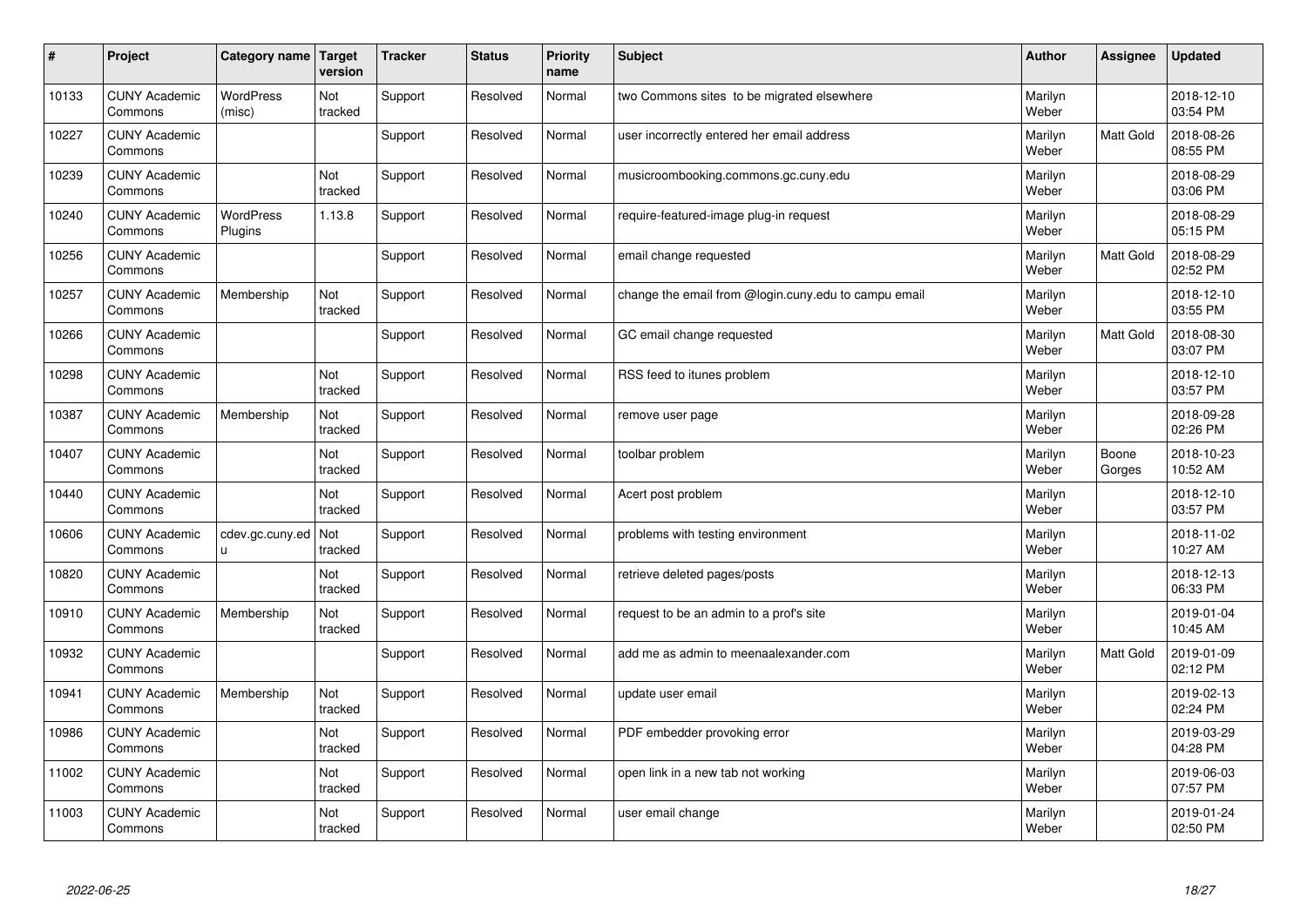| $\sharp$ | Project                         | Category name   Target            | version        | <b>Tracker</b> | <b>Status</b> | <b>Priority</b><br>name | <b>Subject</b>                                             | <b>Author</b>    | Assignee              | <b>Updated</b>         |
|----------|---------------------------------|-----------------------------------|----------------|----------------|---------------|-------------------------|------------------------------------------------------------|------------------|-----------------------|------------------------|
| 11006    | <b>CUNY Academic</b><br>Commons | Groups (misc)                     | 1.14.6         | Support        | Resolved      | Normal                  | removing members from a group isn't working                | Marilyn<br>Weber |                       | 2019-01-24<br>03:18 PM |
| 11017    | <b>CUNY Academic</b><br>Commons |                                   | Not<br>tracked | Support        | Resolved      | Normal                  | site didn't save?                                          | Marilyn<br>Weber |                       | 2019-01-25<br>03:47 PM |
| 11029    | <b>CUNY Academic</b><br>Commons | Authentication                    | 1.14.9         | Support        | Resolved      | Normal                  | Sujatha Fernandes cannot edit her site                     | Marilyn<br>Weber | Raymond<br>Hoh        | 2019-03-26<br>12:10 PM |
| 11031    | <b>CUNY Academic</b><br>Commons |                                   | Not<br>tracked | Support        | Resolved      | Normal                  | new group with seemingly old topics                        | Marilyn<br>Weber |                       | 2019-02-11<br>12:17 PM |
| 11091    | <b>CUNY Academic</b><br>Commons | <b>BuddyPress</b><br><b>Docs</b>  | 1.14.7         | Support        | Resolved      | Normal                  | word limit for comments on a group doc?                    | Marilyn<br>Weber |                       | 2019-02-26<br>02:04 PM |
| 11127    | <b>CUNY Academic</b><br>Commons | Membership                        | Not<br>tracked | Support        | Resolved      | Normal                  | user with new campus affiliation                           | Marilyn<br>Weber |                       | 2019-02-19<br>02:09 PM |
| 11147    | <b>CUNY Academic</b><br>Commons | Membership                        | Not<br>tracked | Support        | Resolved      | Normal                  | employee email change                                      | Marilyn<br>Weber |                       | 2019-03-12<br>03:58 PM |
| 11198    | <b>CUNY Academic</b><br>Commons |                                   | Not<br>tracked | Support        | Resolved      | Normal                  | former CUNY employee                                       | Marilyn<br>Weber |                       | 2019-03-07<br>02:21 PM |
| 11205    | <b>CUNY Academic</b><br>Commons | <b>WordPress</b><br>Plugins       | Not<br>tracked | Support        | Resolved      | Normal                  | problems with Google calendar                              | Marilyn<br>Weber | Raymond<br>Hoh        | 2019-03-11<br>02:17 PM |
| 11210    | <b>CUNY Academic</b><br>Commons | Membership                        | Not<br>tracked | Support        | Resolved      | Normal                  | Please change the email                                    | Marilyn<br>Weber |                       | 2019-03-11<br>04:16 PM |
| 11211    | <b>CUNY Academic</b><br>Commons | <b>WordPress</b><br><b>Themes</b> | 1.14.8         | Support        | Resolved      | Normal                  | user needs to edit the HTML coding                         | Marilyn<br>Weber |                       | 2019-03-12<br>11:20 AM |
| 11217    | <b>CUNY Academic</b><br>Commons | Membership                        | Not<br>tracked | Support        | Resolved      | Normal                  | Another email update                                       | Marilyn<br>Weber |                       | 2019-03-12<br>03:37 PM |
| 11225    | <b>CUNY Academic</b><br>Commons |                                   | Not<br>tracked | Support        | Resolved      | Normal                  | bulk upload?                                               | Marilyn<br>Weber |                       | 2019-09-18<br>10:31 AM |
| 11233    | <b>CUNY Academic</b><br>Commons |                                   | 1.14.9         | Support        | Resolved      | Normal                  | Hotjar ?                                                   | Marilyn<br>Weber |                       | 2019-03-26<br>12:10 PM |
| 11294    | <b>CUNY Academic</b><br>Commons | Account<br>settings               | Not<br>tracked | Support        | Resolved      | Normal                  | student emqail change                                      | Marilyn<br>Weber | Matt Gold             | 2019-04-07<br>09:11 PM |
| 11448    | <b>CUNY Academic</b><br>Commons | <b>BuddyPress</b><br>(misc)       | 1.15.1         | Support        | Resolved      | Normal                  | sole administrator listed on sites is not an admin at all? | Marilyn<br>Weber | Raymond<br><b>Hoh</b> | 2019-05-14<br>11:15 AM |
| 11516    | <b>CUNY Academic</b><br>Commons | Membership                        | Not<br>tracked | Support        | Resolved      | Normal                  | request for email change                                   | Marilyn<br>Weber |                       | 2019-06-04<br>01:48 PM |
| 11609    | <b>CUNY Academic</b><br>Commons |                                   | 1.15.5         | Support        | Resolved      | Normal                  | <b>Mixed Content flag</b>                                  | Marilyn<br>Weber |                       | 2019-06-27<br>06:54 PM |
| 11647    | <b>CUNY Academic</b><br>Commons |                                   | 1.15.6         | Support        | Resolved      | Normal                  | <b>Tribulant Newsletters update</b>                        | Marilyn<br>Weber |                       | 2019-07-18<br>02:27 PM |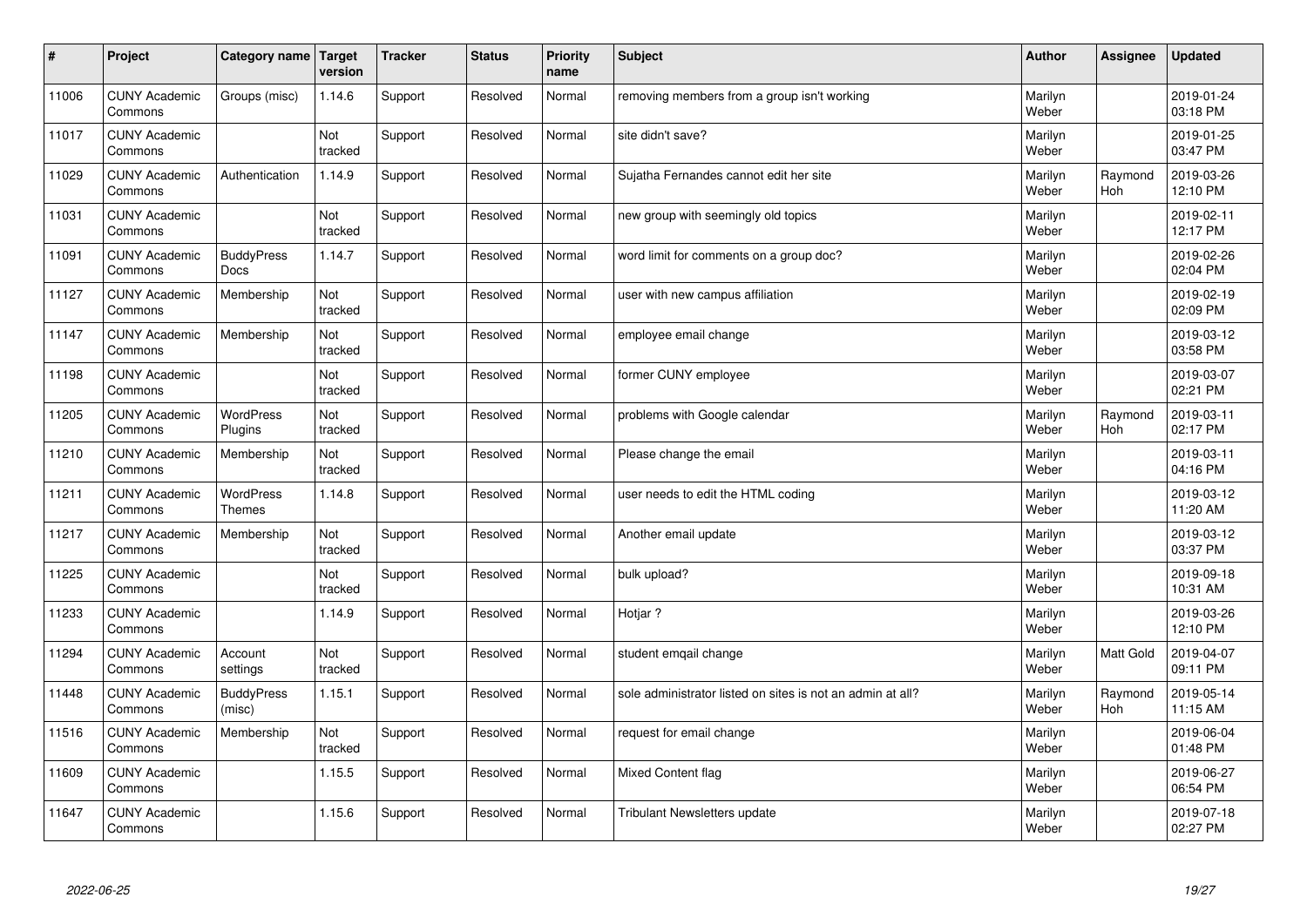| #     | Project                         | Category name                     | Target<br>version | <b>Tracker</b> | <b>Status</b> | <b>Priority</b><br>name | <b>Subject</b>                                                                                         | <b>Author</b>    | Assignee              | Updated                |
|-------|---------------------------------|-----------------------------------|-------------------|----------------|---------------|-------------------------|--------------------------------------------------------------------------------------------------------|------------------|-----------------------|------------------------|
| 11650 | <b>CUNY Academic</b><br>Commons |                                   | Not<br>tracked    | Support        | Resolved      | Normal                  | https://commons.gc.cuny.edu/groups/introduction-to-literary-studies-engl<br>ish-252-at-hunter-college/ | Marilyn<br>Weber |                       | 2019-07-18<br>02:28 PM |
| 11813 | <b>CUNY Academic</b><br>Commons | <b>WordPress</b><br>Plugins       | 1.15.9            | Support        | Resolved      | Normal                  | 'Change Password Protected Message" plugin requests                                                    | Marilyn<br>Weber |                       | 2019-09-10<br>05:57 PM |
| 11832 | <b>CUNY Academic</b><br>Commons | <b>WordPress</b><br>Plugins       | 1.15.11           | Support        | Resolved      | Normal                  | Yoast SEO premium for sexgenlab.org                                                                    | Marilyn<br>Weber |                       | 2019-10-08<br>11:22 AM |
| 11866 | <b>CUNY Academic</b><br>Commons | <b>WordPress</b><br><b>Themes</b> | 1.15.10           | Support        | Resolved      | Normal                  | problem with project widget and the 'skills' to generate tags                                          | Marilyn<br>Weber | Raymond<br><b>Hoh</b> | 2019-09-19<br>03:20 PM |
| 11896 | <b>CUNY Academic</b><br>Commons |                                   | Not<br>tracked    | Support        | Resolved      | Normal                  | https://thenurseswritingproject.commons.gc.cuny.edu                                                    | Marilyn<br>Weber |                       | 2019-09-24<br>08:09 AM |
| 11907 | <b>CUNY Academic</b><br>Commons | <b>Public Portfolio</b>           | 1.15.13           | Support        | Resolved      | Normal                  | more publications problems (in profile)                                                                | Marilyn<br>Weber |                       | 2019-11-04<br>11:16 AM |
| 11908 | <b>CUNY Academic</b><br>Commons | Spam/Spam<br>Prevention           | 1.17.7            | Support        | Resolved      | Normal                  | overeager spam filter                                                                                  | Marilyn<br>Weber | Raymond<br>Hoh        | 2020-11-05<br>04:36 PM |
| 11912 | <b>CUNY Academic</b><br>Commons |                                   |                   | Support        | Resolved      | Normal                  | influence search results?                                                                              | Marilyn<br>Weber |                       | 2020-02-11<br>10:51 AM |
| 11915 | <b>CUNY Academic</b><br>Commons |                                   | Not<br>tracked    | Support        | Resolved      | Normal                  | User not in list                                                                                       | Marilyn<br>Weber |                       | 2019-10-28<br>10:13 AM |
| 11922 | <b>CUNY Academic</b><br>Commons | Membership                        | Not<br>tracked    | Support        | Resolved      | Normal                  | https://commons.gc.cuny.edu/members/cunyhealthequity/                                                  | Marilyn<br>Weber |                       | 2019-10-02<br>04:05 PM |
| 11961 | <b>CUNY Academic</b><br>Commons | Membership                        | Not<br>tracked    | Support        | Resolved      | Normal                  | switch email for student user                                                                          | Marilyn<br>Weber |                       | 2019-10-09<br>01:56 PM |
| 11976 | <b>CUNY Academic</b><br>Commons | <b>WordPress</b><br><b>Themes</b> | Not<br>tracked    | Support        | Resolved      | Normal                  | ColorMag request                                                                                       | Marilyn<br>Weber |                       | 2021-02-01<br>10:25 AM |
| 11977 | <b>CUNY Academic</b><br>Commons |                                   | Not<br>tracked    | Support        | Resolved      | Normal                  | please remove me from many sites                                                                       | Marilyn<br>Weber |                       | 2019-11-21<br>01:05 PM |
| 12137 | <b>CUNY Academic</b><br>Commons | <b>WordPress</b><br><b>Themes</b> | Not<br>tracked    | Support        | Resolved      | Normal                  | media player problem                                                                                   | Marilyn<br>Weber |                       | 2019-12-12<br>08:52 PM |
| 12156 | <b>CUNY Academic</b><br>Commons | <b>Blogs</b><br>(BuddyPress)      | Not<br>tracked    | Support        | Resolved      | Normal                  | My Sites list (Commons Profile or Sites directory) doesn't match toolbar<br>dropdown                   | Marilyn<br>Weber |                       | 2019-12-11<br>10:20 AM |
| 12165 | <b>CUNY Academic</b><br>Commons | <b>BuddyPress</b><br>(misc)       | Not<br>tracked    | Support        | Resolved      | Normal                  | two reports of Profile problems                                                                        | Marilyn<br>Weber | Boone<br>Gorges       | 2019-12-04<br>05:06 PM |
| 12176 | <b>CUNY Academic</b><br>Commons |                                   | Not<br>tracked    | Support        | Resolved      | Normal                  | Mp4s?                                                                                                  | Marilyn<br>Weber |                       | 2019-12-05<br>11:04 AM |
| 12190 | <b>CUNY Academic</b><br>Commons | <b>Blogs</b><br>(BuddyPress)      | Not<br>tracked    | Support        | Resolved      | Normal                  | Site avatar in directory is not what user expects                                                      | Marilyn<br>Weber |                       | 2019-12-12<br>08:51 PM |
| 12302 | <b>CUNY Academic</b><br>Commons | <b>WordPress</b><br><b>Themes</b> | 1.16.4            | Support        | Resolved      | Normal                  | Pictorio theme request                                                                                 | Marilyn<br>Weber | Raymond<br>Hoh        | 2020-01-28<br>11:44 AM |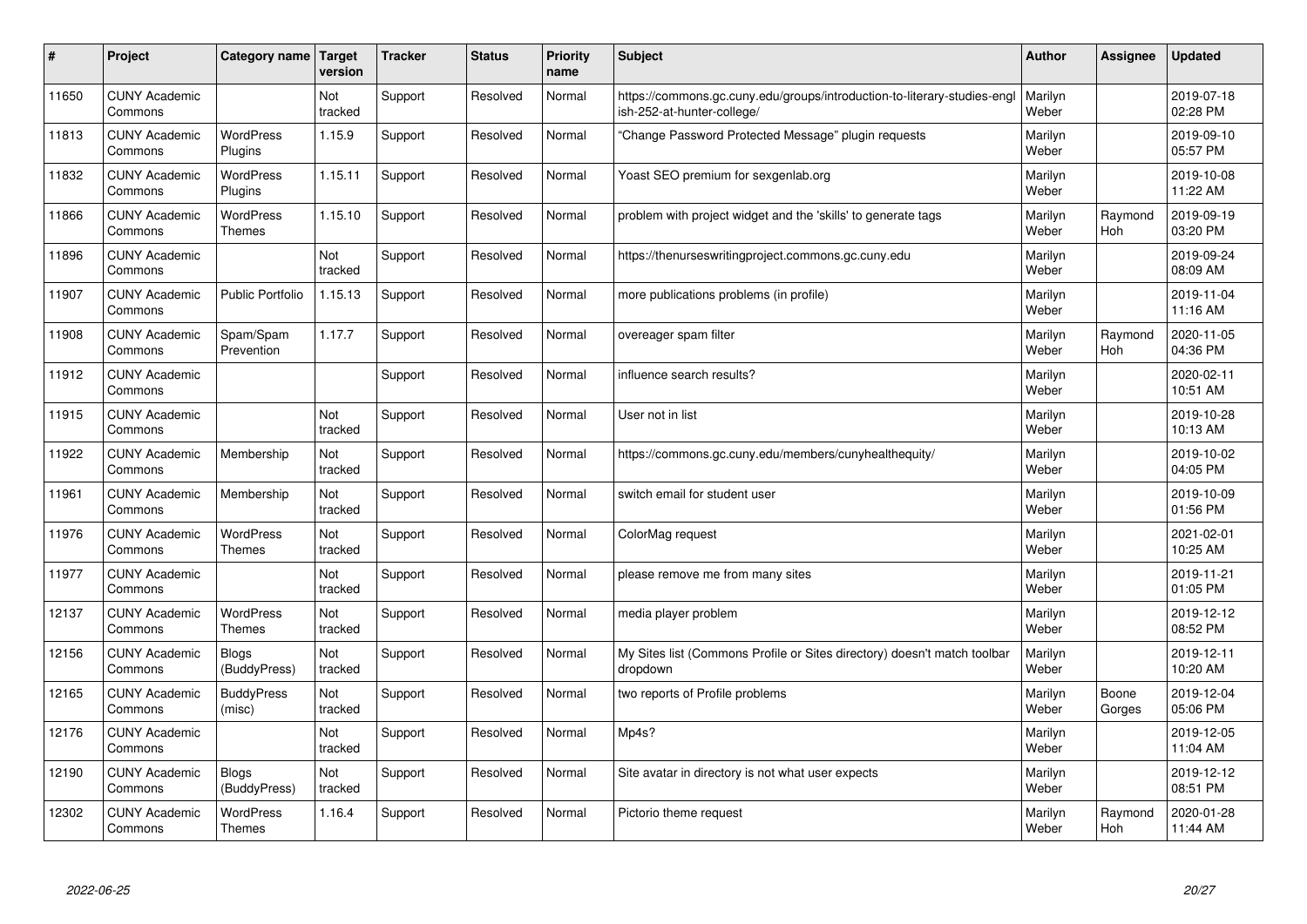| $\sharp$ | Project                         | Category name   Target      | version        | <b>Tracker</b> | <b>Status</b> | <b>Priority</b><br>name | <b>Subject</b>                                                  | <b>Author</b>    | Assignee         | <b>Updated</b>         |
|----------|---------------------------------|-----------------------------|----------------|----------------|---------------|-------------------------|-----------------------------------------------------------------|------------------|------------------|------------------------|
| 12334    | <b>CUNY Academic</b><br>Commons |                             |                | Support        | Resolved      | Normal                  | request for a Redmine account                                   | Marilyn<br>Weber | <b>Matt Gold</b> | 2020-01-30<br>12:01 PM |
| 12346    | <b>CUNY Academic</b><br>Commons | Redmine                     |                | Support        | Resolved      | Normal                  | another Redmine request                                         | Marilyn<br>Weber | <b>Matt Gold</b> | 2020-01-30<br>08:20 PM |
| 12395    | <b>CUNY Academic</b><br>Commons | Spam/Spam<br>Prevention     | Not<br>tracked | Support        | Resolved      | Normal                  | comments again being blocked                                    | Marilyn<br>Weber | Raymond<br>Hoh   | 2020-03-10<br>11:13 AM |
| 12427    | <b>CUNY Academic</b><br>Commons |                             | Not<br>tracked | Support        | Resolved      | Normal                  | organizing PDF on a site?                                       | Marilyn<br>Weber | scott voth       | 2020-03-10<br>11:11 AM |
| 12515    | <b>CUNY Academic</b><br>Commons | cuny.is                     | 1.16.7         | Support        | Resolved      | Normal                  | AJAX actions on cuny is admin page are failing                  | Marilyn<br>Weber |                  | 2020-03-10<br>11:57 AM |
| 12543    | <b>CUNY Academic</b><br>Commons | <b>Public Portfolio</b>     | Not<br>tracked | Support        | Resolved      | Normal                  | User cannot find profile edit button                            | Marilyn<br>Weber | scott voth       | 2020-03-22<br>02:49 PM |
| 12676    | <b>CUNY Academic</b><br>Commons | <b>WordPress</b><br>Plugins | 1.16.10        | Support        | Resolved      | Normal                  | request for Require Post Category plug-in                       | Marilyn<br>Weber |                  | 2020-04-28<br>11:03 AM |
| 12777    | <b>CUNY Academic</b><br>Commons |                             | 1.16.14        | Support        | Resolved      | Normal                  | request to include custom javascript into a Commons-hosted site | Marilyn<br>Weber |                  | 2020-06-16<br>04:03 PM |
| 12861    | <b>CUNY Academic</b><br>Commons |                             |                | Support        | Resolved      | Normal                  | trouble with YouTube                                            | Marilyn<br>Weber | Raymond<br>Hoh   | 2020-06-09<br>11:16 AM |
| 12905    | <b>CUNY Academic</b><br>Commons |                             | 1.16.14        | Support        | Resolved      | Normal                  | trouble embedding a flipbook from Flipsnack                     | Marilyn<br>Weber | Boone<br>Gorges  | 2020-06-23<br>10:53 AM |
| 12960    | <b>CUNY Academic</b><br>Commons |                             | 1.16.14        | Support        | Resolved      | Normal                  | mutiple plugin in requests                                      | Marilyn<br>Weber | Boone<br>Gorges  | 2020-06-23<br>10:53 AM |
| 12999    | <b>CUNY Academic</b><br>Commons |                             | 1.18.1         | Support        | Resolved      | Normal                  | request for Dentist theme                                       | Marilyn<br>Weber | Boone<br>Gorges  | 2020-12-22<br>03:31 PM |
| 13016    | <b>CUNY Academic</b><br>Commons | Shortcodes and<br>embeds    | 1.16.15        | Support        | Resolved      | Normal                  | possible to run code examples, like in Jupyter Notebooks?       | Marilyn<br>Weber |                  | 2020-07-16<br>11:52 AM |
| 13065    | <b>CUNY Academic</b><br>Commons |                             | Not<br>tracked | Support        | Resolved      | Normal                  | can't invite new user to group                                  | Marilyn<br>Weber |                  | 2020-07-22<br>04:24 PM |
| 13085    | <b>CUNY Academic</b><br>Commons | Domain<br>Mapping           | Not<br>tracked | Support        | Resolved      | Normal                  | domain mapping request                                          | Marilyn<br>Weber | Matt Gold        | 2020-07-28<br>03:33 PM |
| 13091    | <b>CUNY Academic</b><br>Commons |                             | 1.17.0         | Support        | Resolved      | Normal                  | problem with latex (math equations)                             | Marilyn<br>Weber |                  | 2020-07-28<br>11:09 AM |
| 13116    | <b>CUNY Academic</b><br>Commons | ZenDesk                     | 1.17.1         | Support        | Resolved      | Normal                  | support/send us a message link obscured                         | Marilyn<br>Weber | Raymond<br>Hoh   | 2020-07-29<br>09:33 PM |
| 13134    | <b>CUNY Academic</b><br>Commons | Site cloning                | 1.17.1         | Support        | Resolved      | Normal                  | New site (a clone) point to old dashboard                       | Marilyn<br>Weber |                  | 2020-08-12<br>03:22 PM |
| 13138    | <b>CUNY Academic</b><br>Commons | Group Library               | Not<br>tracked | Support        | Resolved      | Normal                  | moving Library contents for Steve Brier                         | Marilyn<br>Weber |                  | 2020-08-03<br>04:00 PM |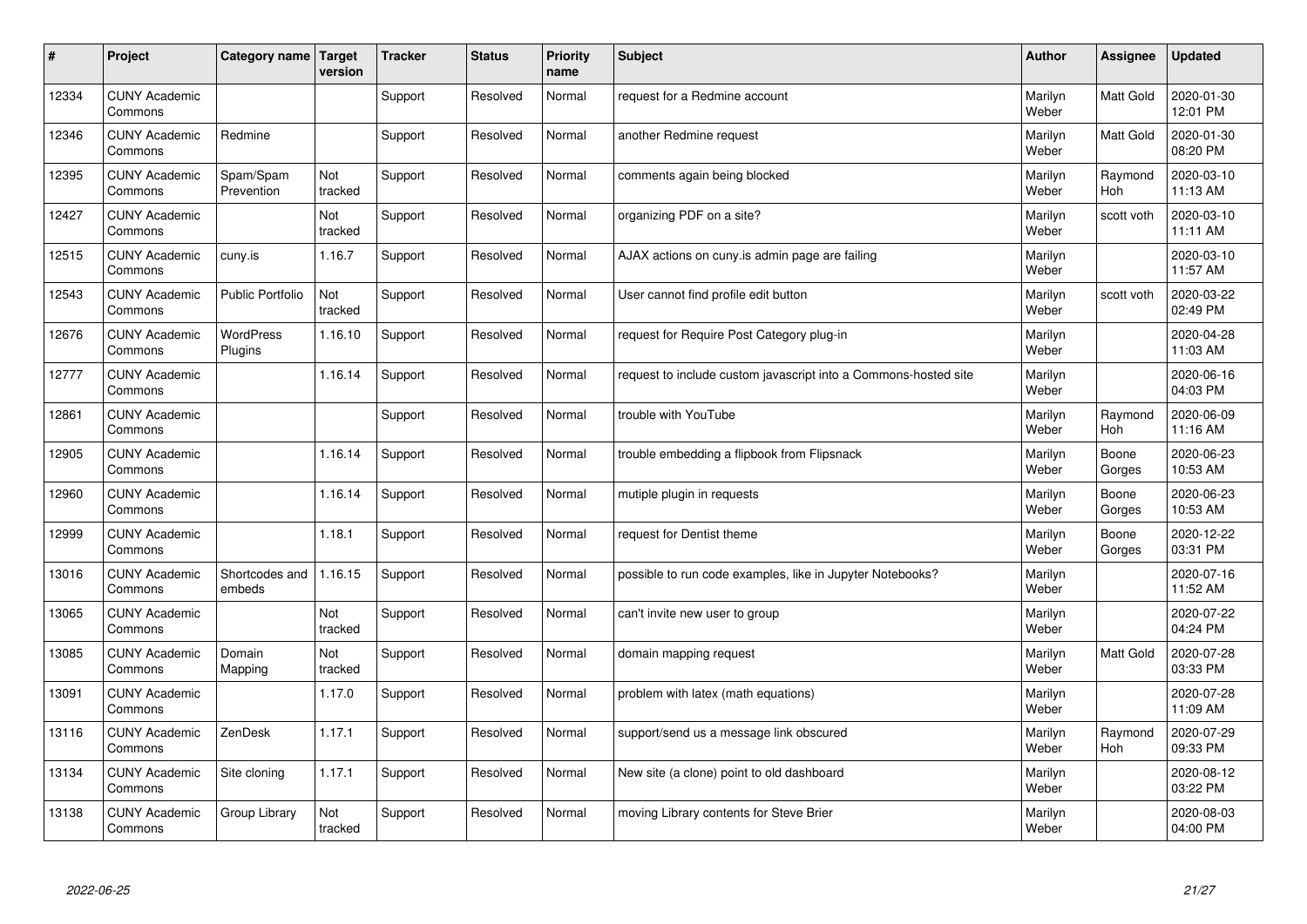| $\sharp$ | Project                         | Category name   Target            | version        | <b>Tracker</b> | <b>Status</b> | <b>Priority</b><br>name | <b>Subject</b>                           | <b>Author</b>    | Assignee              | <b>Updated</b>         |
|----------|---------------------------------|-----------------------------------|----------------|----------------|---------------|-------------------------|------------------------------------------|------------------|-----------------------|------------------------|
| 13159    | <b>CUNY Academic</b><br>Commons | Group Library                     | Not<br>tracked | Support        | Resolved      | Normal                  | changing folder names?                   | Marilyn<br>Weber | Boone<br>Gorges       | 2020-08-27<br>08:59 AM |
| 13184    | <b>CUNY Academic</b><br>Commons | <b>WordPress</b><br>Plugins       | 1.17.2         | Support        | Resolved      | Normal                  | google translate plugin                  | Marilyn<br>Weber |                       | 2020-08-25<br>11:36 AM |
| 13185    | <b>CUNY Academic</b><br>Commons | <b>WordPress</b><br><b>Themes</b> | 1.17.2         | Support        | Resolved      | Normal                  | Less theme?                              | Marilyn<br>Weber |                       | 2020-08-25<br>11:26 AM |
| 13238    | <b>CUNY Academic</b><br>Commons | WordPress -<br>Media              | 1.17.3         | Support        | Resolved      | Normal                  | allow ppsx file?                         | Marilyn<br>Weber | Raymond<br><b>Hoh</b> | 2020-09-10<br>11:46 AM |
| 13295    | <b>CUNY Academic</b><br>Commons |                                   | Not<br>tracked | Support        | Resolved      | Normal                  | can't find new user                      | Marilyn<br>Weber |                       | 2020-09-08<br>10:18 AM |
| 13441    | <b>CUNY Academic</b><br>Commons |                                   | 1.17.5         | Support        | Resolved      | Normal                  | ongoing user problems with daily digests | Marilyn<br>Weber |                       | 2020-10-13<br>10:02 AM |
| 13512    | <b>CUNY Academic</b><br>Commons | <b>WordPress</b><br><b>Themes</b> | 1.17.7         | Support        | Resolved      | Normal                  | theme update                             | Marilyn<br>Weber |                       | 2020-11-16<br>04:46 PM |
| 13521    | <b>CUNY Academic</b><br>Commons | Onboarding                        | 1.17.7         | Support        | Resolved      | Normal                  | sent invitations page                    | Marilyn<br>Weber | Raymond<br>Hoh        | 2020-11-10<br>10:31 AM |
| 13541    | <b>CUNY Academic</b><br>Commons |                                   | Not<br>tracked | Support        | Resolved      | Normal                  | add a page template to OER site.         | Marilyn<br>Weber |                       | 2020-11-11<br>11:12 AM |
| 13641    | <b>CUNY Academic</b><br>Commons |                                   | 1.18.2         | Support        | Resolved      | Normal                  | follow up to migration request           | Marilyn<br>Weber | Boone<br>Gorges       | 2021-01-12<br>10:59 AM |
| 13699    | <b>CUNY Academic</b><br>Commons |                                   | Not<br>tracked | Support        | Resolved      | Normal                  | Martin Segal Center site down            | Marilyn<br>Weber | Raymond<br><b>Hoh</b> | 2020-12-22<br>03:03 PM |
| 13710    | <b>CUNY Academic</b><br>Commons |                                   | Not<br>tracked | Support        | Resolved      | Normal                  | small change to Hosting Partner Handbook | Marilyn<br>Weber |                       | 2020-12-16<br>04:29 PM |
| 13738    | <b>CUNY Academic</b><br>Commons |                                   | 1.18.1         | Support        | Resolved      | Normal                  | theme requests from a non-CUY person     | Marilyn<br>Weber |                       | 2020-12-23<br>11:34 AM |
| 13741    | <b>CUNY Academic</b><br>Commons | <b>WordPress</b><br>Plugins       | 1.18.3         | Support        | Resolved      | Normal                  | Ensemble Video Plugin                    | Marilyn<br>Weber |                       | 2021-01-26<br>04:43 PM |
| 13783    | <b>CUNY Academic</b><br>Commons |                                   | 1.18.2         | Support        | Resolved      | Normal                  | new CUNY OneSearch url                   | Marilyn<br>Weber |                       | 2021-01-14<br>04:53 PM |
| 13826    | <b>CUNY Academic</b><br>Commons |                                   |                | Support        | Resolved      | Normal                  | January 14th                             | Marilyn<br>Weber |                       | 2021-01-26<br>04:26 PM |
| 13841    | <b>CUNY Academic</b><br>Commons | <b>WordPress</b><br>Plugins       | 1.18.3         | Support        | Resolved      | Normal                  | Folders plugin request                   | Marilyn<br>Weber | Boone<br>Gorges       | 2021-01-26<br>04:43 PM |
| 13846    | <b>CUNY Academic</b><br>Commons | <b>WordPress</b><br>Plugins       | 1.18.3         | Support        | Resolved      | Normal                  | Yoast SEO plugin problem                 | Marilyn<br>Weber |                       | 2021-01-19<br>05:34 PM |
| 13929    | <b>CUNY Academic</b><br>Commons |                                   | 1.18.4         | Support        | Resolved      | Normal                  | update error message                     | Marilyn<br>Weber | Boone<br>Gorges       | 2021-02-09<br>11:05 AM |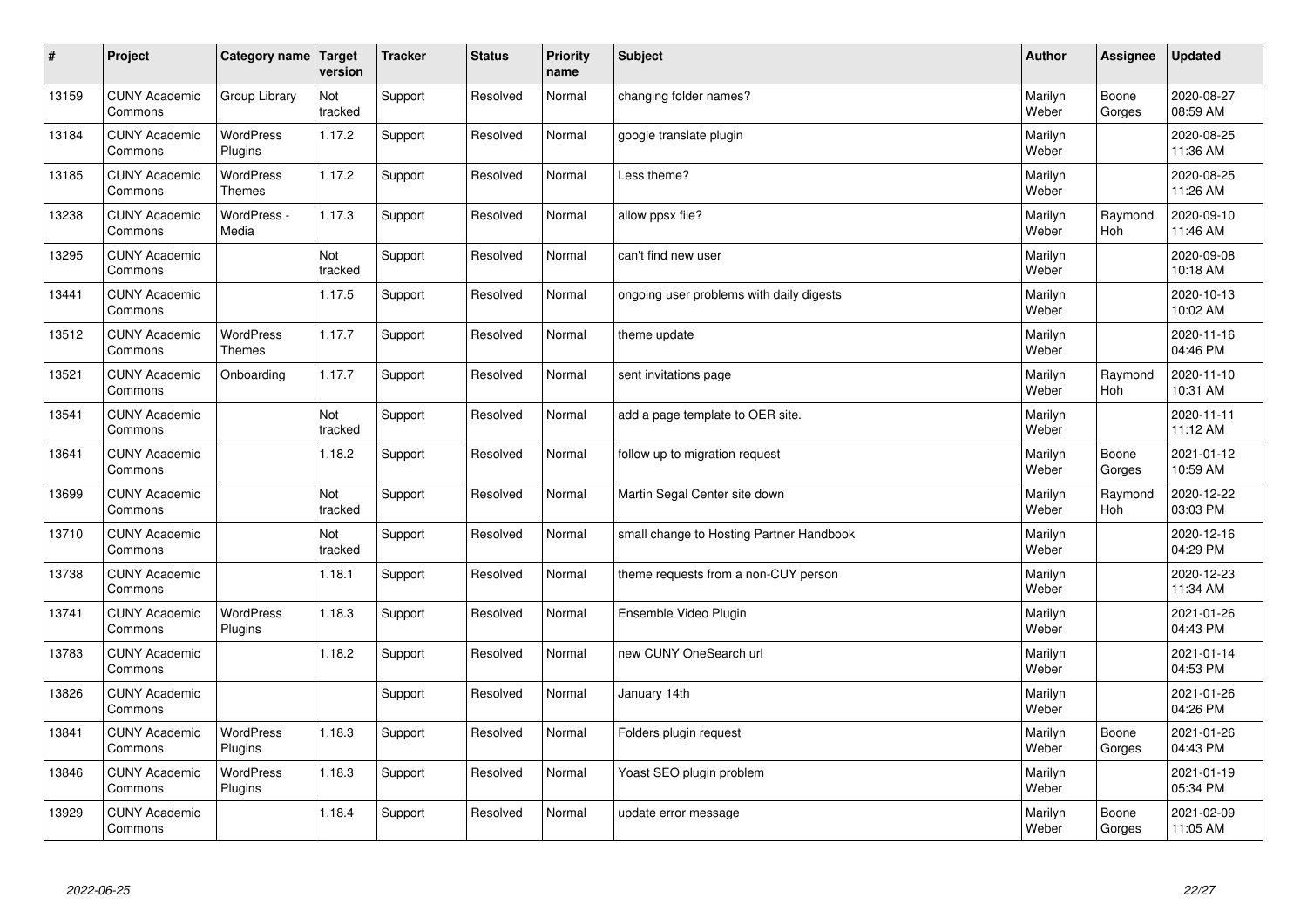| $\sharp$ | Project                         | Category name   Target      | version        | <b>Tracker</b> | <b>Status</b> | <b>Priority</b><br>name | <b>Subject</b>                              | <b>Author</b>    | Assignee              | <b>Updated</b>         |
|----------|---------------------------------|-----------------------------|----------------|----------------|---------------|-------------------------|---------------------------------------------|------------------|-----------------------|------------------------|
| 13944    | <b>CUNY Academic</b><br>Commons | <b>WordPress</b><br>Plugins | 1.18.4         | Support        | Resolved      | Normal                  | 3D FlipBook request                         | Marilyn<br>Weber |                       | 2021-02-09<br>11:05 AM |
| 13958    | <b>CUNY Academic</b><br>Commons |                             | 1.18.4         | Support        | Resolved      | Normal                  | calendar widget problem                     | Marilyn<br>Weber |                       | 2021-02-09<br>11:05 AM |
| 14012    | <b>CUNY Academic</b><br>Commons | <b>WordPress</b><br>Plugins | 1.18.5         | Support        | Resolved      | Normal                  | Open External Links in a New Window plugin? | Marilyn<br>Weber | Boone<br>Gorges       | 2021-03-02<br>02:07 PM |
| 14077    | <b>CUNY Academic</b><br>Commons | <b>WordPress</b><br>Plugins | 1.18.7         | Support        | Resolved      | Normal                  | Elementor Pro plugin for the slider         | Marilyn<br>Weber | Raymond<br>Hoh        | 2021-03-23<br>11:43 AM |
| 14129    | <b>CUNY Academic</b><br>Commons | Onboarding                  | 1.18.6         | Support        | Resolved      | Normal                  | can only see some invites sent              | Marilyn<br>Weber | Raymond<br><b>Hoh</b> | 2021-04-09<br>09:00 AM |
| 14242    | <b>CUNY Academic</b><br>Commons |                             |                | Support        | Resolved      | Normal                  | LAILAC site missing content                 | Marilyn<br>Weber |                       | 2021-03-27<br>08:40 AM |
| 14246    | <b>CUNY Academic</b><br>Commons |                             | 1.18.8         | Support        | Resolved      | Normal                  | 'Weekly jQuery Migrate Status Update"       | Marilyn<br>Weber |                       | 2021-04-13<br>11:08 AM |
| 14265    | <b>CUNY Academic</b><br>Commons | <b>WordPress</b><br>Plugins | 1.18.10        | Support        | Resolved      | Normal                  | separate the tag cloud in the blog sidebar  | Marilyn<br>Weber | Boone<br>Gorges       | 2021-05-12<br>05:19 PM |
| 14270    | <b>CUNY Academic</b><br>Commons | WordPress<br><b>Themes</b>  | 1.18.8         | Support        | Resolved      | Normal                  | grid theme?                                 | Marilyn<br>Weber |                       | 2021-04-13<br>11:20 AM |
| 14344    | <b>CUNY Academic</b><br>Commons | Domain<br>Mapping           | Not<br>tracked | Support        | Resolved      | Normal                  | arabstages.org site down                    | Marilyn<br>Weber | Raymond<br>Hoh        | 2021-04-19<br>01:42 PM |
| 14369    | <b>CUNY Academic</b><br>Commons | WordPress -<br>Media        | Not<br>tracked | Support        | Resolved      | Normal                  | renewed problem with ppsx files             | Marilyn<br>Weber |                       | 2021-04-27<br>12:44 PM |
| 14378    | <b>CUNY Academic</b><br>Commons |                             | Not<br>tracked | Support        | Resolved      | Normal                  | PPTX files unfetchable                      | Marilyn<br>Weber |                       | 2021-05-11<br>11:25 AM |
| 14404    | <b>CUNY Academic</b><br>Commons |                             | Not<br>tracked | Support        | Resolved      | Normal                  | blocked IP of user?                         | Marilyn<br>Weber |                       | 2021-05-10<br>01:00 PM |
| 14534    | <b>CUNY Academic</b><br>Commons | <b>WordPress</b><br>Plugins | 1.18.12        | Support        | Resolved      | Normal                  | Share This Image plugin?                    | Marilyn<br>Weber |                       | 2021-06-08<br>11:50 AM |
| 14594    | <b>CUNY Academic</b><br>Commons |                             | Not<br>tracked | Support        | Resolved      | Normal                  | Administration email verification?          | Marilyn<br>Weber |                       | 2021-07-12<br>11:40 AM |
| 14718    | <b>CUNY Academic</b><br>Commons |                             | Not<br>tracked | Support        | Resolved      | Normal                  | User wants to recover deleted account       | Marilyn<br>Weber |                       | 2021-08-30<br>02:46 PM |
| 14734    | <b>CUNY Academic</b><br>Commons | WordPress<br>Themes         | 1.18.18        | Support        | Resolved      | Normal                  | missing section of Sujatha Fernandes' site  | Marilyn<br>Weber | Raymond<br><b>Hoh</b> | 2021-09-06<br>04:15 PM |
| 14812    | <b>CUNY Academic</b><br>Commons |                             | Not<br>tracked | Support        | Resolved      | Normal                  | Custom Sidebars and Wordpress 5.6           | Marilyn<br>Weber |                       | 2021-09-30<br>10:43 AM |
| 14813    | <b>CUNY Academic</b><br>Commons |                             | Not<br>tracked | Support        | Resolved      | Normal                  | raise the file size limit                   | Marilyn<br>Weber |                       | 2021-09-30<br>12:02 PM |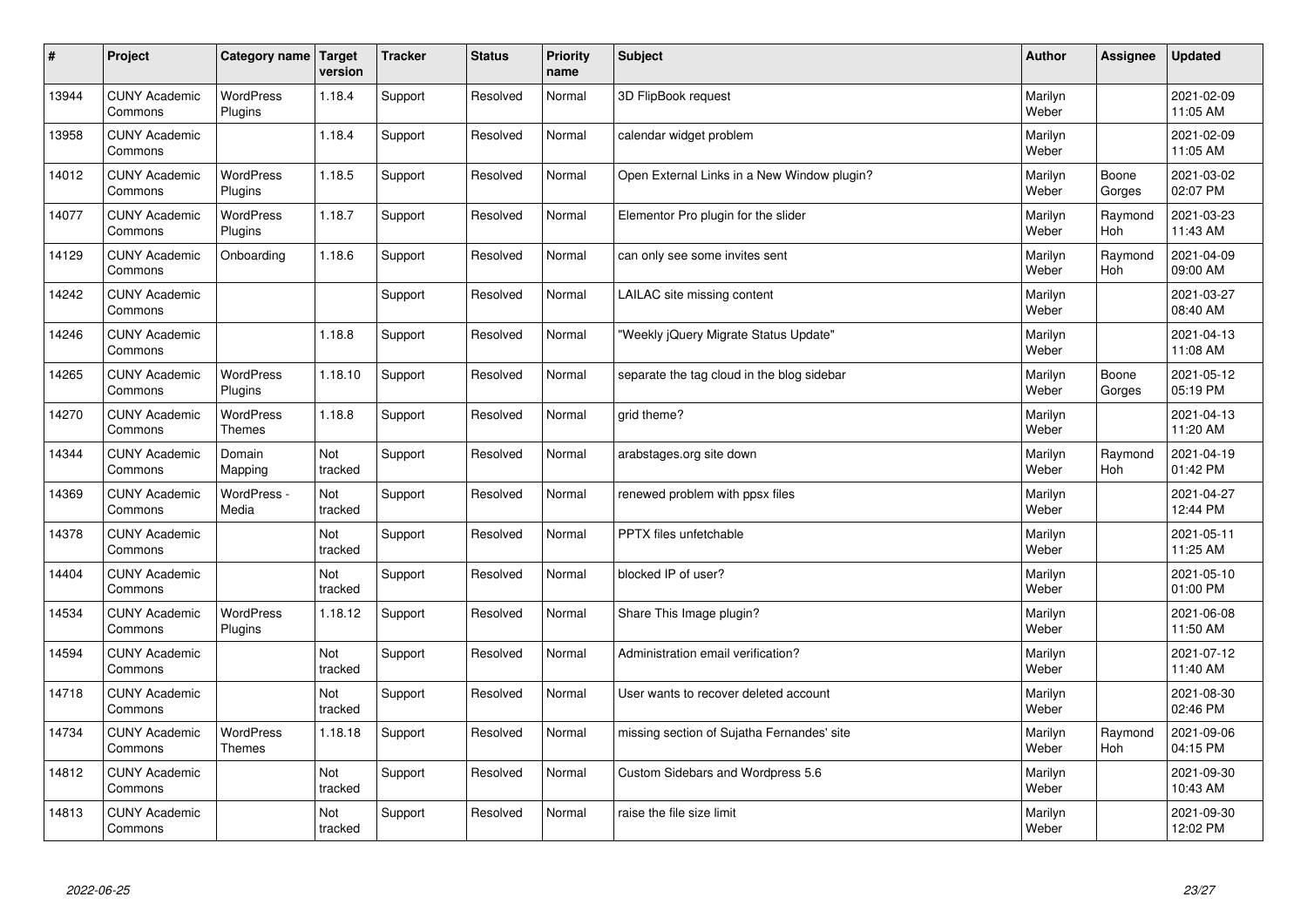| #     | Project                         | Category name   Target       | version        | <b>Tracker</b> | <b>Status</b> | <b>Priority</b><br>name | <b>Subject</b>                                                                          | <b>Author</b>    | Assignee              | <b>Updated</b>         |
|-------|---------------------------------|------------------------------|----------------|----------------|---------------|-------------------------|-----------------------------------------------------------------------------------------|------------------|-----------------------|------------------------|
| 14889 | <b>CUNY Academic</b><br>Commons | Events                       | 1.19.0         | Support        | Resolved      | Normal                  | events in group - can they be edited by all admins?                                     | Marilyn<br>Weber | Raymond<br><b>Hoh</b> | 2021-12-13<br>03:31 PM |
| 14891 | <b>CUNY Academic</b><br>Commons |                              | Not<br>tracked | Support        | Resolved      | Normal                  | changing site template after creation?                                                  | Marilyn<br>Weber |                       | 2022-04-27<br>04:58 PM |
| 14973 | <b>CUNY Academic</b><br>Commons |                              |                | Support        | Resolved      | Normal                  | <b>Mail Poet</b>                                                                        | Marilyn<br>Weber |                       | 2021-12-06<br>10:20 AM |
| 15120 | <b>CUNY Academic</b><br>Commons |                              |                | Support        | Resolved      | Normal                  | embed Zoom recordings in a post?                                                        | Marilyn<br>Weber |                       | 2021-12-29<br>08:15 AM |
| 15211 | <b>CUNY Academic</b><br>Commons | <b>Blogs</b><br>(BuddyPress) | 1.19.2         | Support        | Resolved      | Normal                  | No good error reporting for already-used domain name when creating a<br>site in Firefox | Marilyn<br>Weber | Boone<br>Gorges       | 2022-01-25<br>11:33 AM |
| 15266 | <b>CUNY Academic</b><br>Commons |                              |                | Support        | Resolved      | Normal                  | Just an appreciation                                                                    | Marilyn<br>Weber |                       | 2022-02-07<br>10:42 AM |
| 15269 | <b>CUNY Academic</b><br>Commons | Redmine                      | Not<br>tracked | Support        | Resolved      | Normal                  | Segal Theater sites                                                                     | Marilyn<br>Weber |                       | 2022-02-07<br>04:11 PM |
| 15654 | <b>CUNY Academic</b><br>Commons | WordPress<br>Plugins         | 1.19.6         | Support        | Resolved      | Normal                  | Numerous Copies of Events showing up                                                    | Marilyn<br>Weber | Boone<br>Gorges       | 2022-03-22<br>11:30 AM |
| 13935 | <b>CUNY Academic</b><br>Commons | WordPress<br>Plugins         | 1.18.4         | Support        | Resolved      | Low                     | Add Users sidebar widget not working                                                    | Marilyn<br>Weber |                       | 2021-02-09<br>11:05 AM |
| 15686 | <b>CUNY Academic</b><br>Commons | ZenDesk                      | Not<br>tracked | Support        | Resolved      | Low                     | ZenDesk introducing "triggers"                                                          | Marilyn<br>Weber |                       | 2022-03-22<br>09:37 AM |
| 15022 | <b>CUNY Academic</b><br>Commons |                              |                | Support        | Rejected      | High                    | ArabStages                                                                              | Marilyn<br>Weber |                       | 2021-12-06<br>10:16 AM |
| 5083  | <b>CUNY Academic</b><br>Commons | <b>WordPress</b><br>Plugins  | 1.9.5          | Support        | Rejected      | Normal                  | creating a shortcode for the iframe code of the google form                             | Marilyn<br>Weber | Marilyn<br>Weber      | 2016-01-12<br>04:25 PM |
| 5988  | <b>CUNY Academic</b><br>Commons | Support                      |                | Support        | Rejected      | Normal                  | Forbidden error when trying to join                                                     | Marilyn<br>Weber | Boone<br>Gorges       | 2016-09-08<br>01:42 PM |
| 7668  | <b>CUNY Academic</b><br>Commons | WordPress<br>Plugins         |                | Support        | Rejected      | Normal                  | Iframes question                                                                        | Marilyn<br>Weber |                       | 2017-04-11<br>09:29 PM |
| 8071  | <b>CUNY Academic</b><br>Commons | <b>WordPress</b><br>Plugins  | Not<br>tracked | Support        | Rejected      | Normal                  | Anthologize                                                                             | Marilyn<br>Weber |                       | 2017-05-10<br>10:15 AM |
| 8195  | <b>CUNY Academic</b><br>Commons |                              |                | Support        | Rejected      | Normal                  | possible to make the Profile pic semi-hidden?                                           | Marilyn<br>Weber |                       | 2017-05-24<br>11:00 PM |
| 9033  | <b>CUNY Academic</b><br>Commons |                              |                | Support        | Rejected      | Normal                  | Site search terms                                                                       | Marilyn<br>Weber |                       | 2017-12-22<br>01:10 PM |
| 9275  | <b>CUNY Academic</b><br>Commons |                              |                | Support        | Rejected      | Normal                  | soft chalk page?                                                                        | Marilyn<br>Weber | Boone<br>Gorges       | 2018-04-09<br>10:37 AM |
| 9518  | <b>CUNY Academic</b><br>Commons |                              | Not<br>tracked | Support        | Rejected      | Normal                  | problems with site on Internet Explorer                                                 | Marilyn<br>Weber | Raymond<br>Hoh        | 2019-03-11<br>11:18 PM |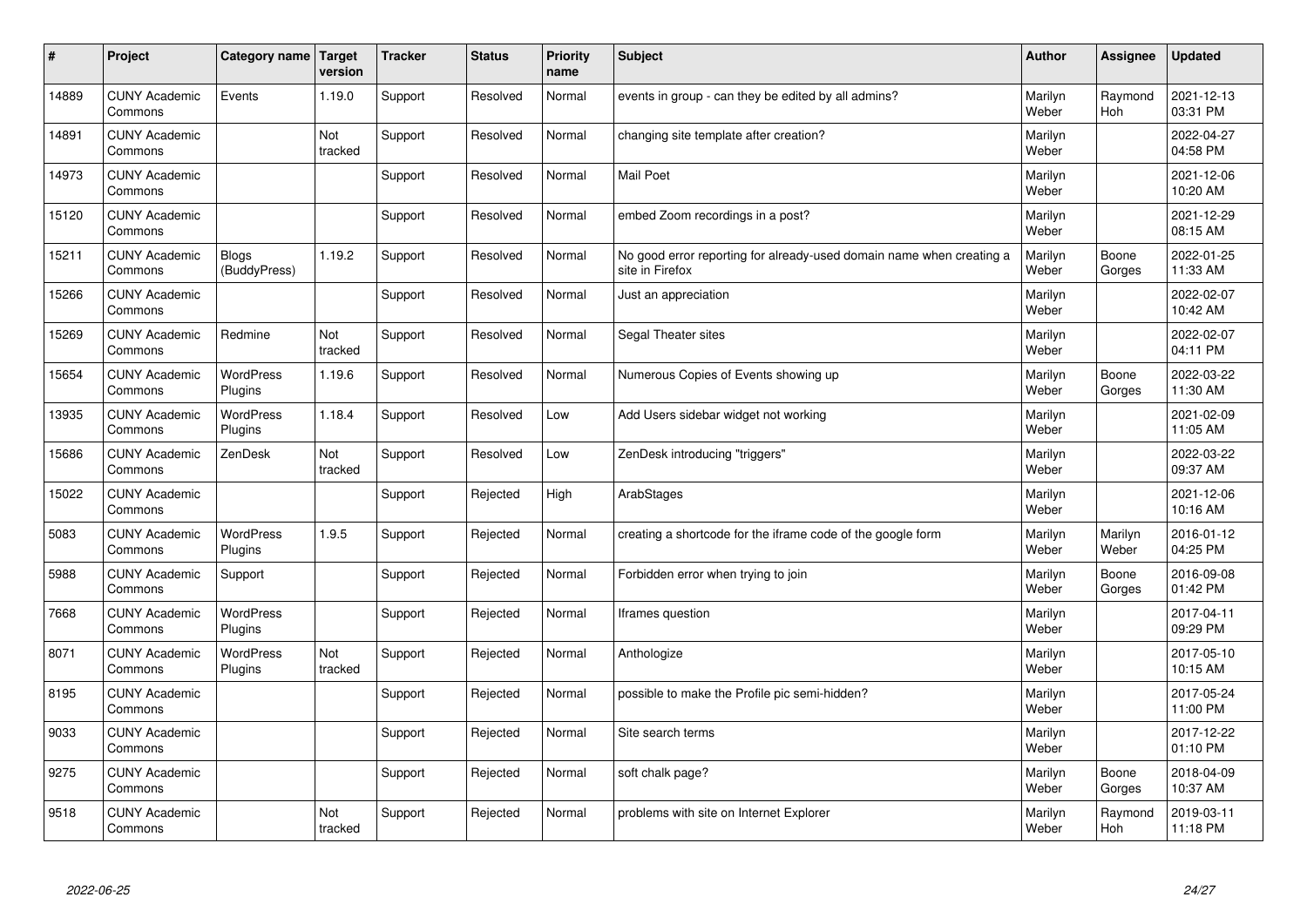| #     | Project                         | Category name   Target      | version        | <b>Tracker</b> | <b>Status</b> | <b>Priority</b><br>name | <b>Subject</b>                                                                 | <b>Author</b>    | Assignee       | <b>Updated</b>         |
|-------|---------------------------------|-----------------------------|----------------|----------------|---------------|-------------------------|--------------------------------------------------------------------------------|------------------|----------------|------------------------|
| 9587  | <b>CUNY Academic</b><br>Commons |                             |                | Support        | Rejected      | Normal                  | possible request for the "PDF Poster" plugin                                   | Marilyn<br>Weber |                | 2018-04-24<br>10:52 AM |
| 9684  | <b>CUNY Academic</b><br>Commons |                             |                | Support        | Rejected      | Normal                  | SEO cleanup for newlaborforum.cuny.edu                                         | Marilyn<br>Weber |                | 2018-04-30<br>10:29 AM |
| 9885  | <b>CUNY Academic</b><br>Commons |                             |                | Support        | Rejected      | Normal                  | Publications field problem                                                     | Marilyn<br>Weber |                | 2018-06-06<br>01:18 PM |
| 9955  | <b>CUNY Academic</b><br>Commons | <b>WordPress</b><br>Plugins | 1.13.4         | Support        | Rejected      | Normal                  | docx converter plugin?                                                         | Marilyn<br>Weber |                | 2018-06-26<br>11:39 AM |
| 9996  | <b>CUNY Academic</b><br>Commons | Membership                  | Not<br>tracked | Support        | Rejected      | Normal                  | user email change request                                                      | Marilyn<br>Weber |                | 2018-07-16<br>10:49 AM |
| 10838 | <b>CUNY Academic</b><br>Commons |                             | 1.15.3         | Support        | Rejected      | Normal                  | two plugin/theme requests from a digital fellow                                | Marilyn<br>Weber |                | 2019-06-11<br>10:31 AM |
| 10850 | <b>CUNY Academic</b><br>Commons |                             |                | Support        | Rejected      | Normal                  | Gravity form being resent                                                      | Marilyn<br>Weber |                | 2018-12-20<br>10:18 PM |
| 11267 | <b>CUNY Academic</b><br>Commons |                             |                | Support        | Rejected      | Normal                  | signing up with a nonCUNY signup code from the Register page                   | Marilyn<br>Weber |                | 2019-03-26<br>03:00 PM |
| 12205 | <b>CUNY Academic</b><br>Commons |                             |                | Support        | Rejected      | Normal                  | possible update to the 2019 theme?                                             | Marilyn<br>Weber |                | 2020-01-14<br>12:08 PM |
| 12986 | <b>CUNY Academic</b><br>Commons |                             |                | Support        | Rejected      | Normal                  | Someone is trying to create accounts using random CUNY entity emails           | Marilyn<br>Weber |                | 2020-07-02<br>09:47 PM |
| 13012 | <b>CUNY Academic</b><br>Commons | <b>WordPress</b><br>(misc)  |                | Support        | Rejected      | Normal                  | icon image associated with the teaching template's Creative Commons<br>License | Marilyn<br>Weber | Raymond<br>Hoh | 2020-08-25<br>10:56 AM |
| 13121 | <b>CUNY Academic</b><br>Commons |                             |                | Support        | Rejected      | Normal                  | embed a DropBox Paper file                                                     | Marilyn<br>Weber |                | 2020-08-25<br>10:56 AM |
| 13160 | <b>CUNY Academic</b><br>Commons |                             |                | Support        | Rejected      | Normal                  | site not working on iphone                                                     | Marilyn<br>Weber |                | 2020-08-25<br>10:58 AM |
| 13169 | <b>CUNY Academic</b><br>Commons |                             | 1.17.4         | Support        | Rejected      | Normal                  | footer logo image has no alt-text                                              | Marilyn<br>Weber |                | 2020-09-22<br>10:18 AM |
| 13217 | <b>CUNY Academic</b><br>Commons |                             |                | Support        | Rejected      | Normal                  | upload recordings of our past webinars?                                        | Marilyn<br>Weber |                | 2020-08-25<br>07:56 AM |
| 13916 | <b>CUNY Academic</b><br>Commons |                             |                | Support        | Rejected      | Normal                  | <b>Custom Sidebars</b>                                                         | Marilyn<br>Weber |                | 2021-02-23<br>10:45 AM |
| 13918 | <b>CUNY Academic</b><br>Commons |                             | Not<br>tracked | Support        | Rejected      | Normal                  | MailPoet Newsletters Premium plugin                                            | Marilyn<br>Weber |                | 2021-02-09<br>11:01 AM |
| 14016 | <b>CUNY Academic</b><br>Commons |                             |                | Support        | Rejected      | Normal                  | PDFs not downloading                                                           | Marilyn<br>Weber |                | 2021-02-22<br>11:00 AM |
| 14360 | <b>CUNY Academic</b><br>Commons |                             |                | Support        | Rejected      | Normal                  | danielgerouldarchives.org?                                                     | Marilyn<br>Weber |                | 2021-04-27<br>10:42 AM |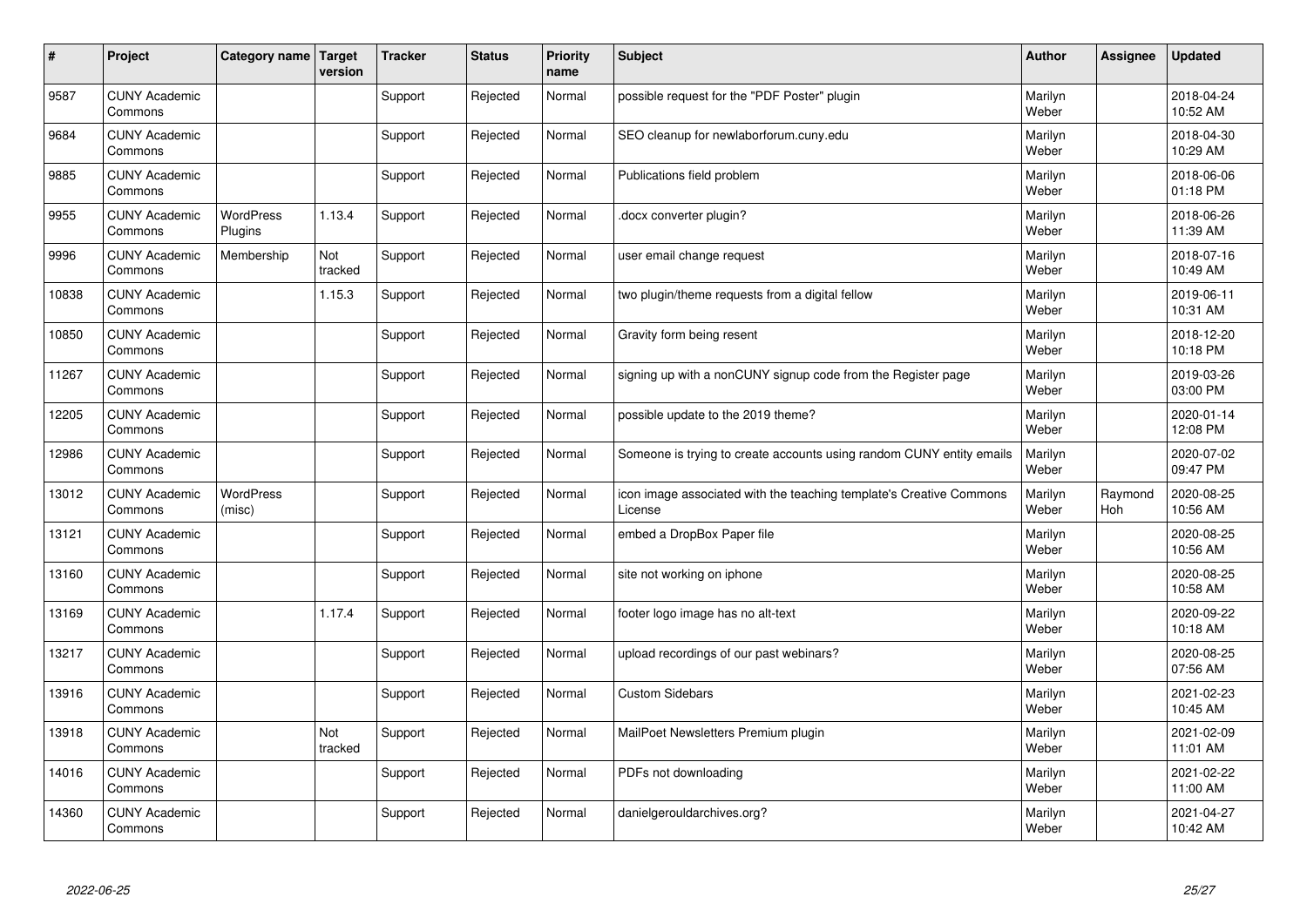| $\vert$ # | Project                         | Category name   Target      | version        | <b>Tracker</b> | <b>Status</b> | <b>Priority</b><br>name | <b>Subject</b>                                   | <b>Author</b>    | <b>Assignee</b> | <b>Updated</b>         |
|-----------|---------------------------------|-----------------------------|----------------|----------------|---------------|-------------------------|--------------------------------------------------|------------------|-----------------|------------------------|
| 14606     | <b>CUNY Academic</b><br>Commons | <b>WordPress</b><br>(misc)  | Not<br>tracked | Support        | Rejected      | Normal                  | calendar wrong month                             | Marilyn<br>Weber |                 | 2021-07-23<br>12:11 PM |
| 14625     | <b>CUNY Academic</b><br>Commons |                             | Not<br>tracked | Support        | Rejected      | Normal                  | image won't appear in slideshow.                 | Marilyn<br>Weber |                 | 2021-07-27<br>10:33 AM |
| 14711     | <b>CUNY Academic</b><br>Commons |                             |                | Support        | Rejected      | Normal                  | Custom Facebook Feed plugin problem              | Marilyn<br>Weber |                 | 2022-04-27<br>04:29 PM |
| 14972     | <b>CUNY Academic</b><br>Commons |                             |                | Support        | Rejected      | Normal                  | Mailchimp plugin                                 | Marilyn<br>Weber |                 | 2021-11-17<br>02:13 PM |
| 15610     | <b>CUNY Academic</b><br>Commons | <b>WordPress</b><br>Plugins | Not<br>tracked | Support        | Rejected      | Normal                  | Loops & Logic plugin                             | Marilyn<br>Weber | Raymond<br>Hoh  | 2022-03-19<br>11:16 AM |
| 13201     | <b>CUNY Academic</b><br>Commons |                             |                | Support        | Rejected      | Low                     | PDF embedder                                     | Marilyn<br>Weber |                 | 2020-09-29<br>11:37 AM |
| 7700      | <b>CUNY Academic</b><br>Commons |                             | Not<br>tracked | Support        | Abandoned     | Normal                  | slow loading Page on site                        | Marilyn<br>Weber | Boone<br>Gorges | 2017-11-15<br>11:02 AM |
| 7724      | <b>CUNY Academic</b><br>Commons |                             | Not<br>tracked | Support        | Abandoned     | Normal                  | User name confusion                              | Marilyn<br>Weber | Boone<br>Gorges | 2017-11-15<br>11:12 AM |
| 9134      | <b>CUNY Academic</b><br>Commons | Membership                  | Not<br>tracked | Support        | Abandoned     | Normal                  | former user                                      | Marilyn<br>Weber | Matt Gold       | 2019-09-18<br>10:26 AM |
| 9726      | <b>CUNY Academic</b><br>Commons | WordPress<br>Plugins        | Not<br>tracked | Support        | Abandoned     | Normal                  | technical error on Contact page                  | Marilyn<br>Weber |                 | 2018-12-10<br>03:53 PM |
| 10571     | <b>CUNY Academic</b><br>Commons |                             | Not<br>tracked | Support        | Abandoned     | Normal                  | newsletter queue problem                         | Marilyn<br>Weber |                 | 2018-12-10<br>03:58 PM |
| 13288     | <b>CUNY Academic</b><br>Commons |                             |                | Support        | Abandoned     | Normal                  | log in problems on iPhone 6                      | Marilyn<br>Weber |                 | 2020-10-27<br>10:26 AM |
| 13584     | <b>CUNY Academic</b><br>Commons |                             |                | Support        | Abandoned     | Normal                  | Graphy theme question                            | Marilyn<br>Weber |                 | 2021-09-14<br>10:41 AM |
| 13596     | <b>CUNY Academic</b><br>Commons |                             |                | Support        | Abandoned     | Normal                  | invited as Author but show as Contributor        | Marilyn<br>Weber |                 | 2021-09-14<br>10:41 AM |
| 13637     | <b>CUNY Academic</b><br>Commons |                             |                | Support        | Abandoned     | Normal                  | All-in-One Migration plugin request              | Marilyn<br>Weber |                 | 2020-12-08<br>10:46 AM |
| 14148     | <b>CUNY Academic</b><br>Commons |                             |                | Support        | Abandoned     | Normal                  | post notification problem                        | Marilyn<br>Weber |                 | 2021-09-14<br>10:43 AM |
| 14389     | <b>CUNY Academic</b><br>Commons |                             |                | Support        | Abandoned     | Normal                  | WebflowIO?                                       | Marilyn<br>Weber |                 | 2021-09-14<br>10:45 AM |
| 14850     | <b>CUNY Academic</b><br>Commons |                             |                | Support        | Abandoned     | Normal                  | brooklyn waterfront site "connection not secure" | Marilyn<br>Weber |                 | 2022-04-27<br>04:56 PM |
| 9133      | <b>CUNY Academic</b><br>Commons |                             |                | Support        | Duplicate     | Normal                  | webrecorder.io                                   | Marilyn<br>Weber |                 | 2018-01-29<br>10:34 AM |